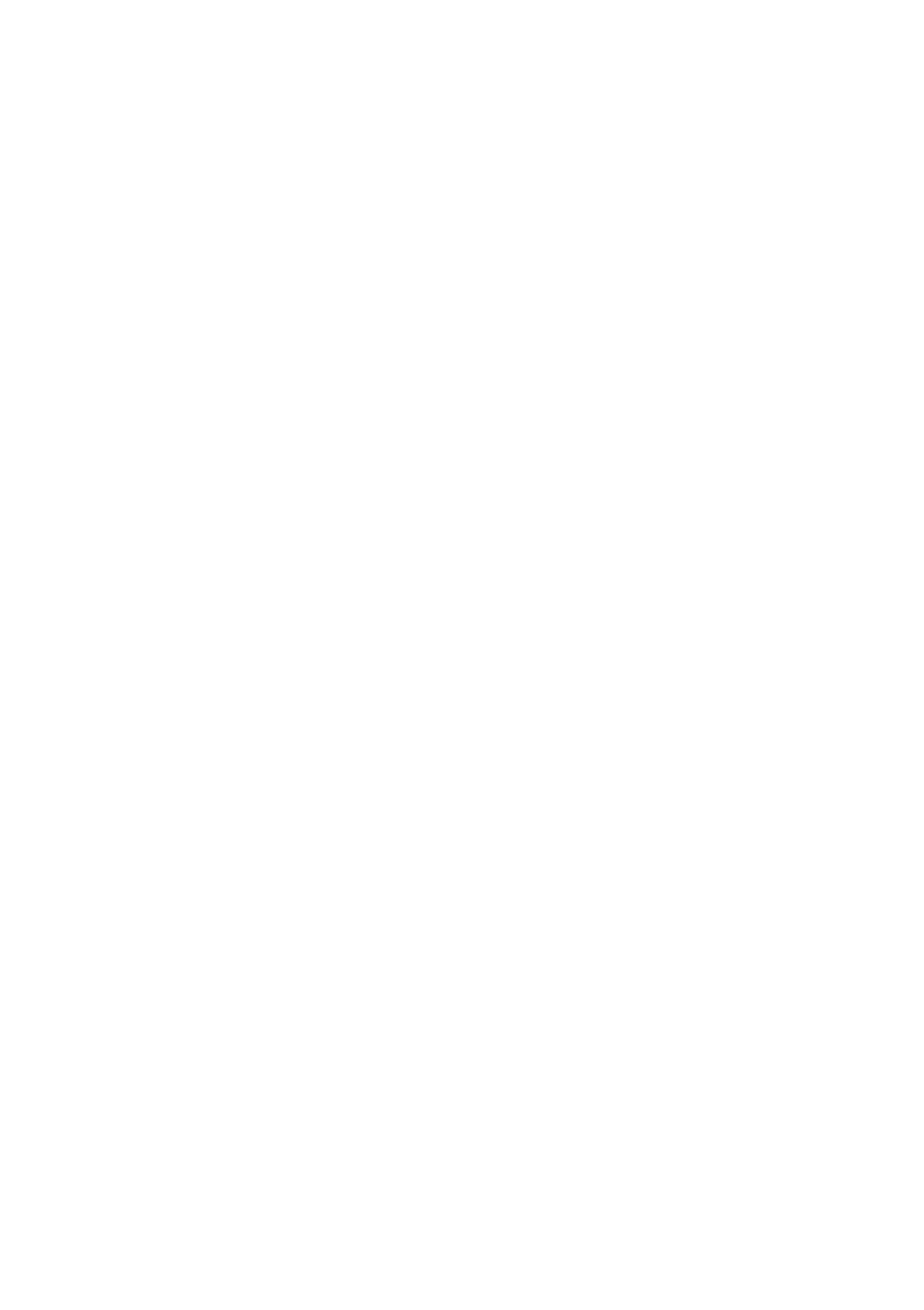# **Editorial**

Sehr geehrte Leserin, sehr geehrter Leser

Es ist eine schöne Tradition geworden, dass Sie im Herbst den Abstractband der Masterarbeiten des Studiengangs Master of Science in Physiotherapie (MScPT) erhalten. 2021 ist er vom inzwischen neunten Studienjahrgang, dem MScPT2018.

In diesem Jahr findet aber auch die Dernière dieses Formats statt, denn der MScPT-2018 ist der letzte Studiengang der Kooperation zwischen der BFH und der ZHAW.

Seit 2008 haben die beiden Hochschulen gemeinsam den MScPT aufgebaut und mit dem Start 2010 einen Meilenstein gesetzt. Darauf wurde nicht ausgeruht, sondern bis 2015 der MScPT weiterentwickelt zur heutigen Form mit klinischen Schwerpunkten und dem Schwerpunkt 'Professionsentwicklung'. Dann war an beiden Hochschulen die Zeit reif für mehr interprofessionelles Zusammengehen und Studieren und 2019 starteten an beiden Hochschulen MScPT Studiengänge mit interprofessionellen Anteilen.

Die Masterarbeiten des MScPT2018 setzen einen würdigen Schlusspunkt und sind auch sonst besondere Arbeiten. Während der Durchführung ihrer Projekte sahen sich viele Studierende mit äusserst schwierigen Umständen konfrontiert. Lockdowns mit geschlossenen Institutionen und Labors und zuhause bleibenden Studienteilnehmenden haben die Studierenden zusätzlich gefordert. Sie mussten praktikable Lösungen finden und Geduld und Nerven behalten. Das haben sie hervorragend gelöst. So sind wir dieses Mal besonders stolz auf unsere Absolvierenden. Wir schätzten ihre Motivation und ihr Engagement für und während des Studiums, sind beeindruckt von den steilen Lern- und Entwicklungsprozessen, die sie in den vergangenen drei Jahren gemacht haben, und freuen uns nun über ihre methodisch vielfältigen, spannenden und sorgfältigen Masterarbeiten.

Unsere Freude verbinden wir mit einem grossen Dank an unsere Dozierenden und Betreuenden, die all das ermöglicht haben.

Den MScPT2018 Absolvierenden gratulieren wir herzlich zu ihren gelungenen Masterarbeiten und zu ihrem Abschluss!

Ihnen wünschen wir Lesevergnügen!



Prof. Dr. Karin Niedermann Leiterin Studiengang MSc in Physiotherapie (ZHAW)



Prof. Dr. Amir Tal Leiter Studiengang MSc in Physiotherapie (BFH)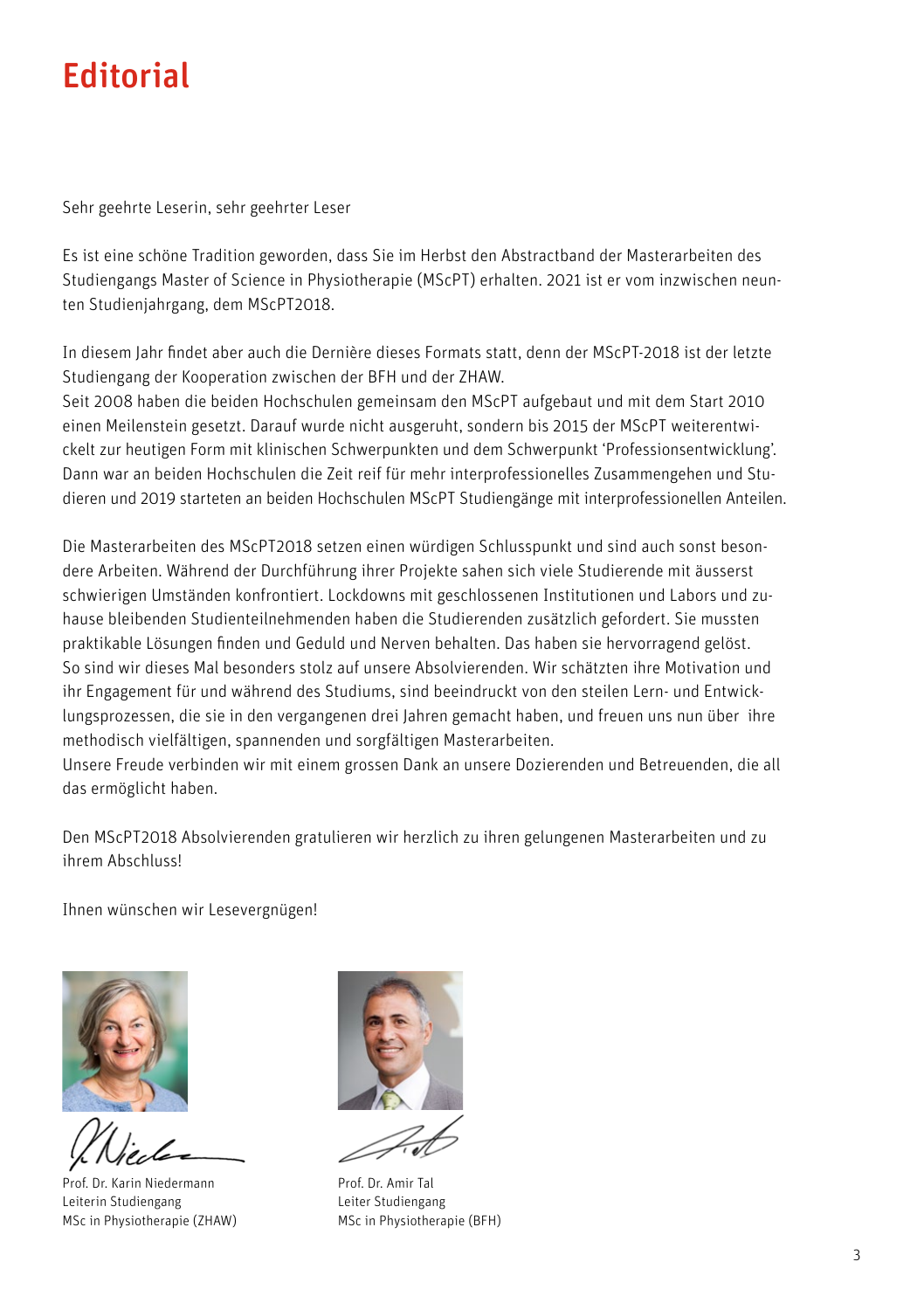## Masterarbeiten (Abstracts)

Neuromuscular Activity During Stair Descent in Conservatively and Surgically Treated ACL-Injured Subjects – A Cross Sectional Study

| – A Cross Sectional Study<br>Kathrin Abächerli                                                                                                                                                                                                | 8  |
|-----------------------------------------------------------------------------------------------------------------------------------------------------------------------------------------------------------------------------------------------|----|
| Kinematics and Segmental Loading of the Spine During Stair Climbing and Walking in Healthy Subjects: A<br>Normative Database<br>Laura Böhringer                                                                                               | 9  |
| Movement Imitation Therapy for Preterm Babies (MIT-PB) - Ein neuer physiotherapeutischer<br>Behandlungsansatz für Frühgeborene mit abnormal General Movements in der Schweiz?<br>- eine Machbarkeitsstudie<br><b>Stephanie Miriam Brezina</b> | 10 |
| Fall Prevention in Older Adults. Evaluation of the Predictive Value of the Stopping Elderly Accidents, Death<br>and Injuries (STEADI) Algorithm<br><b>Alice Bridel</b>                                                                        | 11 |
| Isometric Neck Strength of Healthy Swiss American Football Players Compared to Healthy Recreational<br>Athletes Measured with the Multi-Cervical Unit<br>Svenia Verena Bühler                                                                 | 12 |
| Unterschiede in der Verteilung der General Movements-Klassifikation zwischen neonatalen Risikogruppen<br>im Kinderspital Zürich: Eine Beobachtungsstudie<br><b>Rachel Cott</b>                                                                | 13 |
| Measurement of Anterior Tibial Translation in Loaded & Unloaded Condition: An Exploratory Cross-<br>Sectional Pilot Study to Assess Quality Criteria<br><b>Valentin Serge Deiss</b>                                                           | 14 |
| Sex-specific Differences in Hip Muscle Cross-Sectional Area and Fatty Infiltration in Patients With<br>Femoroacetabular Impingement Syndrome<br>Mirjam Veerle Douma                                                                           | 15 |
| Current Practices of Physiotherapists in Switzerland Regarding Fall Risk-Assessment for Community-<br>Dwelling Older Adults: A National Cross-Sectional Survey.<br>Morgane Emma Duc                                                           | 16 |
| Clinical Assessments of Cervical Movement Sense and Joint Position Error in Adolescents<br>Nicole Gadola                                                                                                                                      | 17 |
| Potential Quality Indicators for Outpatient Physiotherapy: A modified Delphi Approach<br>Simon Alexander Greiner                                                                                                                              | 18 |
| The Spatial Distribution of Quadriceps Activity<br>Johannes Gruppe                                                                                                                                                                            | 19 |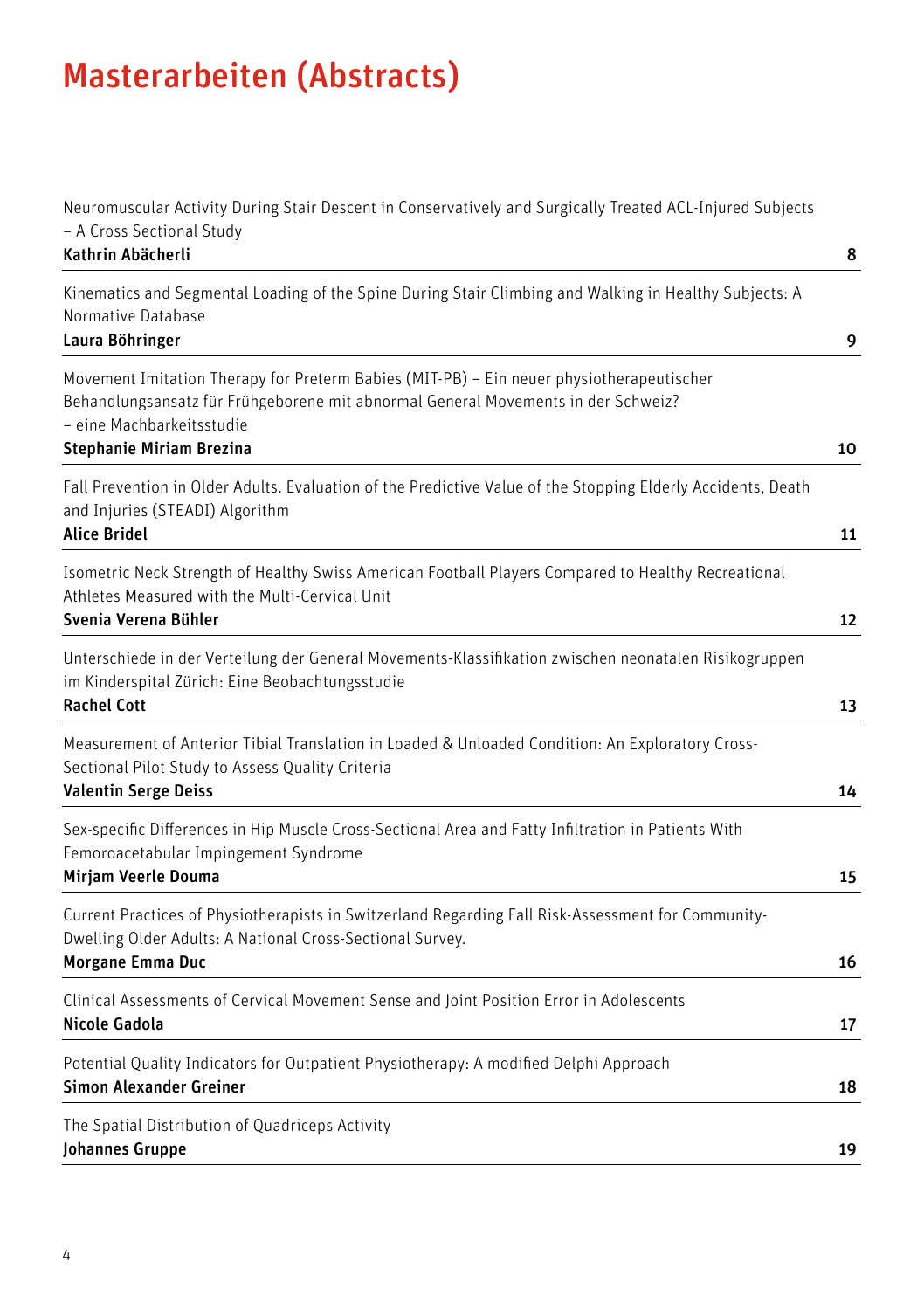| Predictiveness of Single Fried Frailty Phenotype Items for Hospital Length of Stay and Readmission in<br>Kidney Transplantation - A Secondary Data Analysis of a Multicenter, Prospective Cohort Study<br>Cynthia Oktavia Gschwind                    | 20 |
|-------------------------------------------------------------------------------------------------------------------------------------------------------------------------------------------------------------------------------------------------------|----|
| Implementierung des Frühinterventionsprogramms COPCA (Coping with and Caring for infants with special<br>needs) in der pädiatrischen Physiotherapie: Herausforderungen und Stärken aus der Perspektive der<br>COPCA-Coaches<br>Selina Rabea Güttinger | 21 |
| Learning Effect and Test-retest Reliability of the Incremental Respiratory Muscle Test in Healthy Adults<br>Joachim Haab                                                                                                                              | 22 |
| Impact of Running on Hip Rotation in Children with Decreased Femoral Torsion<br><b>Marry Everdina Hamberg</b>                                                                                                                                         | 23 |
| The Concurrent Validity of Strength Measurements for Neck Flexion and Extension obtained by Hand-Held<br>Dynamometry: A Comparison with the Multi-Cervical Unit<br><b>Manuel Hangarter</b>                                                            | 24 |
| Evaluation of online Training Programs in Individuals with Axial Spondylarthritis<br>Cornelia Manuela Heeb-Weber                                                                                                                                      | 25 |
| Acceptance of PNE4Kids, a Pain Neuroscience Education Program for Children, among Pediatric Physical<br>Therapists in Switzerland: A mixed Methods Approach<br><b>Beatrice Hubacher</b>                                                               | 26 |
| Strength and Postural Stability in Patients After Total Hip Arthroplasty and in Age-Matched Controls -<br>A Cross-Sectional Study<br>Larissa Kristina Ilchmann                                                                                        | 27 |
| Influence of Seat Stability on EMG and Kinematics during Selective Trunk Movements in the Frontal Plane<br>Matthias Jörger                                                                                                                            | 28 |
| EMG Activities of the Shoulder Muscles during a simulated Downhill compared to dynamic Shoulder<br>Exercises - A Cross-Sectional Study<br>Svenja Kaczorowski                                                                                          | 29 |
| Differences between a stable and unstable Lateral Reaching Task in the Movement of the Trunk on a novel<br>assistive Therapy Chair (T-Chair)<br>Samuel Karrer                                                                                         | 30 |
| Hamstrings Stretch Reflex Activity in Healthy, ACL Reconstructed and Conservatively Treated ACL Subjects.<br>A Cross Sectional Study.<br>Sebastian Köcker                                                                                             | 31 |
| Wenn Roboter therapieren: Wie sind die Erfahrungen, Motivation und Erwartungen von Patientinnen und<br>Patienten in Bezug auf das Training mit roboter-assistierten Systemen? Eine qualitative Studie<br>Nicole Kofler                                | 32 |

5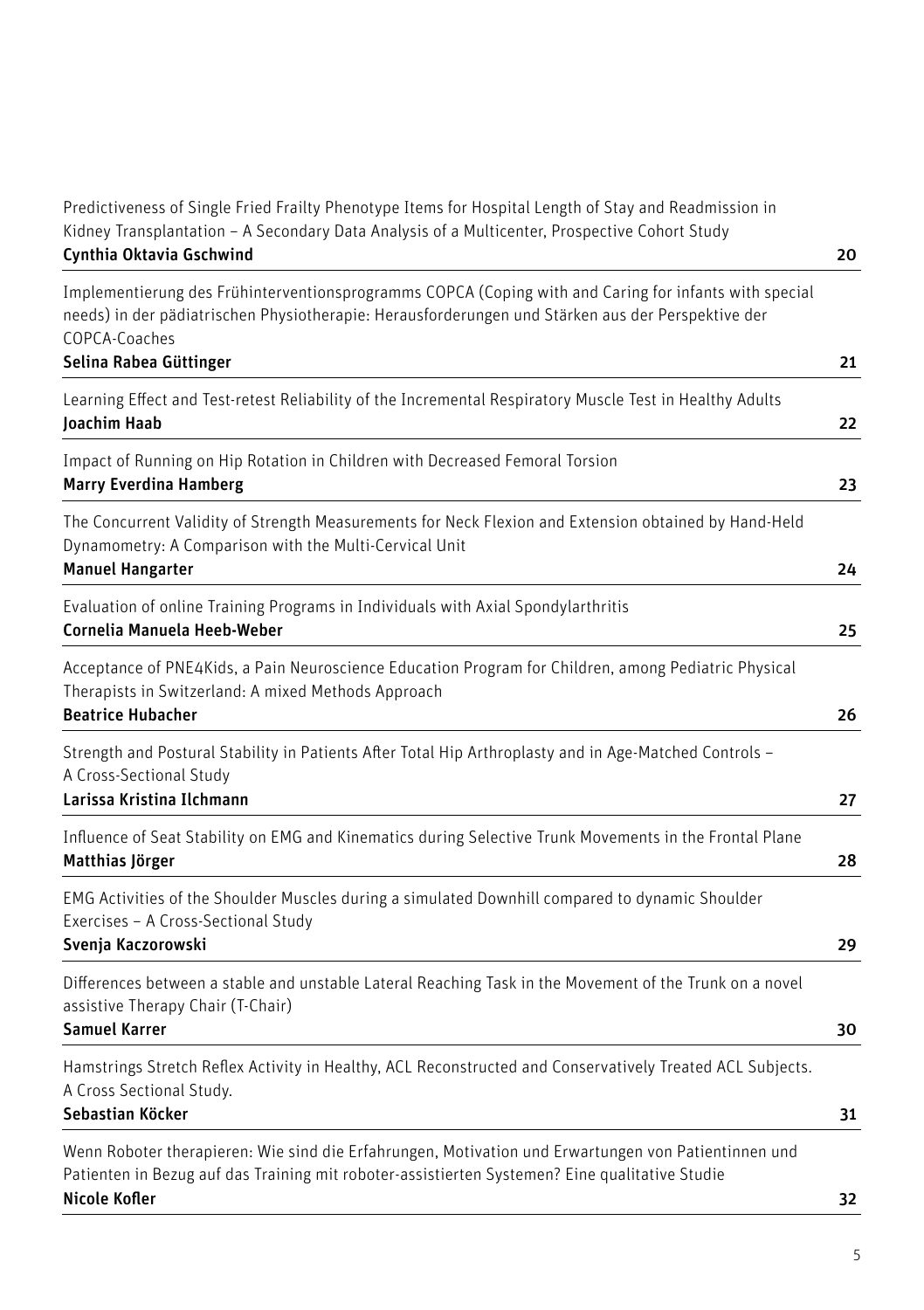| Differences in lumbar Posture and Mobility measured with the Idiag M360® between People with and<br>without Low Back Pain - A cross-sectional Study                                                                       |    |
|---------------------------------------------------------------------------------------------------------------------------------------------------------------------------------------------------------------------------|----|
| <b>Florian Wolfgang Krames</b>                                                                                                                                                                                            | 33 |
| Agreement in Diagnosis and Treatment Management Between Physiotherapist and Physician for Patients<br>With Musculoskeletal Disorders                                                                                      |    |
| <b>Stephan Marc Kunz</b>                                                                                                                                                                                                  | 34 |
| Relationship Between Fear Avoidance Beliefs and Lumbar Paraspinal Muscle Activation in Pain-Free<br>Individuals During an Object Lifting Task: A Multi-Channel Electromyography Study<br><b>Melanie Nadia Liechti</b>     | 35 |
| Prognostic Factors for Quality of Life After Interdisciplinary Rehabilitation in Patients With Chronic Pain -<br>A Systematic Review<br>Seraina Liechti                                                                   | 36 |
| Testing the tactile Function of the Foot Sole: Feasibility, Reliability, and Relation to Motor Function in<br>Children with Upper Motor Neuron Lesions.<br>Lea Meier-Egger                                                | 37 |
| Measurement of the Neck Muscle Onset Time After Checking in Swiss Male Junior Ice Hockey Players -<br>A Feasibility Study<br>Silvia Minder                                                                                | 38 |
| Test-Retest Reliability of Lung Diffusion Capacity for Nitric Oxide during light to moderate Intensity Cycling<br>Exercise<br><b>Manuel Monteiro Alves</b>                                                                | 39 |
| How Do Patients With Musculoskeletal Conditions Experience Pain Drawing? A Qualitative Study in<br>Southern Switzerland<br><b>Daniele Moretti</b>                                                                         | 40 |
| Effects of Prone Positioning on Vital Signs in Infants with Acute Bronchiolitis: An Interventional Pilot Study<br>Anna Isabel Oeschger                                                                                    | 41 |
| Should we use unilateral or bilateral Tasks to assess maximal and explosive Knee Extensor Strength in<br>Patients with Knee Osteoarthritis? A cross-sectional Study<br><b>Ionas Pfeifle</b>                               | 42 |
| Intraday and Interday Reliability of an Accelerometry-Based Assessment of Dynamic Postural Stability<br><b>Mario Rohrer</b>                                                                                               | 43 |
| Wie wirkt sich Atemmuskelermüdung auf den Incremental Respiratory Muscle Test (IncRMT) aus?<br>Nadja Elisabeth Roth                                                                                                       | 44 |
| The Prediction of Outcome in Patients with Subacromial Pain Syndrome under conservative Treatment with<br>Physiotherapy is still unclear: a Systematic Review of different Prognostic Aspects<br><b>Madeleine Salathe</b> | 45 |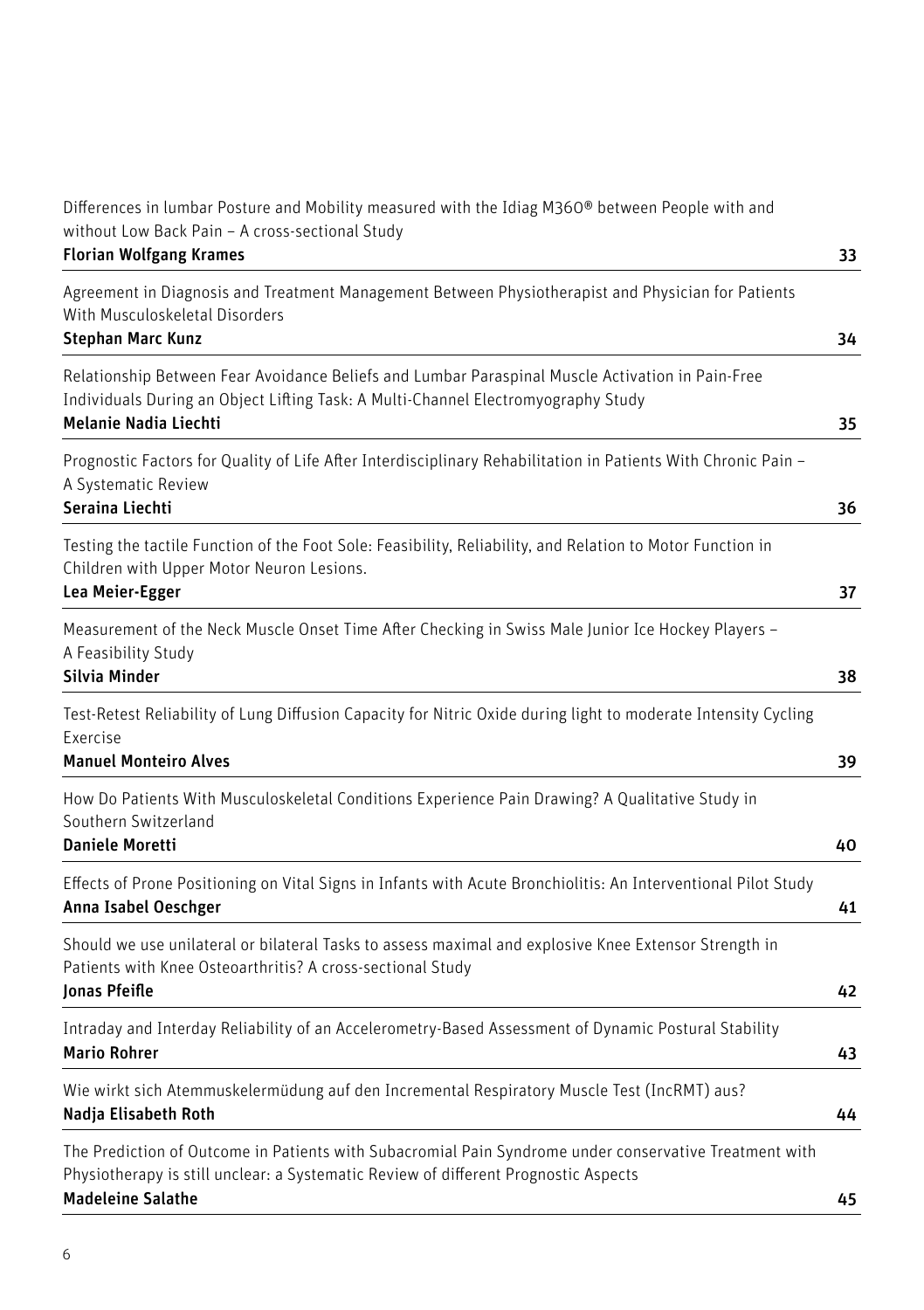| Retired Physiotherapists Guiding Physiotherapy Students During Self-Study in the First Semester -<br>A Pilot Study                                                                                 |    |
|----------------------------------------------------------------------------------------------------------------------------------------------------------------------------------------------------|----|
| <b>Elisabeth Maria Schenk</b>                                                                                                                                                                      | 46 |
| Exercise Adherence in Musculoskeletal Physiotherapy: Analysis of Patient-Physiotherapist Interaction<br><b>Helen Linda Schwerdt</b>                                                                | 47 |
| Gender-Specific Differences in Neuromuscular Activation in the Knee Stabilizing Muscles in Adults<br><b>Martina Steiner</b>                                                                        | 48 |
| Cervical Flexion Rotation Test and Vestibular/Ocular Motor Screening in Patients With Cervicogenic<br>Dizziness: A Feasibility Study<br><b>Vreni Studer</b>                                        | 49 |
| Perception of Injury Prevention in Swiss Elite Youth Soccer Players, Coaches and Staff Members of Their<br>Teams - A Survey.<br><b>Mathieu Tripod</b>                                              | 50 |
| Stoop vs Squat: Comparing Lumbar Loads Among Different Lifting Styles<br><b>Michael Andreas von Arx</b>                                                                                            | 51 |
| Erfahrungen mit dem familienzentrierten COPCA-Programm von Eltern mit Säuglingen und Kleinkindern<br>mit Risiko oder Manifestation einer Entwicklungsverzögerung<br>Felicitas Margareta von Hülsen | 52 |
| Is Fear of Movement Predicting Therapy Outcome in Knee and Hip Osteoarthritis? An Exploratory Analysis<br>of a Six-Month Cohort Study.<br><b>Matthias Michael Walter</b>                           | 53 |
| Körperwahrnehmung im Traum nach einer Amputation<br>Line Myléne Wider                                                                                                                              | 54 |
| Effect of Dynamic Trunk Strength Endurance on Dynamic Knee Valgus in Healthy, Adolescent Athletes<br>Annika Zind                                                                                   | 55 |
| Generalized Cognitive Functional Therapy in Patients With Persistent Musculoskeletal Pain: A Single Case<br><b>Experimental Design</b><br><b>Simone Karin Zingg</b>                                | 56 |
| The Impact of Seat-Height on 1-Minute Sit to Stand Test Performance in Chronic Obstructive Pulmonary<br>Disease: A Randomized Cross-Over Trial<br>Valerie Zumbrunnen                               | 57 |
| The Importance of Qualitative Research Methodology for Physiotherapy.<br>Implications for Evidence-Based Practice<br>Annina Zürcher                                                                | 58 |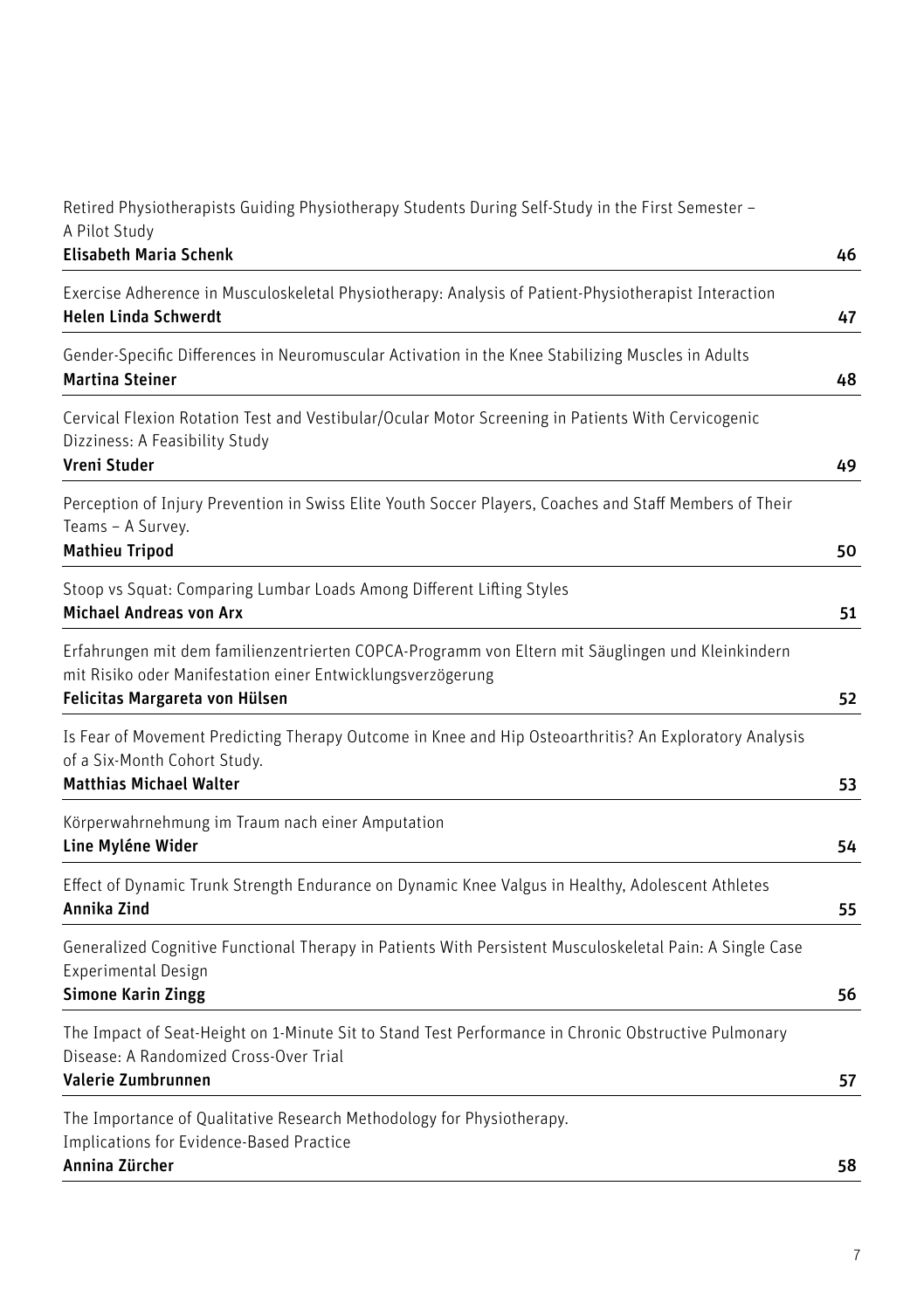### Kathrin Abächerli

Bern University of Applied Sciences, Department of Health Professions, Bern

Co-Autorinnen/Co-Autoren

Heiner Baur, PhD1

Angela Blasimann, PT, MSc1

Aglaja Busch, MSc1

Philipp Henle, MD2

1 Bern University of Applied Sciences, Department of Health Professions, Bern

2 Sonnenhof Orthopaedic Center, Department of Knee Surgery and Sports Injury, Bern

## Neuromuscular Activity During Stair Descent in Conservatively and Surgically Treated ACL-Injured Subjects – A Cross Sectional Study

Background: The rupture of the anterior cruciate ligament (ACL) is one of the most common injuries in physically active people. The mechanism of maintaining active joint stability is thought to be disturbed after such an injury. One reason appears to be altered neuromuscular control. Therefore, it is important to investigate neuromuscular activity of the knee stabilizing muscles during functional tasks. The aim of the study was to investigate neuromuscular activity during stair descent in surgically and conservatively treated ACL-injured one year after injury or surgery compared to a healthy control group.

Methods: Neuromuscular activity of M. vastus medialis (VM) & lateralis (VL), M. biceps femoris (BF) and M. semitendinosus (ST) was recorded by electromyography in 18 conservatively (ACL-C) and 18 operatively treated (ACL-O) compared to 18 healthy matched controls (ACL-H). Participants descended 10 times a six-step stairway. This movement was divided into 3 phases: Pre-activation (PRE), weight-acceptance (WA) and push-off (PO). Per each muscle, limb and movement phase a root mean square (RMS) was calculated and (submaximal) normalized with the activation of normal level walking. Comparisons between groups were then made using Kruskall-Wallis' one-way analysis of variance (ANOVA) ( $\alpha$  = 0.05).

Results: The injured legs of the ACL-C group showed a tendency of higher VM und VL activity and lower BF activity especially in the WA and PO compared to the ACL-H group. Furthermore, the non-affected legs especially of the ACL-O group showed the same pattern of higher VM and VL activity and lower BF activity in all phases.

Conclusion: This study has shown that neuromuscular activity one year after ACL injury or surgery is altered in both legs, affected and non-affected compared to a healthy control group. Reasons for this bilateral change could be central adaptation due to altered afferent information, but also an already existing altered neuromuscular activation pattern before the injury. The findings of the study suggest that it is important to promote neuromuscular control during rehabilitation to restore appropriate muscle activity.

Betreuungsperson Heiner Baur, PhD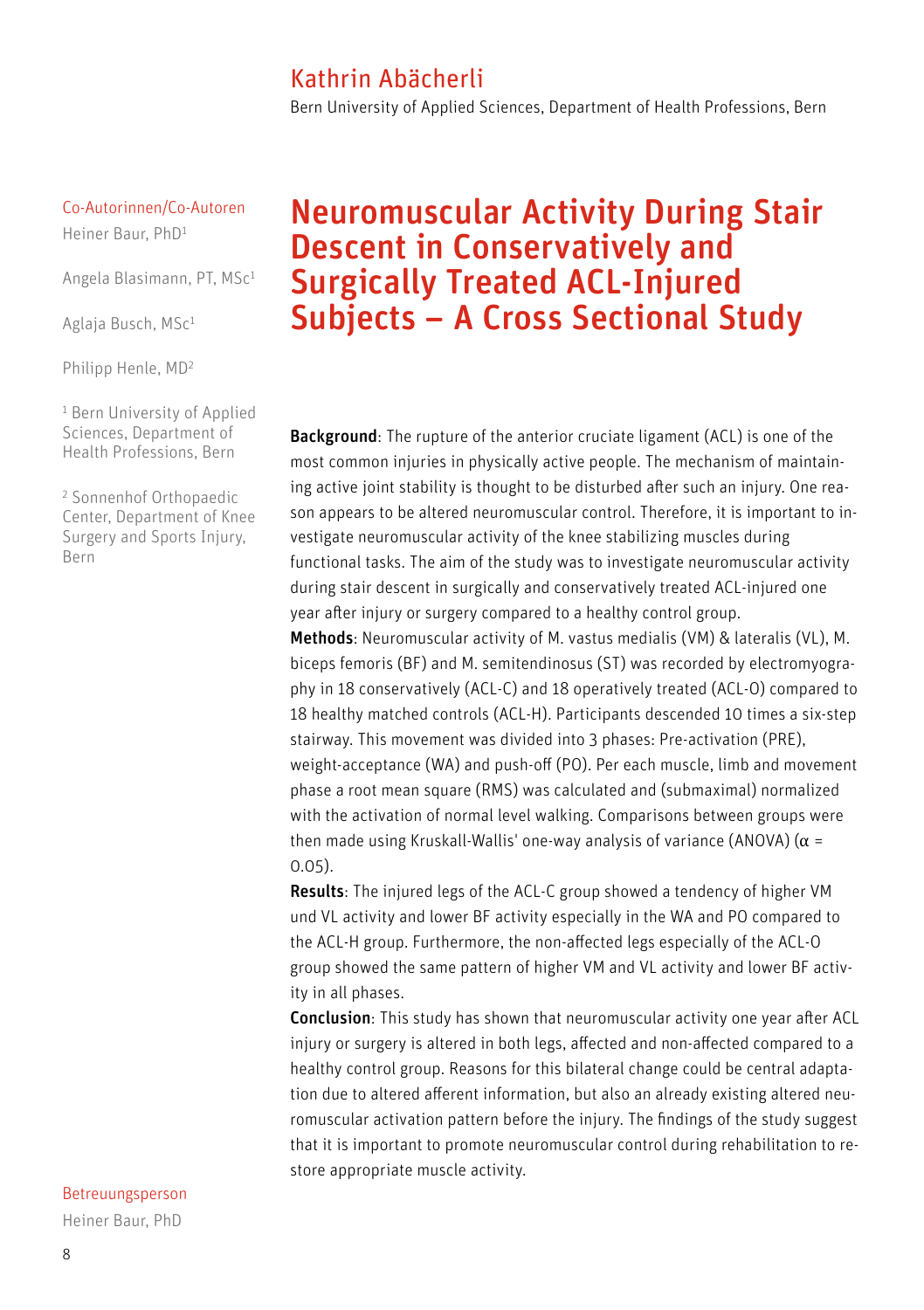### Laura Böhringer

Bern University of Applied Sciences, Department of Health Professions, Division of Physiotherapy, Spinal Movement Biomechanics Group, Bern

## Kinematics and Segmental Loading of the Spine During Stair Climbing and Walking in Healthy Subjects: A Normative Database

The evaluation of spinal biomechanics during daily activities leads to a better understanding of the mechanical factors and may provide insight into pathophysiological processes of various musculoskeletal disorders. Therefore, the present study aimed to assess spinal kinematics and segmental loading in healthy individuals during the functional tasks stair ascent, stair descent and walking. Fifty-three healthy participants performed a movement analysis during the tasks. Five trials per subject were collected using a 27-camera motion capture system. The parameters of interest were the three-dimensional continuous curves and parametrized angles of the thoracic and lumbar spine as well as the continuous and parametrized intersegmental compressive and anterior posterior shear forces. The intrasession reliability was calculated by analyzing the systematic errors, the intraclass correlation coefficients (ICCs) and minimal detectable changes (MDCs). Group comparisons were conducted using repeated measures ANOVAs and post hoc pairwise comparisons. For the continuous data statistical analysis was performed with one- dimensional Statistical Parametric Mapping (SPM). Intrasession reliability of spinal kinematic and intersegmental loading parameters indicated good to excellent relative consistency (ICCs 0.75 - 0.99) for all of the three functional tasks. MDCs for kinematic data were overall below 7.5°, with relative values between 25% and 88%. For segmental loading all MDCs were below 0.45 BW and the relative MDC values ranged between 13% and 336%. The majority of the continuous and discrete group comparisons showed statistically differences. For both continuous and discrete data the task stairs up showed less lumbar lordosis than in the other two tasks. In stair descent a reversed pattern of the kinematic curves in the frontal and transverse plane was detected compared to the kinematic values in stair ascent and walking. For intersegmental compressive and ap shear forces higher values were measured in the task stairs ascent than in the two other tasks.

The data set of the present study serves as a basis for a better understanding of the spinal biomechanics during the functional tasks stair climbing and walking and could be used for further investigations in spinal motion behaviour. Keywords: spine biomechanics, spinal kinematics, segmental loading, stair climbing, walking, intrasession reliability, continuous data

Co-Autorin/Co-Autoren

Stefan Schmid, PT, PhD1

Lukas Connolly, MSc<sup>2,3,4</sup>

Magdalena Suter, PT, MSc2

Michael L. Meier, PhD2,3

1 Bern University of Applied Sciences, Department of Health Professions, Bern

2 University of Zürich, Balgrist University Hospital, Department of Chiropractic Medicine, Integrative Spinal Research, Zürich

3 University of Zürich, Zürich

4 ETH Zürich, Department of Health Science and Technology, Zürich

Betreuungsperson Stefan Schmid, PT, PhD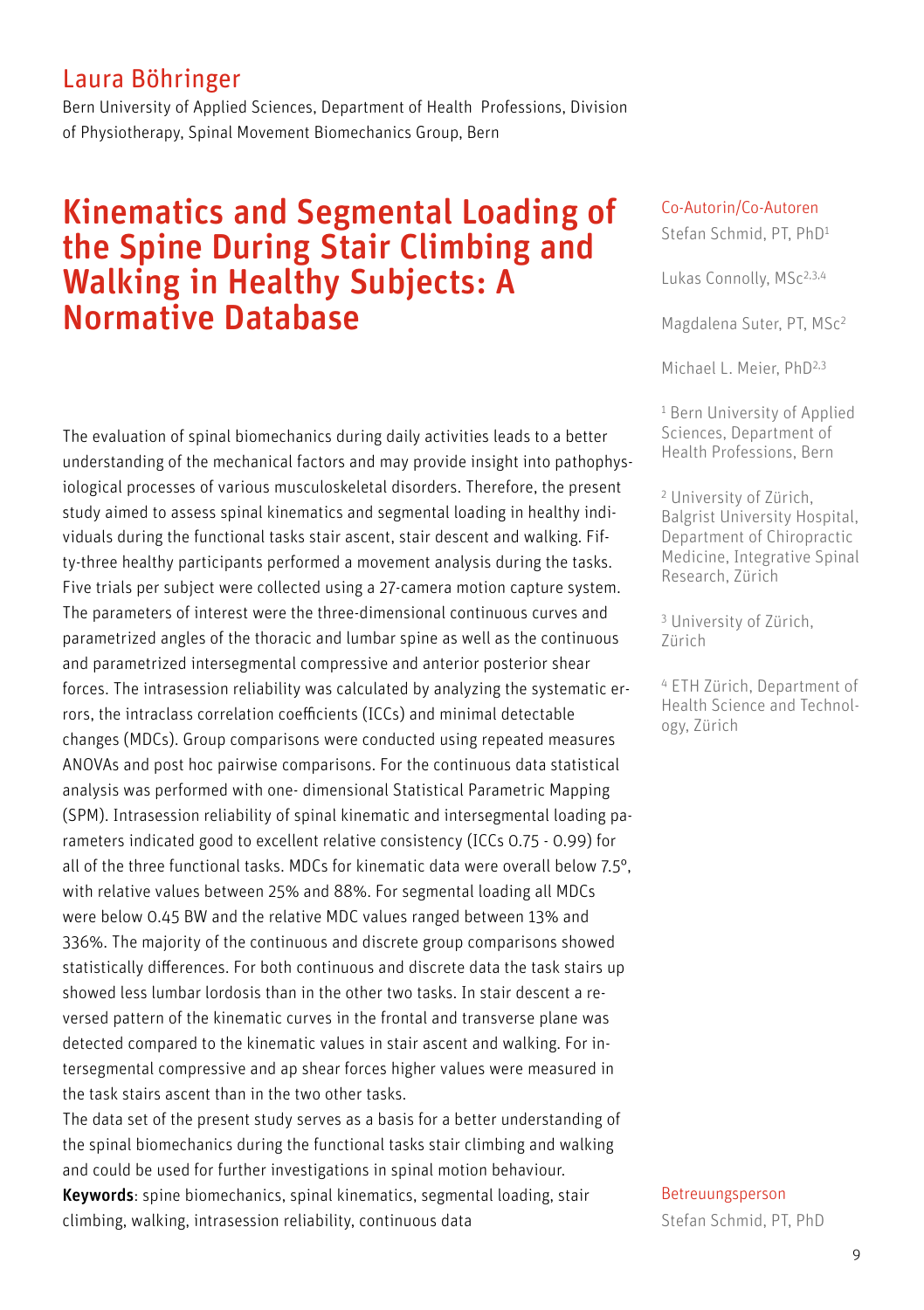### Stephanie Miriam Brezina

University Hospital Zurich, Department of Neonatology, Zurich, Switzerland

#### Co-Autor

Giancarlo Natalucci, PhD1

1 University Hospital Zurich, Department of Neonatology, Zurich, Switzerland

## Movement Imitation Therapy for Preterm Babies (MIT-PB) – Ein neuer physiotherapeutischer Behandlungsansatz für Frühgeborene mit abnormal General Movements in der Schweiz?– eine Machbarkeitsstudie

Hintergrund/Ziele: Frühgeborene zeigen ein erhöhtes Risiko für einen motorischen Entwicklungsrückstand bis hin zu einer Zerebralparese. Zur Vorhersage dieses Risikos im Frühgeborenen- und Säuglingsalter ist die General Movements (GM)-Beurteilung ein valides, reliables Instrument. Eine darauf aufbauende, spezifische physiotherapeutische Intervention beginnend schon im Frühgeborenen-Alter wurde bisher jedoch noch nicht definiert.

Ende 2019 beschrieben Soloveichick et al. die Movement Imitation Therapy for Preterm Babies (MIT-PB) als neue vielversprechende Behandlungsmethode auf Basis der GM. Die geringe Teilnehmenden-Zahl schränkt jedoch die Übertragbarkeit dieser Ergebnisse ein, weshalb ein RCT zur näheren Überprüfung der Wirksamkeit geplant ist. Als Vorbereitung wurden in dieser Masterarbeit die essenziellen Prozesse des geplanten RCT (Rekrutierung, Randomisierung, Intervention inklusive Aufnahme der Sicherheitsdaten und Follow-up) im Kontext der Schweizer Level III/IIb Neonatologien geplant und anschliessend in einer Erprobungsphase auf Machbarkeit überprüft.

Methode: Nach der Planung der Prozesskomponenten durchliefen vier Teilnehmende den Gesamtprozess. Die Machbarkeitsevaluation fand in einer Mixed-Method-Analyse unter dem Paradigma des Pragmatismus statt. In die Auswertung flossen á priori definierte Machbarkeitsmerkmale (quantitativ), sowie Anmerkungen der Mitarbeitenden (qualitativ) ein, die gleichzeitig, während der Erprobungsphase aufgenommen wurden.

Resultate: Der Gesamtprozess zeigte sich zu 59% an sich machbar und zu 41% machbar mit Verbesserungsvorschlägen, also insgesamt entweder machbar oder lösbar. In den Bereichen Rekrutierung, Ressourcen und Management bedarf es der meisten Anpassungen. Ausserdem stellte die Qualität der GM-Videos und Behandlungsintensität eine Herausforderung dar.

Diskussion/Schlussfolgerung: Insgesamt zeigte sich der geplante Gesamtprozess für die untersuchte Teilnehmenden-Gruppe als machbar, obgleich noch einzelne Komponenten einer Anpassung bedürfen. Die geplante Folgestudie kann auf diesen Erkenntnissen aufbauen.

#### Betreuungsperson Giancarlo Natalucci, PhD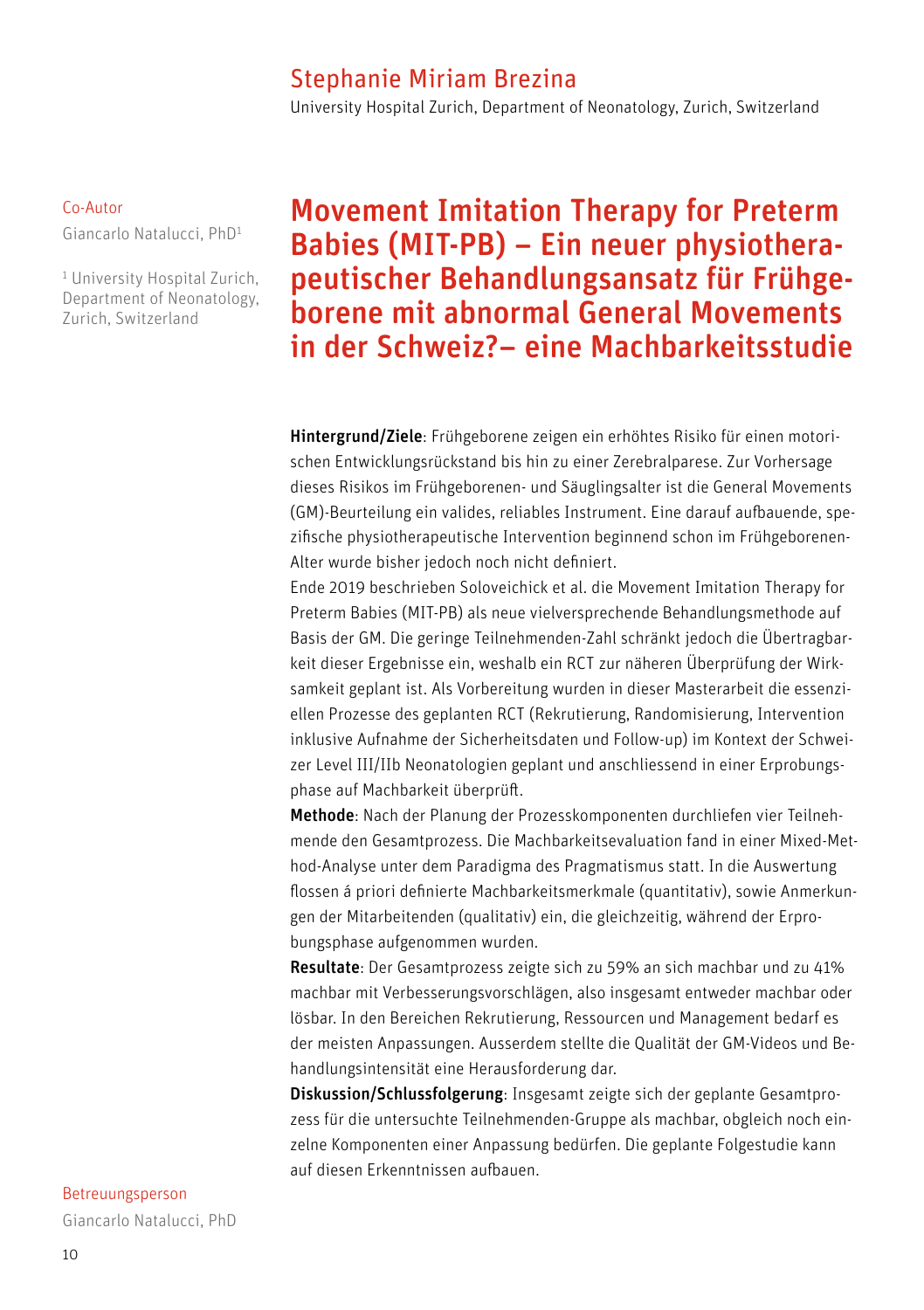### Alice Bridel

University of Applied Sciences and Arts Western Switzerland – Valais-Wallis, School of Health Sciences, Leukerbad

## Fall Prevention in Older Adults. Evaluation of the Predictive Value of the Stopping Elderly Accidents, Death and Injuries (STEADI) Algorithm

Background: The Stopping Elderly Accidents, Death and Injury (STEADI) is a decision-tree algorithm designed to facilitate systematic screening for falls risk in older people. It is in line with the recommendations of the guidelines on falls prevention. However, its predictive value remains poorly evaluated and other falls predictors would seem to improve it.

Method: Baseline measures from a Swiss randomised controlled trial were used to assess the prediction of falls over a one-year follow-up. As a survival «time-tofall» analysis, univariable and multivariable Cox regressions were used to assess different indices performance of prediction (calibration and discrimination) for the different STEADI components and other predictors.

Results: Among the 405 participants with a mean age of 79 years, 163 (41%) fallers were identified. 19 univariable predictors and six multivariable models (combination of predictors) were analysed. For all of them, the concordance c statistics (corresponding to the area under the ROC curve) was below 0.7, showing a low discrimination to predict a future fall. The model with the highest discrimination was the STEADI combined with five other predictors (c=0.653) and the lowest was the STEADI only composed by the Three Key Questions (c=0.558). Among univariable predictors, the number of reported falls (c=0.603) and the fear of falling measured by the Fall Efficacy Scale International (FES-I) (c=0.567) also showed good predictive value.

Conclusion: The Three Key Questions, first stage of the STEADI, appeared to be insufficient to predict future risk of falling on their own in this study. The addition of other fall predictors (for example the reported number of previous falls and the FES-I) would enhance the predictive value for screening. Key Words: Falls, Elderly, Screening, Prediction, Risk Assessment, STEADI

#### Co-Autorin/Co-Autor

Roger Hilfiker, PT, PhD1

Anne-Gabrielle Mittaz Hager, PT, MSc<sup>1</sup>

1 University of Applied Sciences and Arts Western Switzerland – Valais-Wallis, School of Health Sciences, Leukerbad

Betreuungsperson Roger Hilfiker, PT, PhD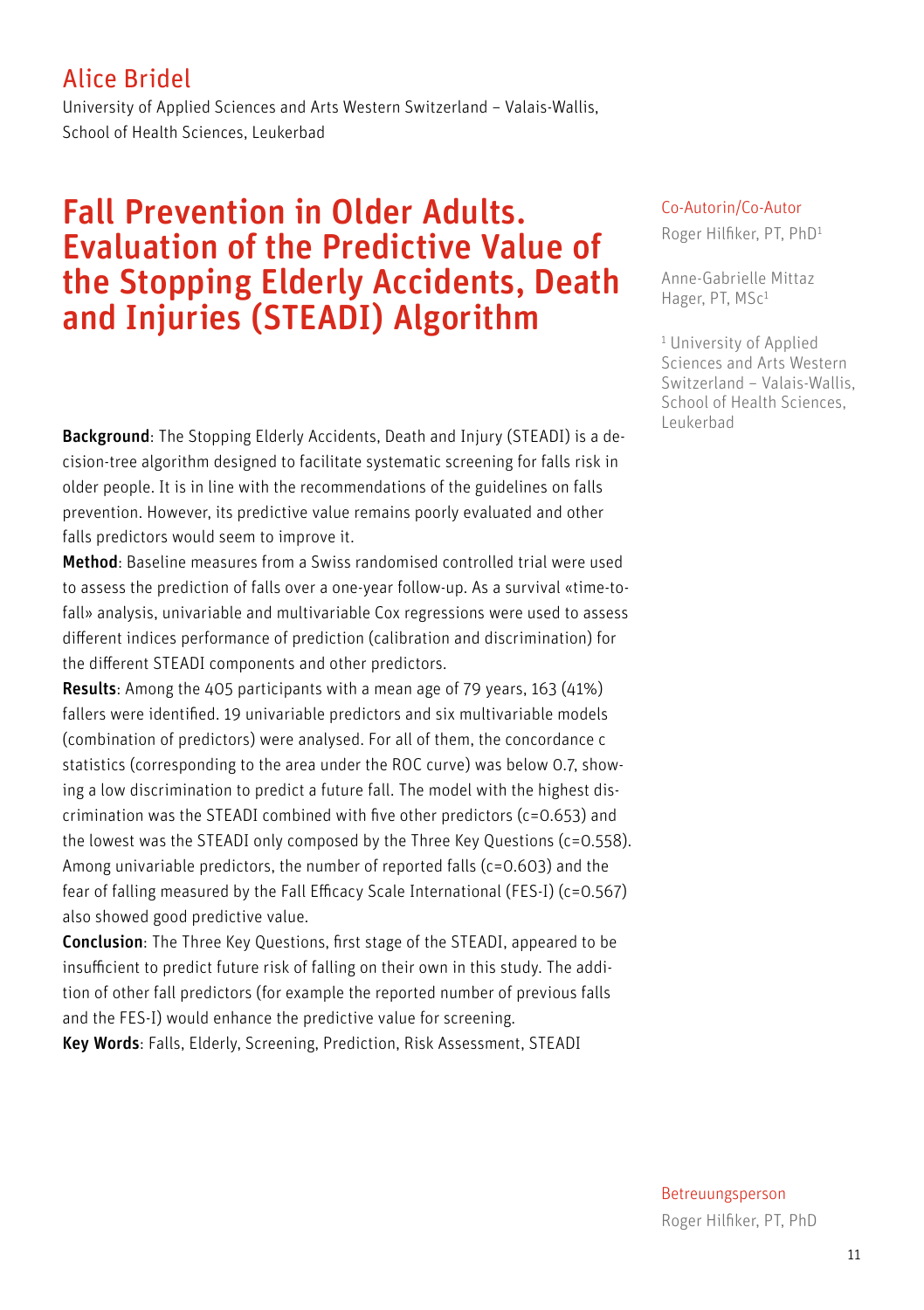### Svenia Verena Bühler

Swiss Concussion Center, Institute for interdisciplinary Diagnosis and Therapy of Concussion, Zurich

#### Co-Autoren

Mario Bizzini, PT, PhD<sup>1</sup>

Fausto Romano, PhD1

Manuel Hangarter, PT, BSc2

Daniel Agostino, MSc<sup>1</sup>

1 Swiss Concussion Center, Institute for interdisciplinary Diagnosis and Therapy of Concussion, Zurich

2 Zurich University of Applied Sciences ZHAW, School of Health Professions, Institute of Physiotherapy, Winterthur

## Isometric Neck Strength of Healthy Swiss American Football Players Compared to Healthy Recreational Athletes Measured with the Multi-Cervical Unit

Background: Concussions are common injuries in American Football (AFB). Among other factors, neck strength could be a modifiable risk factor for concussions and might differ between elite athletes and less active subjects. Reference values for specific populations are needed for appropriate therapy and monitoring rehabilitation and training.

Purpose: The purpose of this study was providing isometric neck strength reference values for swiss AFB players for cervical flexion and extension and comparing these to a control group (CTR).

Study Design: Case-control study

Methods: Two groups of each 15 healthy AFB players (mean age 28.2 years) and CTR's of recreational athletes (mean age 26.5 years) were measured with the Multi-Cervical Unit on one day according to a self-developed protocol. Data analysis incorporated values of three repetitions in each direction with a 10 second rest between trials, using the mean strength over a muscle contraction period of 3 seconds. T-test for independent data was calculated to compare the neck strengths of AFB players and CTR's.

Results: Significant higher flexion neck strength was detected for AFB players (n = 13, mean = 104.9 N) compared to CTR (n = 14, mean = 81.1 N, p ≤ 0.016). The extension neck strength of AFB (n =15, mean = 187.9 N) was higher compared to CTR ( $n = 15$ , mean = 142.7 N), but barely not significantly different between the groups ( $p \leq 0.053$ ).

Conclusion: AFB players demonstrated higher strength values of the flexor and extensor neck muscles compared to CTR's. These strength differences may be due to training and sport-specific adaptations. More research will lead to a better understanding of the multidirectional isometric strength between various athletes of different levels and positions, leading to more reference values.

Betreuungsperson Mario Bizzini, PT, PhD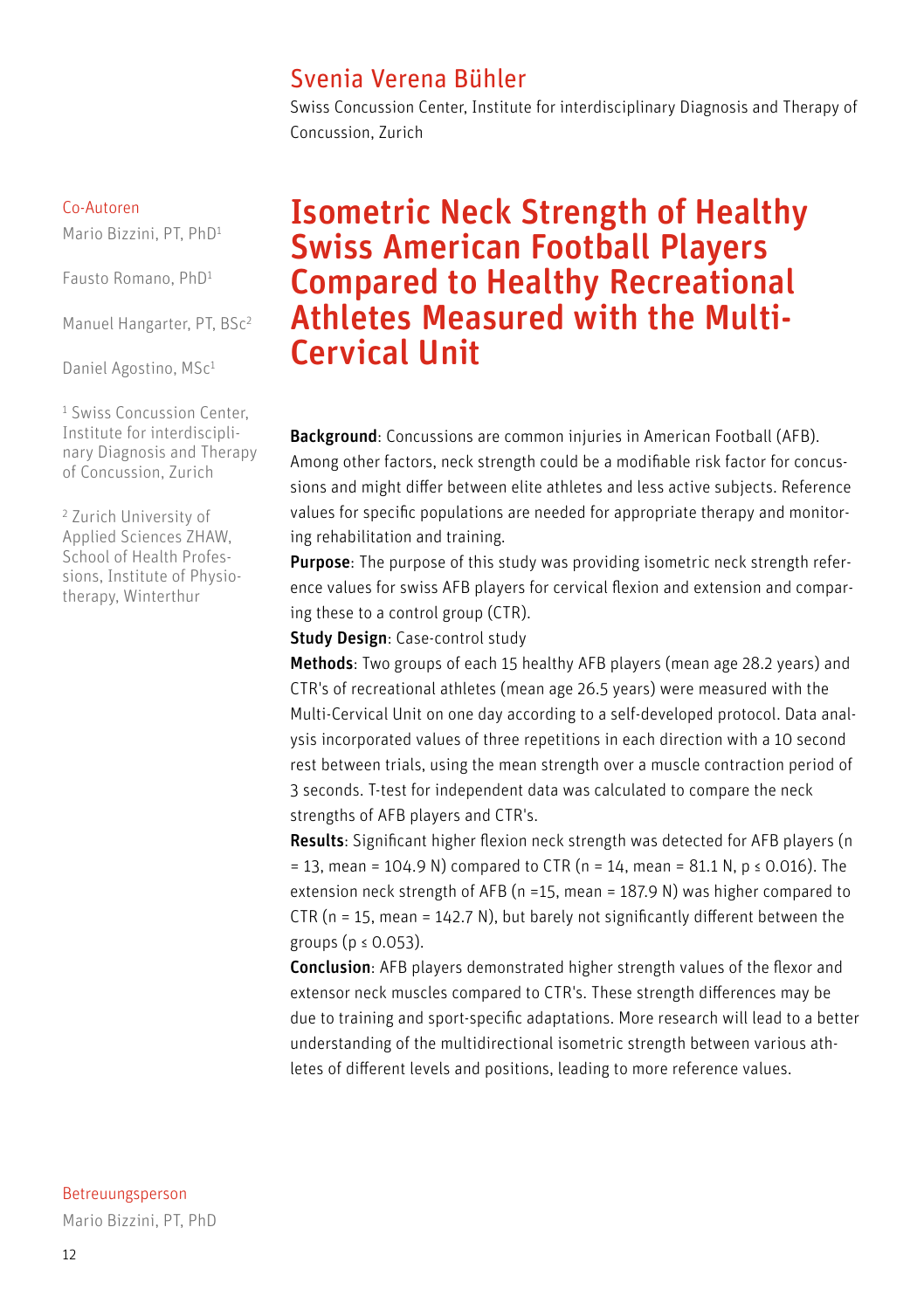### Rachel Cott

Abteilung Entwicklungspädiatrie, Universitäts-Kinderspital Zürich – Eleonorenstiftung, Zürich

## Unterschiede in der Verteilung der General Movements-Klassifikation zwischen neonatalen Risikogruppen im Kinderspital Zürich: Eine Beobachtungsstudie

Einleitung: Kinder auf der Neonatologie weisen ein erhöhtes Risiko für motorische Entwicklungsstörungen auf.

Ziel: Vergleich der General Movements (GMs)-Klassifikation zwischen drei neonatalen Risikogruppen, Korrelation des GMs-Assessment (GMA) mit einer standardisierten, entwicklungsneurologischen Untersuchung (SENU) sowie Bestimmung von Risikofaktoren für abnormale GMs.

Methodik: Monozentrische Beobachtungsstudie mit drei Risikogruppen (Kinder mit operierten, angeborenen Herzfehlern (aHF) n=26, mit operierten, angeborenen, gastrointestinalen Fehlbildungen (GIF) n=17 und mit fetal operierter Myelomeningozele (MMC) n=12, die stationär videobasiert untersucht wurden. Das GMA wurde gemäss Klassifikation nach Hadders-Algra bewertet und in 4 Kategorien eingeteilt: normal optimal (NO), normal suboptimal (NS), leicht abnormal (LA), deutlich abnormal (DA).

Ergebnisse: Es zeigte sich folgende Verteilung: aHF 80.8% NS, 19.2% LA, GIF 5.9% NO, 64.7% NS, 29.4% LA, MMC obere Extremitäten 100% NS, untere Extremitäten 33.3% NS, 33.3% LA und 33.3% DA (Gruppenvergleich Kruskal-Wallis 10.729, p=0.003). Das GMA korrelierte signifikant mit der SENU (Spearman rs= 0.869, p<0.001). Die binär logistische Regressionsanalyse zeigte, dass nur das Gestationsalter (Chi2=11.93, p<0.001) mit abnormalen GMs korrelierte.

Schlussfolgerung: Die Mehrheit der Kinder zeigte normale GMs. Kinder mit MMC und solche mit tieferem Gestationsalter wiesen ein erhöhtes Risiko für abnormale GMs auf. Das GMA und die SENU stellen ergänzende «bedside tools» dar, um früh motorische Auffälligkeiten zu erkennen.

#### Co-Autorinnen

Bea Latal, PhD1

Cornelia Hagmann, PhD2

1 Abteilung Entwicklungspädiatrie, Universitäts-Kinderspital Zürich – Eleonorenstiftung, Zürich

2 Abteilung Intensivmedizin und Neonatologie, Universitäts-Kinderspital Zürich – Eleonorenstiftung, Zürich

Betreuungspersonen

Bea Latal, PhD Cornelia Hagmann, PhD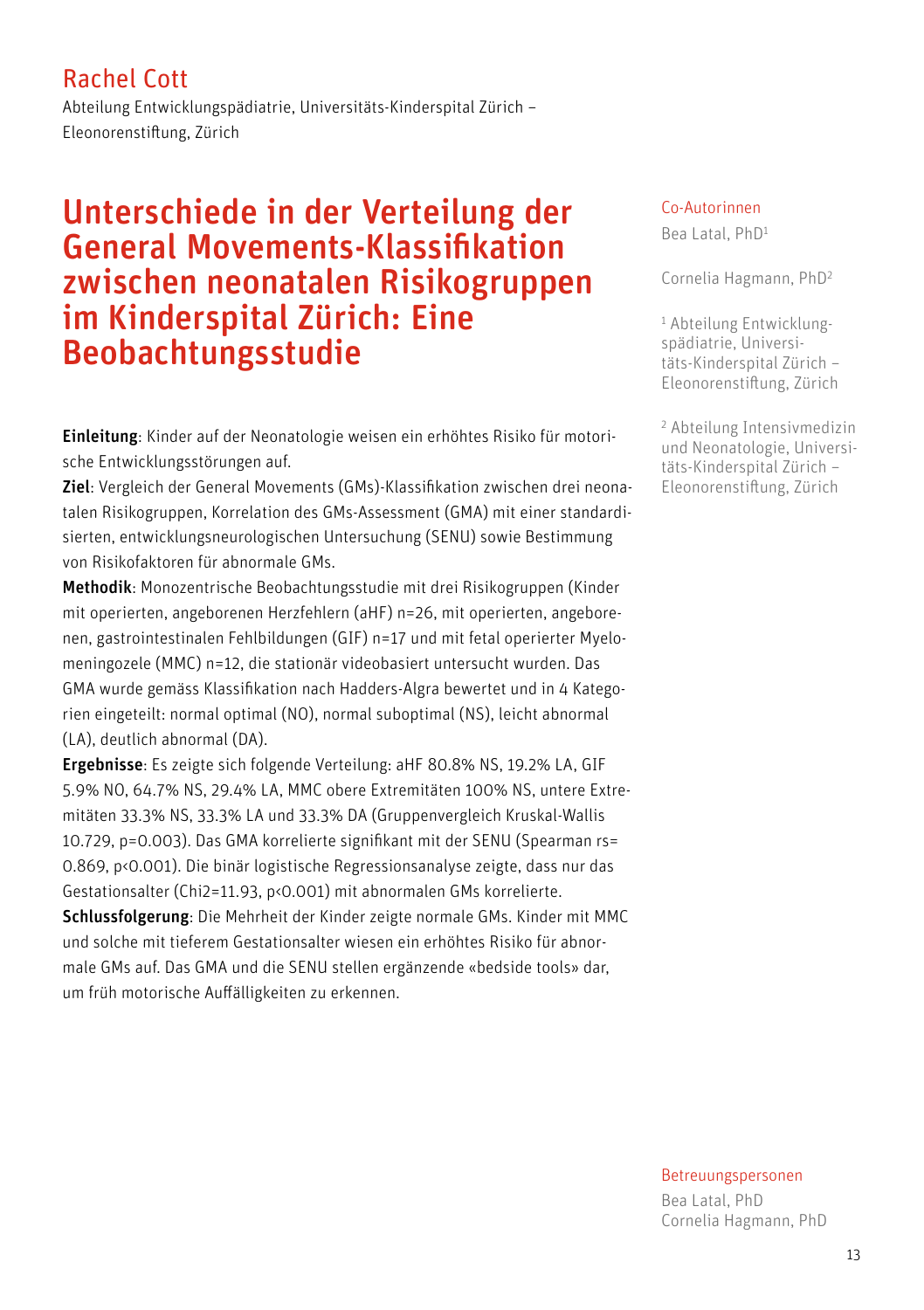### Valentin Serge Deiss

Bern University of Applied Sciences, Department of Health Professions, Division of Physiotherapy, Bern

#### Co-Autoren

Heiner Baur, PhD1

Patric Eichelberger, PhD1

1 Bern University of Applied Sciences, Department of Health Professions, Division of Physiotherapy, Bern

## Measurement of Anterior Tibial Translation in Loaded & Unloaded Condition: An Exploratory Cross-Sectional Pilot Study to Assess Quality Criteria

Background: Magnetic resonance imaging (MRI) and manual tests remain the standard for diagnosing anterior cruciate ligament (ACL) rupture. Furthermore, the passive knee displacement, also described as anterior tibial translation (ATT), is used in order to make decisions about surgery or to assess rehabilitation outcomes. Unfortunately, these manual tests are limited to passive situations, and their application to assess knee stability in weight-bearing positions are missing. Therefore, a new device with high-performance sensors and a new sensor setting was developed. The aim of this pilot study was to evaluate its quality criteria.

Methods: A total of 20 healthy volunteers were measured. The validity of the new device was assessed during the Lachman test with the Lachmeter® as the reference instrument. Consistency of the new device was evaluated in a functional, loaded position through artificial knee perturbation in a test-retest procedure. Intraclass correlation coefficient (ICC), standard error of measurement (SEM), the minimal detectable change (MDC) and Bland & Altman analysis (mean difference and limits of agreement) were evaluated to assess validity and reliability.

Results: The results, measured with the new device, showed a mean ATT of 5.5 ±2.2 mm in the passive test situation, where the SEM was 0.66mm and the MDC resulted in 1.8mm. In functional loaded position the mean ATT was 2.1 ±1.2 mm, while the SFM was 0.49mm and the MDC showed to be 1.4mm. The new device presented good intra-class correlation compared to the reference instrument (r > 0.8). The ICC to assess intrasession reliability was also found to be good (r > 0.77). The Bland & Altman analysis showed reasonable agreement for both procedures.

Conclusion: The evaluation of quality criteria of the new device has demonstrated a valid and clinically relevant measurement instrument to assess ATT in passive Lachman test setting. Furthermore, the quality criteria demonstrated the ability to detect the cut-off value (of 3-5mm) described in the literature for the diagnosis of ACL-deficient knees. Finally, it could also be shown that the knee stability testing in a functionally loaded situation presented good intersession reliability and thus good measurement consistency.

Betreuungsperson Heiner Baur, PhD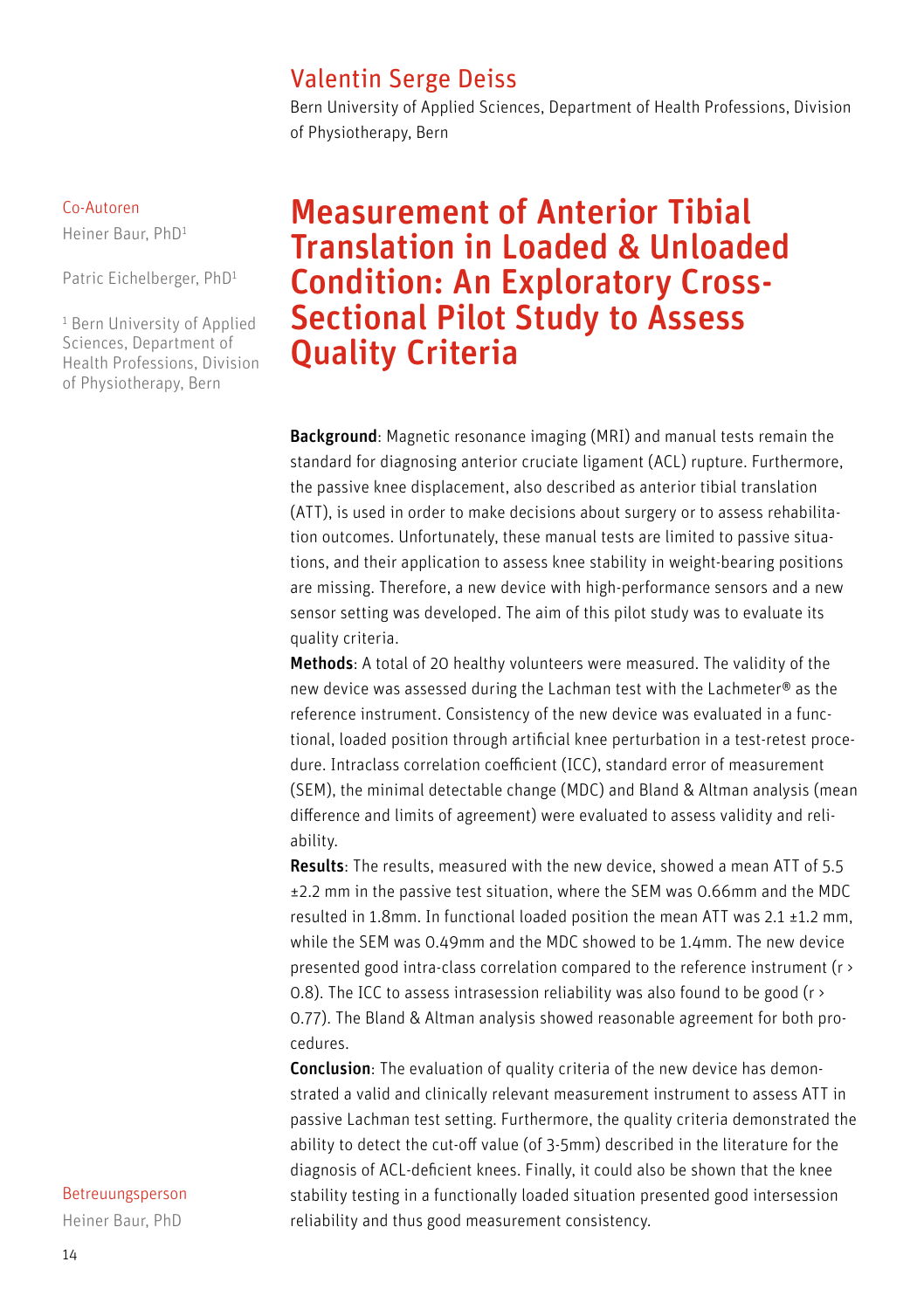### Mirjam Veerle Douma

Schulthess Clinic, Human Performance Lab, Zürich

## Sex-specific Differences in Hip Muscle Cross-Sectional Area and Fatty Infiltration in Patients With Femoroacetabular Impingement Syndrome

Purpose: This study aimed to compare hip muscle cross-sectional area (CSA) and fatty infiltration between men and women with femoroacetabular impingement syndrome (FAIS) and to investigate possible associations with patient-reported levels of hip pain and dysfunction.

Methods: Retrospective analyses of preoperative axial pelvic magnetic resonance imaging (MRI) scans. The main outcome measures were side-to-side percent asymmetries in hip muscle CSA and the fatty infiltration measured with the Goutallier scale in a total of 10 hip/pelvic muscles. Patient-reported outcomes included duration of hip symptoms, the 12-item international Hip Outcome Tool (iHOT-12) and the Hip Sports Activity Scale (HSAS).

Results: 104 patients (54 women) who underwent hip surgery for FAIS were included. Women showed larger hip abductor muscle CSA asymmetry than men (P=0.018), particularly for the gluteus medius (P=0.049), whilst men showed more fatty streaks (grade 1) in the gluteus medius (P=0.015). Duration of symptoms was only associated with fatty infiltration of obturator externus in men (rs=-0.552, P=0.018). iHOT-12 was associated with CSA percent asymmetry of gluteus minimus (r=-0.407, P=0.011) and iliopsoas (r=-0.356, P=0.028) in men and with fatty infiltration of piriformis (rs=-0.560, P=0.030) in women. HSAS was associated with iliopsoas CSA asymmetry (rs=0.321, P=0.026) and with fatty infiltration of tensor fasciae latae (rs=-0.450, P=0.046) and obturator externus (rs=-0.504, P=0.023) in women.

Conclusions: Women and men with FAIS demonstrated few sex-specific hip muscle morphologic and quality alterations. Women showed larger hip abductor muscle atrophy than men, particularly for the gluteus medius, whilst men showed a higher degree of fatty infiltration in this same muscle. The duration of hip symptoms was not associated with muscle atrophy. Patient-reported hip pain/function and sport-activity level were only associated with isolated muscular variables.

Level of Evidence: IV

#### Co-Autoren

Nicola A. Maffiuletti, PhD1

Nicola C. Casartelli, PhD1

1 Schulthess Clinic, Human Performance Lab, Zürich

Betreuungsperson Nicola A. Maffiuletti, PhD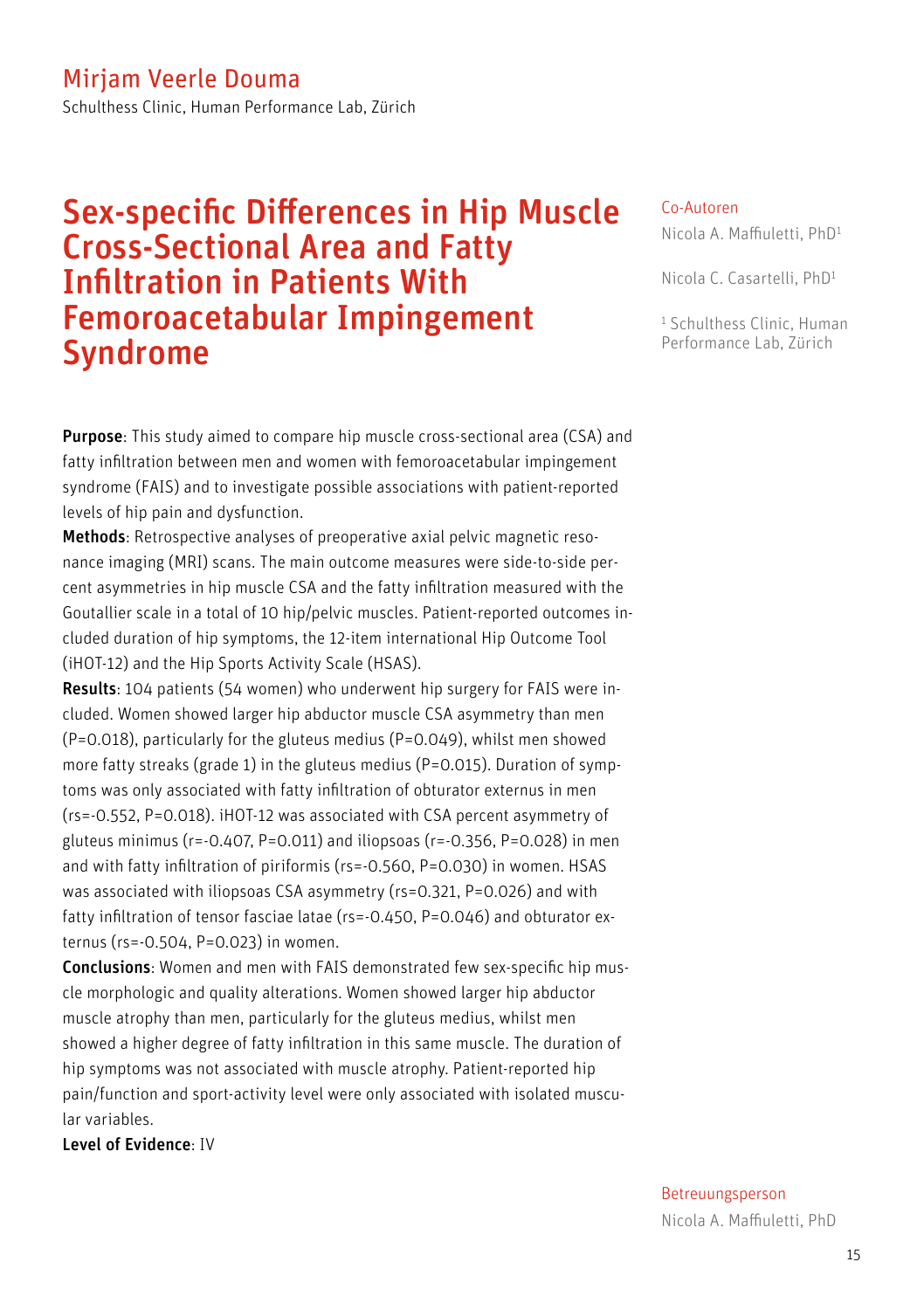### Morgane Emma Duc

University of Applied Sciences and Arts Western Switzerland – Valais-Wallis, School of Health Sciences, Leukerbad

## Current Practices of Physiotherapists in Switzerland Regarding Fall Risk-Assessment for Community-Dwelling Older Adults: A National Cross-Sectional Survey.

Background: Falls can strongly impact older people's quality of life, health, and lifestyle. Multifactorial assessment can determine an individual's risk of falling as the first step for fall prevention intervention. Physiotherapists have an essential role to play in assessing fall risk by older adults living in the community. In the absence of published data on this topic in Switzerland, this study investigated the current practices of physiotherapists to determine whether those are in line with recommendations.

Methods: An anonymous cross-sectional survey was undertaken among physiotherapists practising in Switzerland between the 21st of November and the 31st of December 2020. A priori and exploratory hypotheses were tested. Responses to open-ended questions were grouped into themes for analysis.

Results: A total of 938 questionnaires from all three language regions of Switzerland was analysed. Participants worked in different settings, with a higher representation of private practice self-employees (56%). Standardised fall risk assessments or instruments were used by 580 (62%) participants, while 235 (25%) preferred subjective assessment of fall risk only. Differences in fall risk assessment were observed according to the workplace setting (adjusted OR 1.93, 95% CI 1.37 to 2.7) and education level (trend test, p<0.001). The standardised assessments most frequently employed were the Berg Balance Scale (57.5%), the Timed-Up-and-Go (56.5%) and the Tinetti Balance Assessment tool (46.7%). Risk factors for falls were frequently queried, particularly history of falls (88.3%), home hazards (84.1%), and functional ability (81%). Technical resources (39.8%), knowledge (30.3%), and time (22.2%) were common barriers to implement a systematic fall risk assessment.

Conclusions: This study provides an overview of the current practices of physiotherapists in Switzerland in fall risk assessment. There is still room to optimise the standardisation and systematisation of this assessment to implement a best practice strategy and prevent avoidable falls.

Keywords: Elderly; Falls; Fall prevention; Assessment; Physiotherapists.

Betreuungsperson Roger Hilfiker, PT, PhD

### Co-Autorin/Co-Autoren

Roger Hilfiker, PT, PhD1

Anne-Gabrielle Mittaz Hager, PT, MSc<sup>1</sup>

Guillaume Roulet, PT, BSc2

Damiano Zemp, PT, MSc3

1 University of Applied Sciences and Arts Western Switzerland – Valais-Wallis, School of Health Sciences, Leukerbad

2 Lausanne University Hospital, Lausanne

3 Mendrisio Regional Hospital, Mendrisio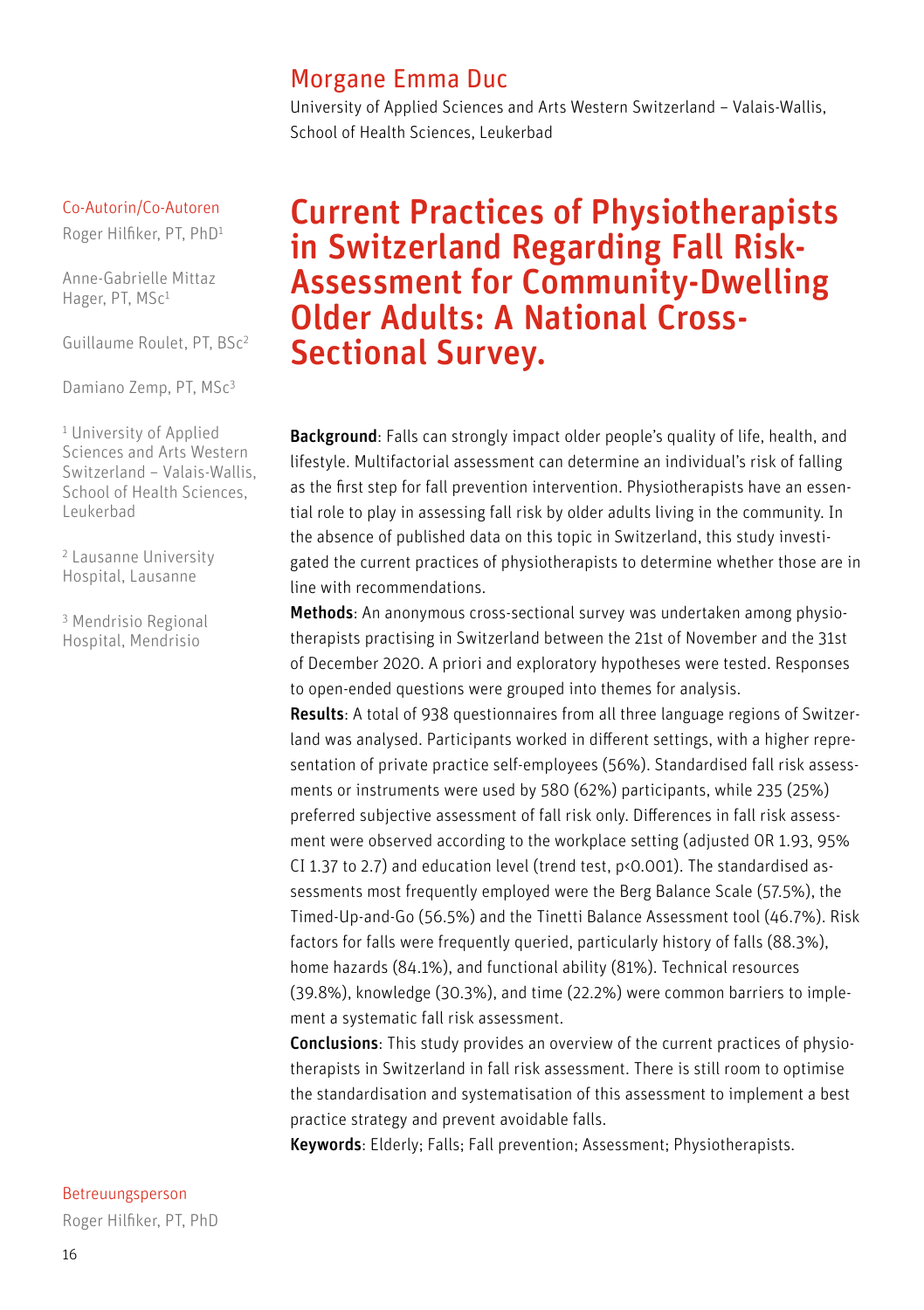### Nicole Gadola

Zurich University of Applied Sciences ZHAW, School of Health Professions, Institute of Physiotherapy, Winterthur

## Clinical Assessments of Cervical Movement Sense and Joint Position Error in Adolescents

Background: Despite the high prevalence of neck pain in adolescents, research on the influence of neck pain on the proprioception ability of the neck in adolescents is scarce.

Objectives: First, to investigate the relationship between proprioception of the neck and neck pain in adolescents. Second, to examine whether there are differences between genders in the proprioception of the neck.

Design: Exploratory cross-sectional study.

Methods: Joint position error test (JPE) and cervical movement sense test (CMS), which are typical assessments in clinical practice to evaluate proprioception ability of the neck were performed in adolescents aged 14-16 years. JPE was expressed in linear and angular error and was performed in extension, flexion, protraction–retraction and retraction-protraction movement directions of the neck. In CMS, time and total number of errors were recorded while tracking the patterns «zigzag» and «figure of eight». The Young Spine Questionnaire in German version was used to assess neck pain

Results: 25 adolescents have participated. Linear errors of JPE after neck extension movement showed to be significantly higher in adolescents with more frequent neck pain (p<0.05). Regarding gender differences, girls showed significantly less angular error in neck extension movement than boys (p<0.008) and boys were faster tracking the zigzag pattern in CMS (p<0.008).

Conclusions: This study shows a tendency that adolescents with neck pain have an impaired proprioception of the neck. The findings of this study are consistent with those of similar research in adults.

#### Co-Autor

Markus Ernst, PT, MSc<sup>1</sup>

1 Zurich University of Applied Sciences ZHAW, School of Health Professions, Institute of Physiotherapy, Winterthur

Betreuungsperson Markus Ernst, PT, MSc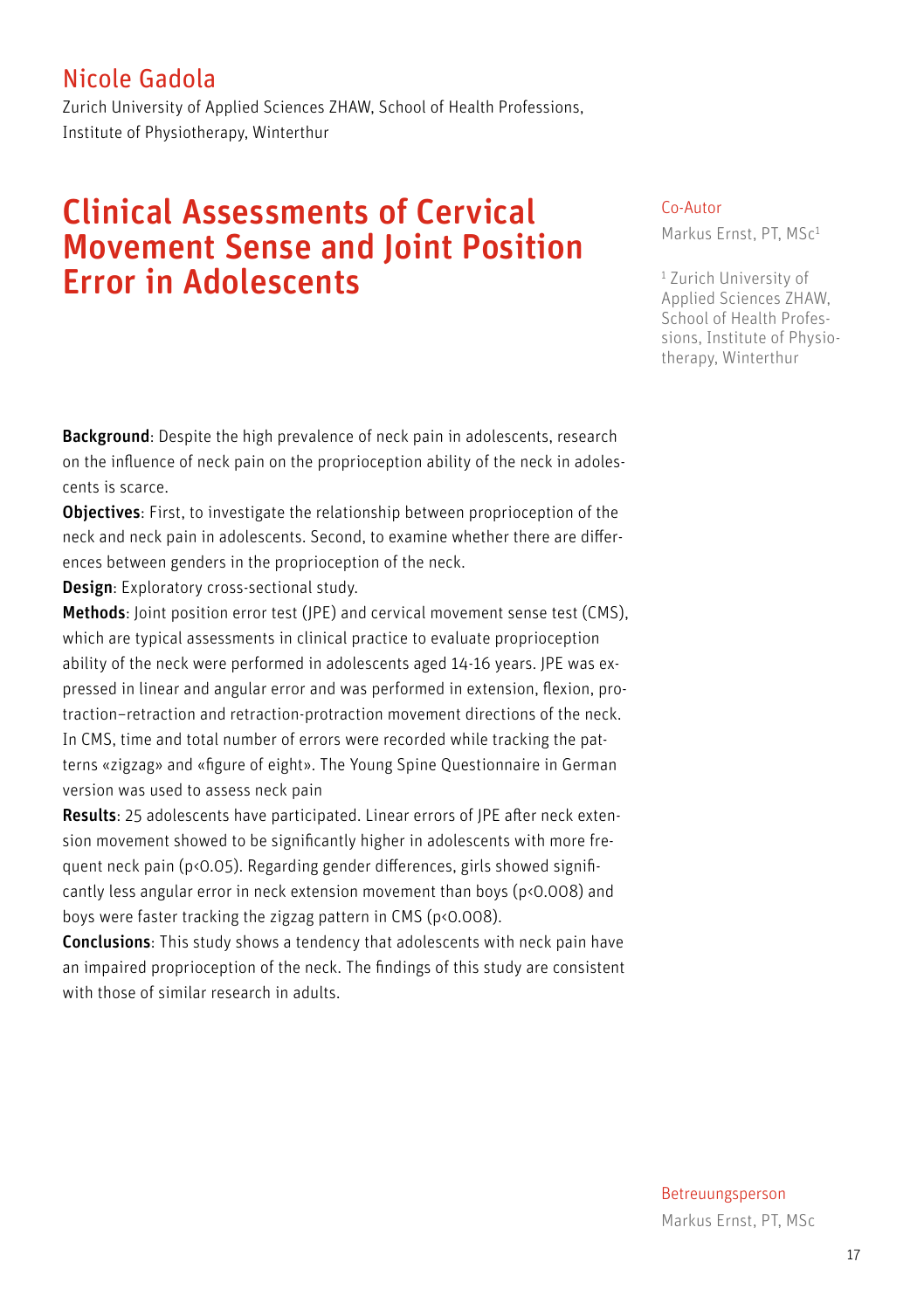### Simon Alexander Greiner

Bern University of Applied Sciences, Departement of Social Work, Institute for Organization and Socialmanagement, Bern

#### Co-Autor

Christoph Gehrlach, PhD1

1 Bern University of Applied Sciences, Departement of Social Work, Institute for Organization and Socialmanagement, Bern

## Potential Quality Indicators for Outpatient Physiotherapy: A modified Delphi Approach

**Objectives**: To identify potential quality indicators for outpatient physiotherapy in Switzerland concerning relevance, feasibility and verifiability.

Design: A modified Delphi study

Method: 54 potential QIs were extraced from an extended literature review and participating experts. All QIs were rated on a 5-point Likert scale and commented over three rounds according to relevance, feasability and verifiability in a online survey. In the second and third rounds, the experts received quantitative feedback on the results of the preliminary rounds as well as qualitative summaries of the comments after qualitative content analysis.

**Participants:** An expert group consisting of various stakeholders in the swiss health care system (service providers, prescribers, insurers, politicians) was formed.

Main Outcome Measures: Median, mean, agreement (Consensus threshold was set a priori at 80% ratings within two adjectant points on 5-point likertscale). Results: 17 experts participated in the study. Response rate was over 80% in all rounds.25 QIs reached consensus on all three criteria and were rated as high or highly relevant, and feasible and verifiable. 25 QIs reached consensus on all cri-

teria and were rated with high or highest relevance and medium to high feasibility and verifiability.

Conclusion: The list of potential QIs obtained, could serve as a basis for future projects in this area. Further research should focus on implementation in practice, its impact and further development. Efforts should be made to standardise documentation and, together with software manufacturers, solutions should be sought to easily and efficiently extract and evaluate potential indicator data in the future.

Betreuungsperson Christoph Gehrlach, PhD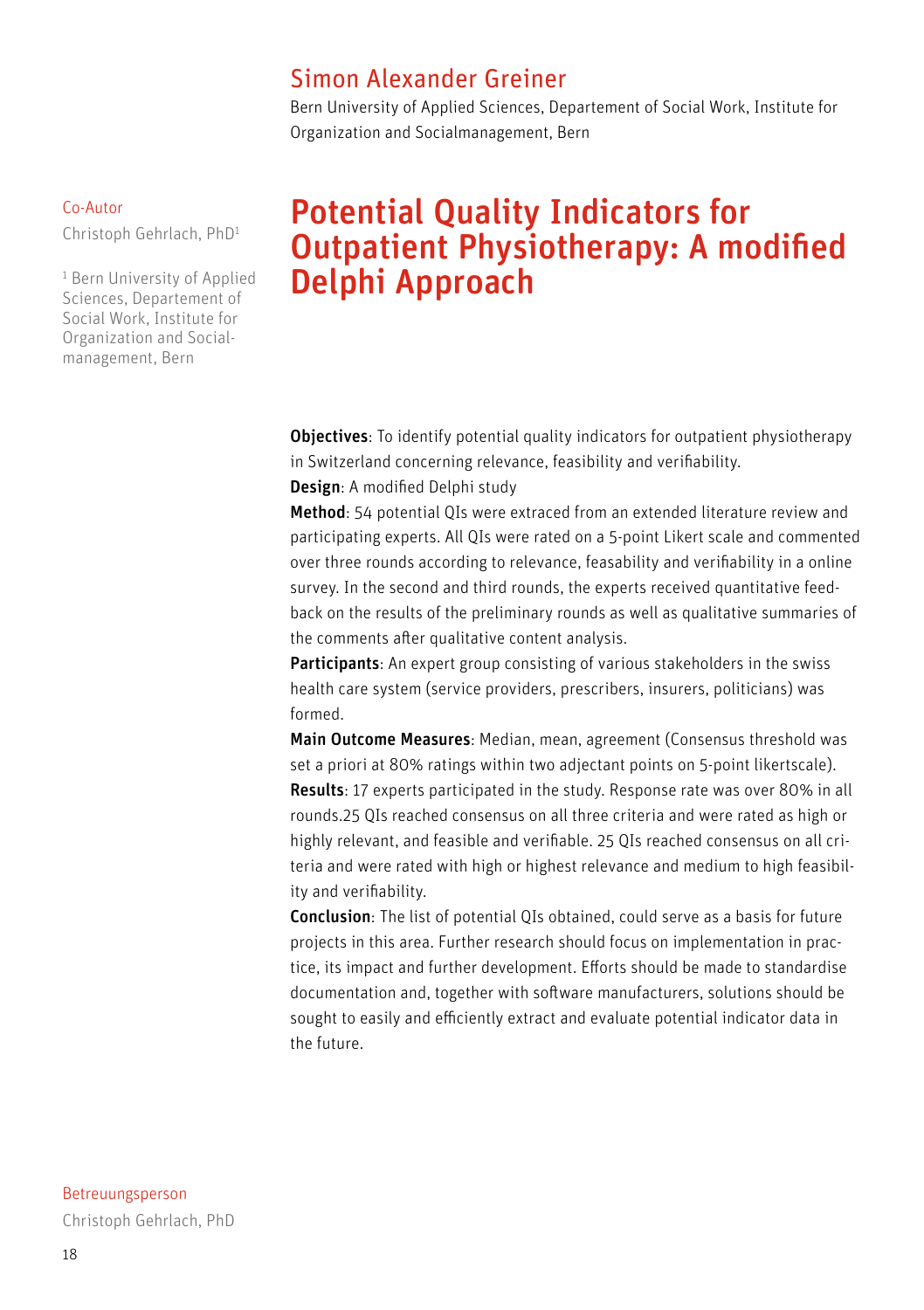## The Spatial Distribution of Quadriceps Activity

#### Co-Autor

Patric Eichelberger, PhD1

1 Bern University of Applied Sciences, Department of Health Professions, Bern

The aim of this study was to investigate the spatial distribution of quadriceps activity in healthy adults. We wanted to test two hypotheses: First, the location of the center of activity (CoA) differs between different contraction intensities, and second, the location of the CoA changes over time. For this, we took high-density surface electromyography signals from the rectus femoris, vastus lateralis, and vastus medialis muscles during isometric knee extension. Twenty-five healthy adults (11 women, 14 men) performed two testing protocols. The first protocol consisted of 3-second contractions at 20% and 70% maximum voluntary contraction (MVC) and the second protocol consisted of a contraction until exhaustion at 40% MVC. During the first protocol, the CoA was located more laterally at 70% MVC compared to 20% MVC (p < 0.05) and the activity distribution was less uniform at 20% MVC compared to 70% MVC (p < 0.05). During the second protocol, the CoA shifted in the caudal direction (p < 0.05) and the lateral direction (p < 0.05) over time. It was concluded that the location of the CoA of the quadriceps varies between different contraction intensities and shifts over time.

> Betreuungsperson Patric Eichelberger, PhD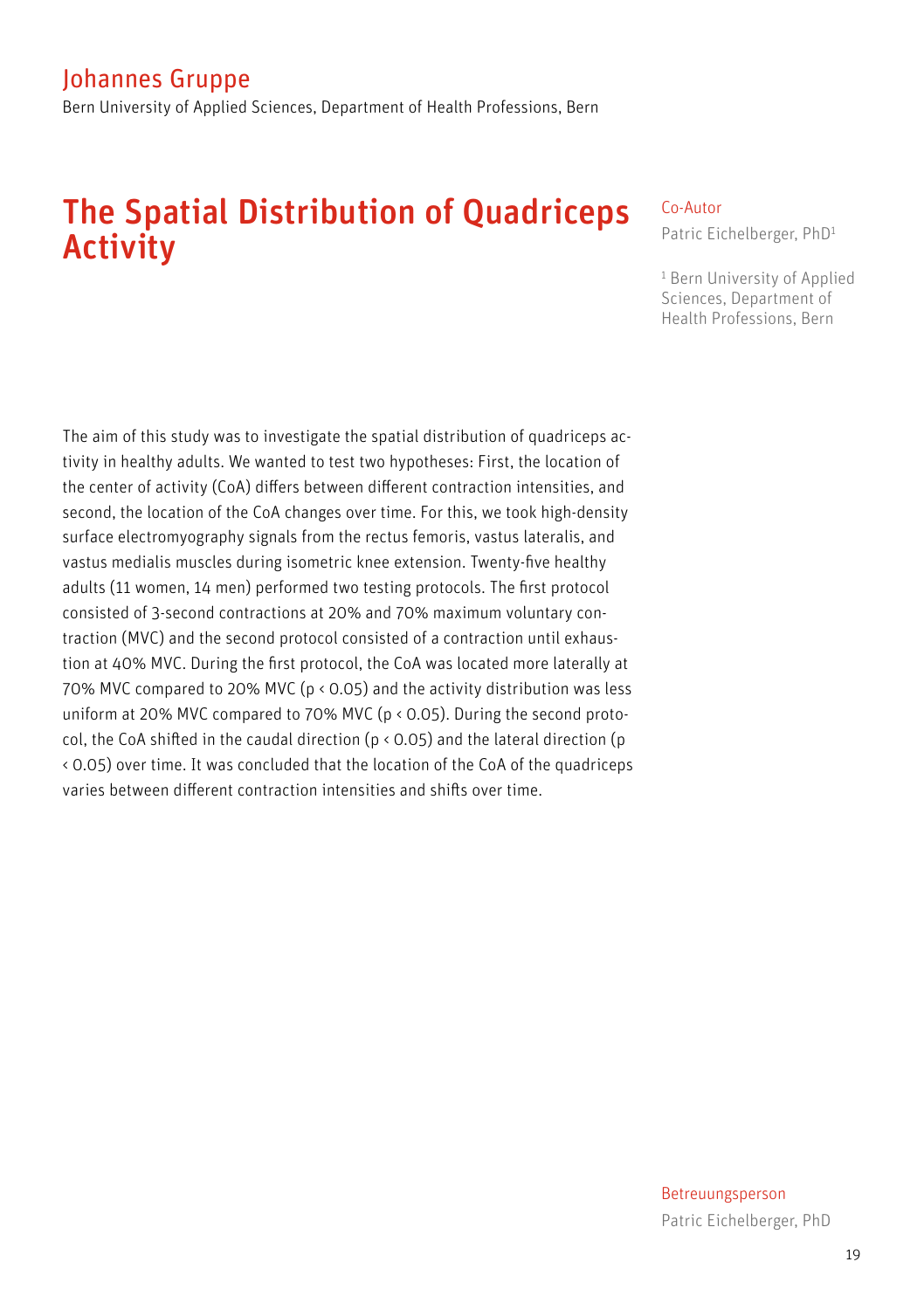### Cynthia Oktavia Gschwind

University Department of Geriatric Medicine FELIX PLATTER, Basel

#### Co-Autorin/Co-Autor

Oliver Mauthner, PhD1,2

Nadine Beerli, PT, MSc<sup>1,2</sup>

1 University Department of Geriatric Medicine FELIX PLATTER, Basel

2 University of Basel, Department of Public Health, Institute of Nursing Science, Basel

## Predictiveness of Single Fried Frailty Phenotype Items for Hospital Length of Stay and Readmission in Kidney Transplantation A Secondary Data Analysis of a Multicenter, Prospective Cohort Study

Background: Understanding how pre-transplant collected single items of the Fried Frailty Phenotype assessment are predictive of length of hospital stay (LOS) and readmission after kidney transplantation (KTx) can help increase their applicability in clinical practice and facilitate decision making for treatment options, such as prehabilitation planning.

Methods: In this study a secondary data analysis from a nationwide, prospective multicenter cohort study on KTx recipients was performed. Descriptive statistics, univariate (item to item and item to outcome Kendall's  $\tau_c$  correlations) and multivariate analyses (linear and logistic regression) were executed. Each item of the Fried Frailty Phenotype assessment and additionally, donor type, were used as predictors in the model.

Results: 230 KTx recipients were included in the study. Univariate, as well as multivariate analyses, showed slowness to be predictive for longer LOS (each second slower on 5m distance resulted in 10% increased LOS). Readmission was not predicted by the items of the Fried Frailty Phenotype assessment but by the variable donor type. Recipients of deceased donors were 3 times more likely (OR 3.074, 95%CI 1.773-5.332) to encounter readmissions after KTx.

**Conclusion:** Slowness as single item of Fried Frailty Phenotype assessment might be a predictor for increased LOS following KTx. This finding could enhance estimation of KTx outcomes in clinical practice in order to better prepare patients for KTx. No single item of the Fried Frailty Phenotype assessment predicted hospital readmission. In light of our findings, which suggest an influence of the variable donor type on the outcomes LOS and readmission, further research should be conducted to investigate these relationships.

Betreuungsperson Oliver Mauthner, PhD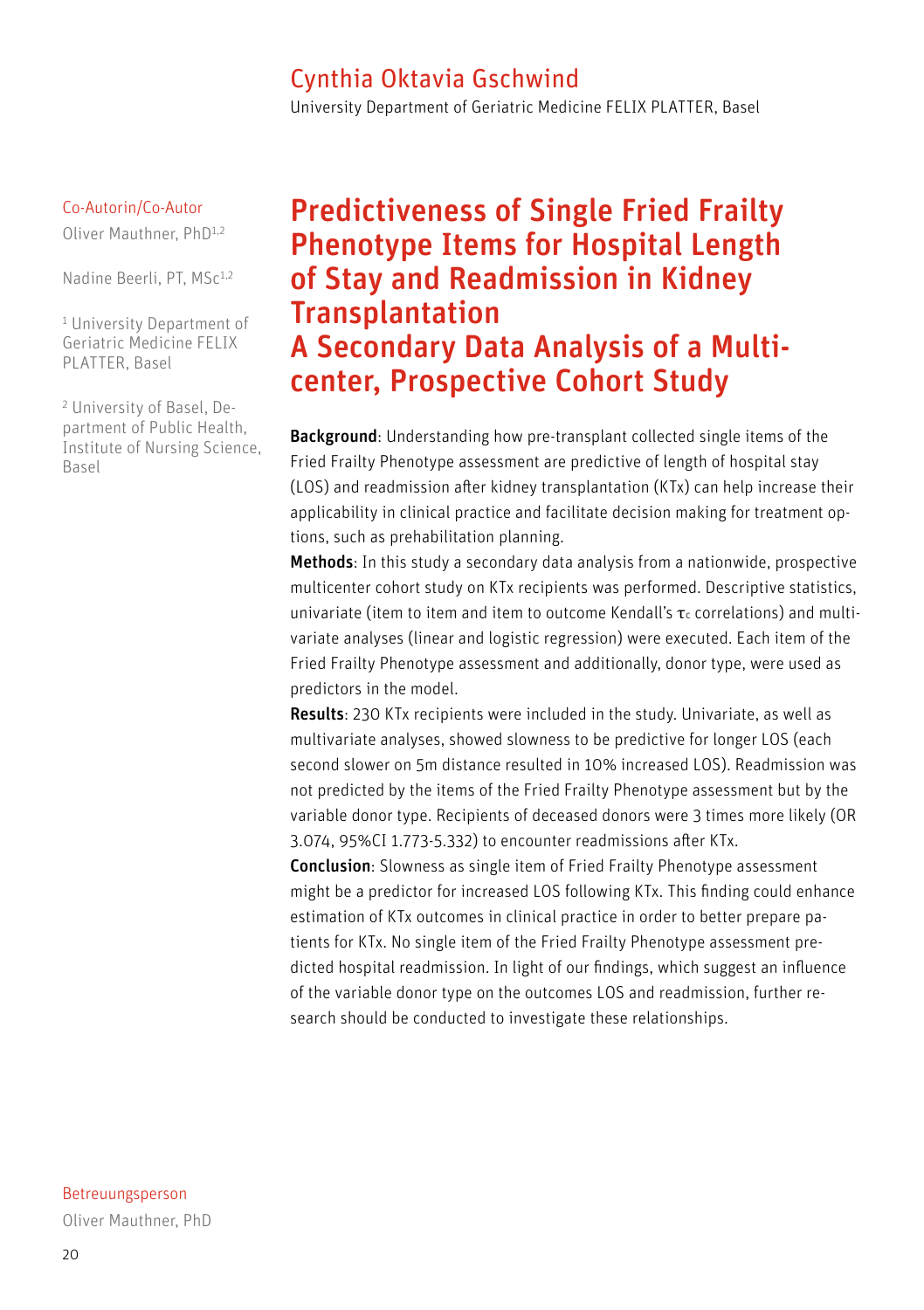### Selina Rabea Güttinger

Zürcher Hochschule für Angewandte Wissenschaften, ZHAW, Institut für Physiotherapie, Winterthur

## Implementierung des Frühinterventionsprogramms COPCA (Coping with and Caring for infants with special needs) in der pädiatrischen Physiotherapie: Herausforderungen und Stärken aus der Perspektive der COPCA-Coaches

Hintergrund und Ziel: Mit der familienzentrierten Frühintervention COPing with and CAring for infants with special needs (COPCA) begleiten pädiatrische Physiotherapeutinnen und Physiotherapeuten (PPT) in der Coach-Rolle Familien mit einem Kind mit neuromotorischen Entwicklungsauffälligkeiten in ihrem Alltag. Ziel dieser Arbeit war es, in den Erfahrungen von PPT hinderliche und förderliche Faktoren zu identifizieren, welche die Implementierung von COPCA in der Schweiz beeinflussen. Die Ergebnisse werden für die weitere nationale Implementierung von COPCA genutzt.

Methode: Gewählt wurde ein qualitatives Studiendesign mit phänomenologischem Ansatz. In drei Fokusgruppen wurden 13 in der Schweiz tätige PPT mit COPCA-Zertifikat, anhand eines semistrukturierten Interviewleitfadens befragt und die Transkripte mittels thematischer Analyse ausgewertet.

Resultate: Die Analyse ergab ein alles übergreifendes Thema «bereichernd und herausfordernd», elf Haupt- und zwölf Subthemen. Die Themen neue Rollenverteilung, lösungsorientiert, Gestaltungsfreiraum & Übertragbarkeit, Erleben persönlicher Weiterentwicklung und Unsicherheit mit dem Coaching konnten dem professionellen Kontext zugeordnet werden. Im sozialen Kontext fanden sich zielgerichtete Zusammenarbeit und nachhaltige Lernerfahrung wieder. Im organisatorischen Kontext ergaben sich Setting als entscheidender Faktor sowie nicht wirtschaftliche und aufwändige Domizilbehandlungen. Im wirtschaftlich-politischen Kontext waren dies: fehlender Standard für physiotherapeutische Frühintervention und Entwicklungsbedarf für COPCA.

Schlussfolgerung: Der Gestaltungsfreiraum, die Nachhaltigkeit sowie der lösungsorientierte und familienzentrierte Grundgedanke des COPCA-Programms bilden die Basis für dessen Etablierung in der Kinderphysiotherapie. Um dieses fest in den Therapiealltag zu integrieren, gilt es die Coaching-Fähigkeiten der PPT zu festigen und damit die neue Rollenverteilung und die Zusammenarbeit mit den Familien zu unterstützen. Systembezogene Regelungen müssen angepasst werden, damit Domizilbehandlungen im gewohnten Umfeld einer Familie wirtschaftlich sind.

#### Co-Autorin

Irina Nast, PhD1

1 Zürcher Hochschule für Angewandte Wissenschaften, ZHAW, Institut für Physiotherapie, Winterthur

Betreuungsperson Irina Nast, PhD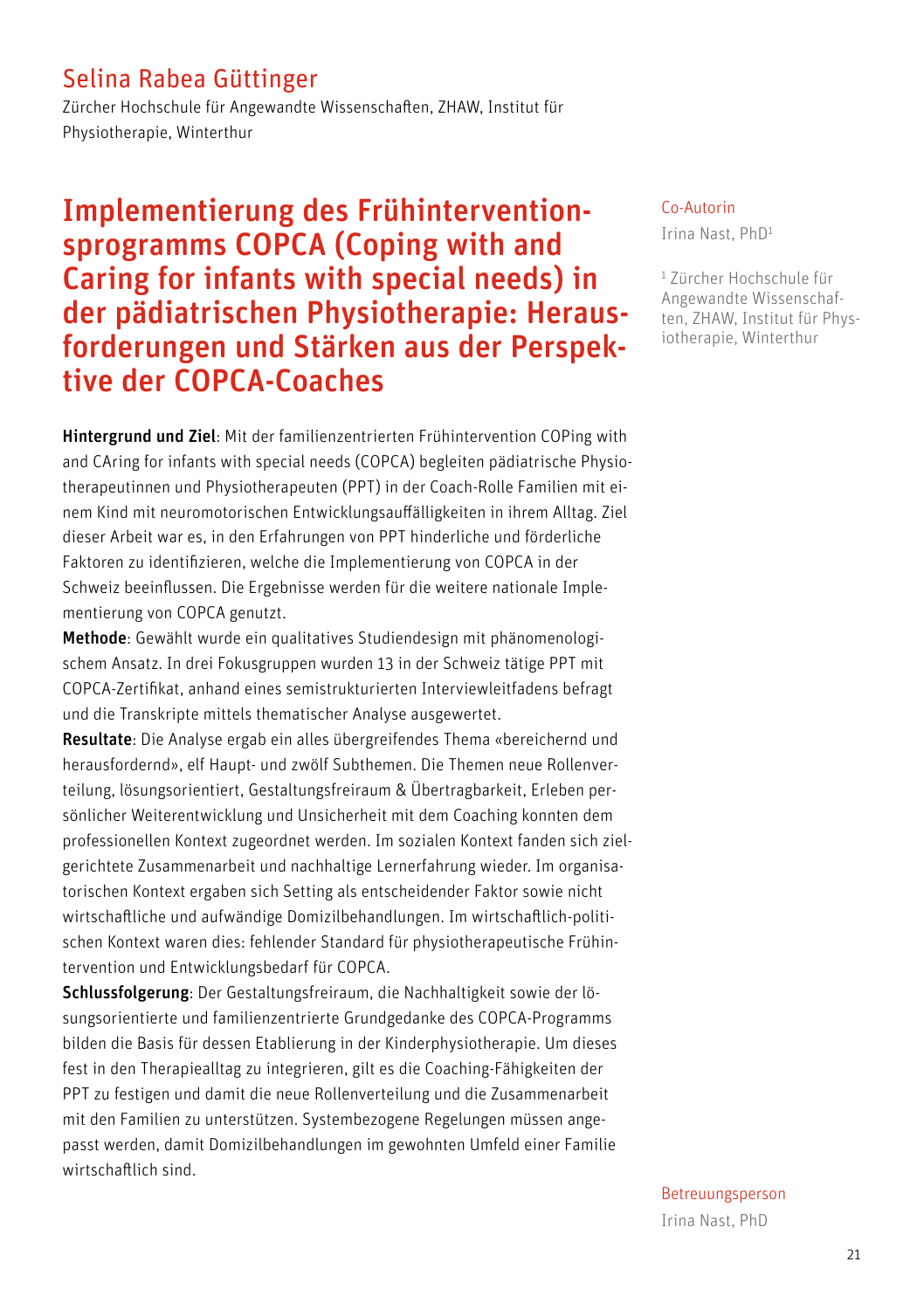### Joachim Haab

Idiag AG, Fehraltorf

#### Co-Autorinnen

Corina E. Schaer, PhD<sup>1</sup>

Nadja E. Roth, PT, BSc2

1 Idiag AG, Fehraltorf

2 Zurich University of Applied Sciences ZHAW, School of Health Professions, Institute of Physiotherapy, Winterthur

## Learning Effect and Test-retest Reliability of the Incremental Respiratory Muscle Test in Healthy Adults

Purpose: Recently a novel incremental respiratory muscle test (IncRMT) was developed with the aim to test the respiratory muscle performance. Due to its novelty, data must be established to determine its test-retest reliability and the learning effect which may occur during the first test trials. This is necessary for adequate application and interpretation of IncRMT data in practice. Methods: Seventeen healthy, physically active adults (8f/9m age:  $26.9 \pm 4.8$  yr) performed the IncRMT using the Idiag P100® (Idiag AG, Fehraltorf, Switzerland) on 5 separate standardized visits. Learning effect and between days test-retest reliability of the IncRMT were examined using total work of breathing (WOBex), maximal power of breathing (POBmax) and test duration (Tlim). Results: One-Way repeated measures ANOVA (p=0.035) with post hoc analysis showed a significant increase of WOBex from the first visit to the second visit (p=0.017) but not between the others. Tlim showed an ICC of 0.163 (95%CI 0-0.462), WOBex 0.288 (95%CI 0.059-0.578) and POBmax 0.466 (95%CI 0.22-0.718). Standard error of measurement (SEM) was calculated as 2.5 min for Tlim, 683 J for WOBex and 3.4 W for POBmax. Smallest detectable change (SDC) was calculated as 6.0 min for Tlim, 1892 J for WOBex and 9.4 W for POBmax.

Conclusion: The learning effect could be excluded after the first IncRMT trial, this proposes only one familiarization trial to be necessary. Reliability of the IncRMT is poor to moderate. SEM respectively SDC values only allow for very large changes to be detected. This renders the IncRMT performed with the test version of the Idiag P100® unsuitable for clinical use and calls for the development of an improved version of the test.

Betreuungsperson Corina Schaer, PhD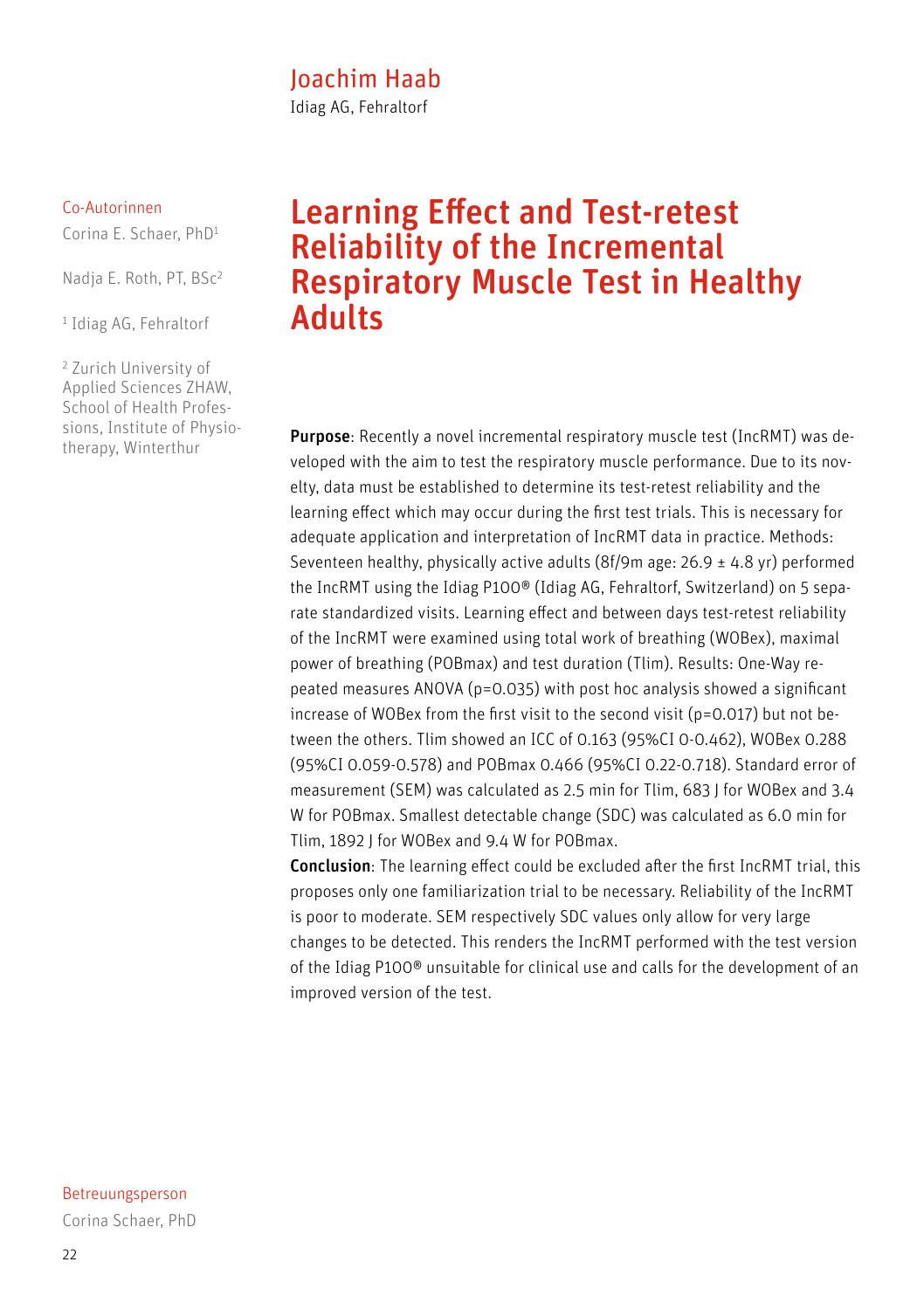### Marry Everdina Hamberg

University Children's Hospital Zurich – Eleonore Foundation, Paediatric Orthopaedics and Traumatology, Zurich, Switzerland

## Impact of Running on Hip Rotation in Children with Decreased Femoral Torsion

**Background:** Information on dynamic components of gait may help orthopaedics to optimise treatment to avoid long-term damage in children with decreased femoral torsion (FT). However, possible kinematic gait deviations are not known in these children compared to typically developing children (TDC).

Research question: Do 3D gait kinematics deviate during running compared to walking in patients with reduced FT? Does the kinematic gait pattern differ in patients compared to TDC? Is the difference from running to walking influenced by other factors in patients?

Methods: An explorative 3D motion analysis study was conducted to measure gait deviations during running and walking in patients with decreased FT (n=15) compared to TDC (n=11). Linear mixed model was used for within and betweengroup comparisons. Linear regression model was used in patients to investigate the relation between the clinical examination, spatial parameter and difference mean hip rotation from running to walking.

Results: Patients walked with an external mean hip rotation compared to an internal mean hip rotation in controls and had higher peaks for the hip external rotation, knee valgus and foot progression angle in the direction out-toeing. The same kinematic gait pattern was observed during running and was significant for the peak knee valgus. For the differences from running to walking, patients turned their external rotated hip 3.84° internally, where controls kept the same internal hip rotation. Patients revealed similar kinematic gait deviations during running compared to walking as controls. The passive hip range of motion, torsions and velocity had no notable influence on the difference mean hip rotation from running to walking.

Significance: Patients with decreased FT showed deviation in 3D gait kinematics and this may be associated with physical complaints and accelerated development of early hip-osteoarthrosis. Therefore, motion analysis should be used as an additional tool to help orthopaedics in individual clinical decision-making.

#### Co-Autorinnen/Co-Autor

Britta K. Krautwurst, PhD1,2

Thomas Dreher, PhD1

Christina Villefort, PhD1

1 University Children's Hospital Zurich – Eleonore Foundation, Paediatric Orthopaedics and Traumatology, Zurich, Switzerland

2 Motion Analysis Zurich, A collaboration between University Children's Hospital Zurich and Balgrist University Hospital, University of Zurich, Zurich, Switzerland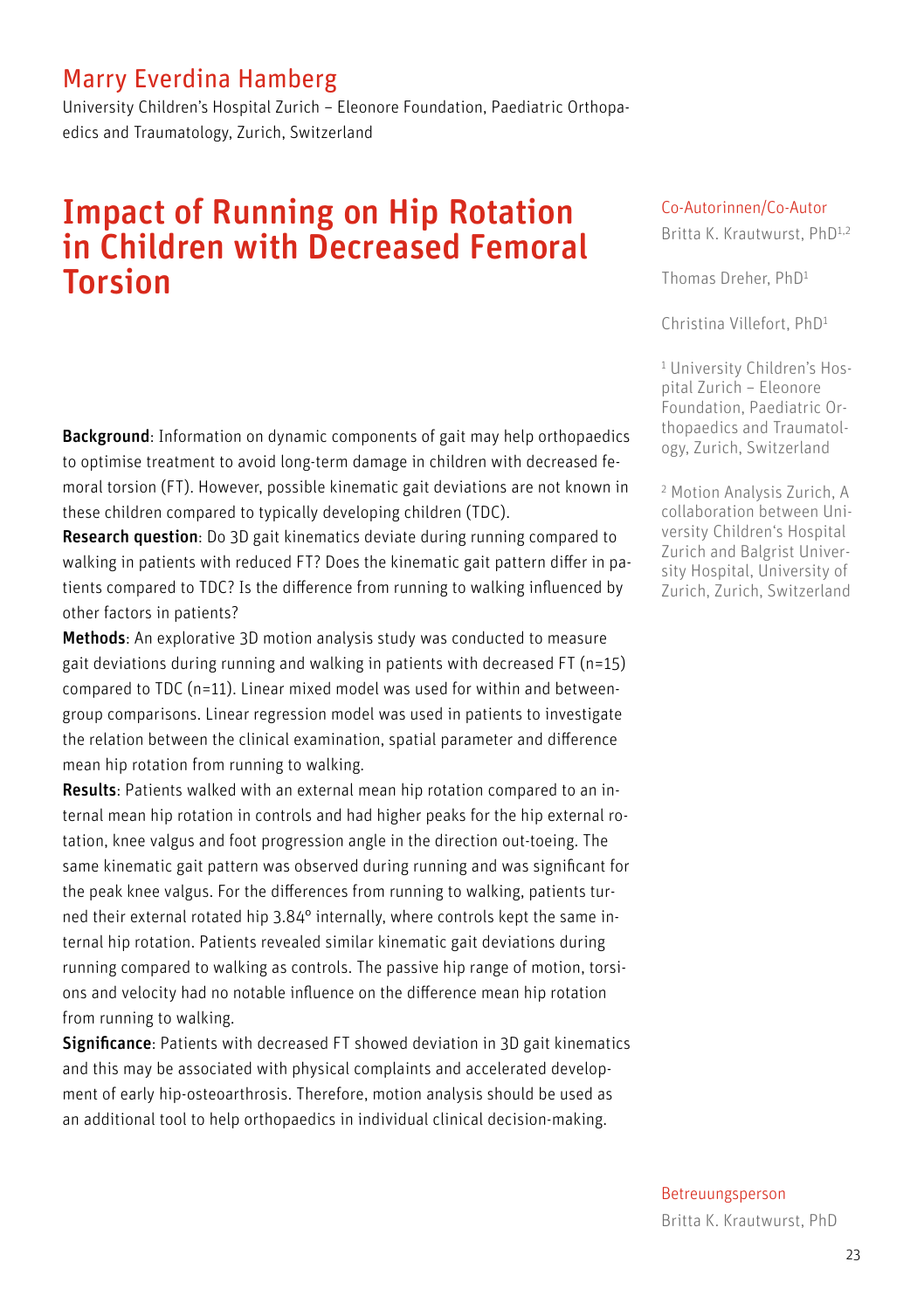### Manuel Hangarter

Swiss Concussion Center, Institute for interdisciplinary Diagnosis and Therapy of Concussion, Zurich

#### Co-Autoren

Mario Bizzini, PT, PhD<sup>1</sup>

Fausto Romano, PhD1

Daniel Agostino, MSc<sup>1</sup>

1 Swiss Concussion Center, Institute for interdisciplinary Diagnosis and Therapy of Concussion, Zurich

## The Concurrent Validity of Strength Measurements for Neck Flexion and Extension obtained by Hand-Held Dynamometry: A Comparison with the Multi-Cervical Unit

Background: While rehabilitation and prevention of sports-related concussions have become a field of interest in physiotherapy research, so far, the relevance of neck strength in association with concussion remains unclear. Valid devices and user-friendly measuring protocols for clinical practice are needed to further investigate the importance of neck strength in rehabilitation and the prevention of concussions.

Purpose: The purpose of the present study was to evaluate the concurrent validity of a user-friendly and time-efficient protocol to measure cervical flexion and extension strength using a hand-held dynamometer (HHD) and the Multi-Cervical Unit (MCU) as a reference device.

**Study Design: Descriptive Laboratory Study** 

Methods: The MCU and an HHD measured neck flexion and extension strength of 30 active, healthy males (mean age 27.1 years) on one measuring day. Data analysis used maximum voluntary strength values in Newton (N). Concurrent validity was determined using paired t-test and Pearson correlation. Bland-Altman plots and boxplots were used to illustrate differences between the devices.

Results: Neck flexion and extension strength were significantly different between the devices (p< 0.01). Weaker correlations between the two devices were found for flexion (r = 0.35, 95% CI: -0.02 to 0.63,  $p < 0.06$ ) than for extension (r = 0.63, 95% CI: 0.35 to 0.81, p < 0.001). Bland-Altman Plots revealed sizable limits of agreement for both directions.

Conclusion: Neck strength measured with an HHD and the protocol used were different from those obtained with the MCU. The strength of the tester and deviations in positioning potentially limited absolute agreement between the MCU and the HHD. Therefore, values retrieved through different devices should be interpreted with caution and not used interchangeably by clinicians. Future studies should focus on establishing a gold standard which measures neck strength.

Betreuungsperson Mario Bizzini, PT, PhD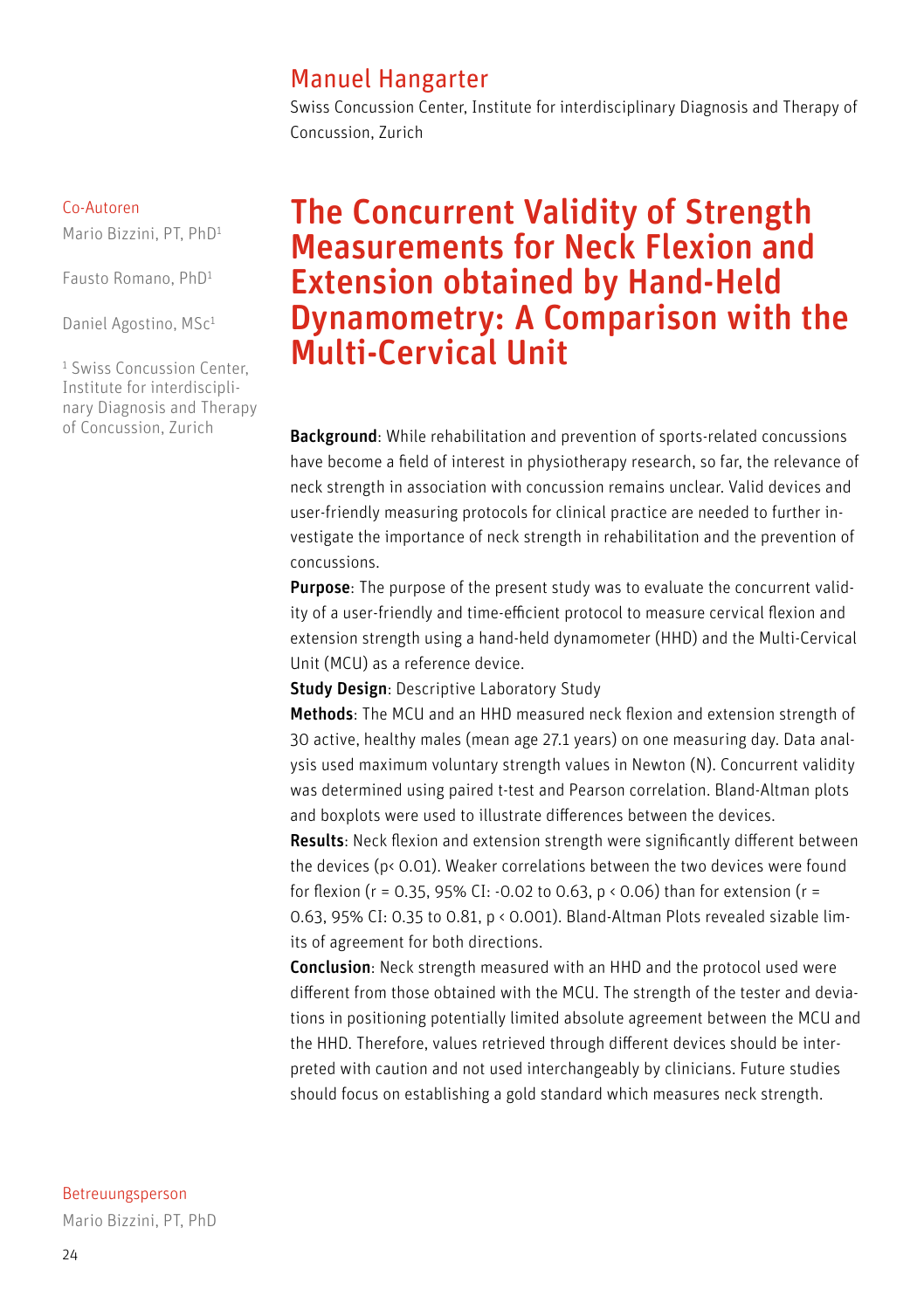### Cornelia Manuela Heeb-Weber

Zurich University of Applied Sciences ZHAW, School of Health Professions, Institute of Physiotherapy, Winterthur

## Evaluation of online Training Programs in Individuals with Axial **Spondylarthritis**

Background: Frequent physical activity is an effective treatment for individuals with axial spondylarthritis. The amount of exercise required is high and often difficult for patients to implement. Online training offers can help to increase the frequency of exercise. The Swiss Association for axial spondylarhtritis has set up training videos on the rheumafit platform, which are little used. Therefore, they initiated another type of online training with the pilot project Online Course.

Aims: The study with two aims compared two online programs. One aim examined whether individuals in the two programs differed in physical activity, self-efficacy, and demographics. The other aim evaluated satisfaction and training frequency.

Methods: Present work is an observational study with two independent online surveys. The first online survey included validated measurement instruments and questionnaires and 45 persons participated. A T-test for independent samples was used for mean comparison of physical activity and self-efficacy. For the comparison of demographic data and for the results of the second survey which included 33 participants, a questionnaire was used and analyzed using Pearson Chi2- test.

Results: The people in the two programs did not differ significantly in their physical activity, self-efficacy and demographic data. Exercise frequency and duration showed significant differences (p: 0.00; 0.01).

Conclusion: Individuals in the rheumafit group exercised less frequently but longer than individuals in the Online Course group. The similarity of the online programs could explain the non-significant differences.

#### Co-Autorin

Karin Niedermann-Schneider, PT, PhD<sup>1</sup>

1 Zurich University of Applied Sciences ZHAW, School of Health Professions, Institute of Physiotherapy, Winterthur

### Betreuungsperson

Karin Niedermann-Schneider, PT, PhD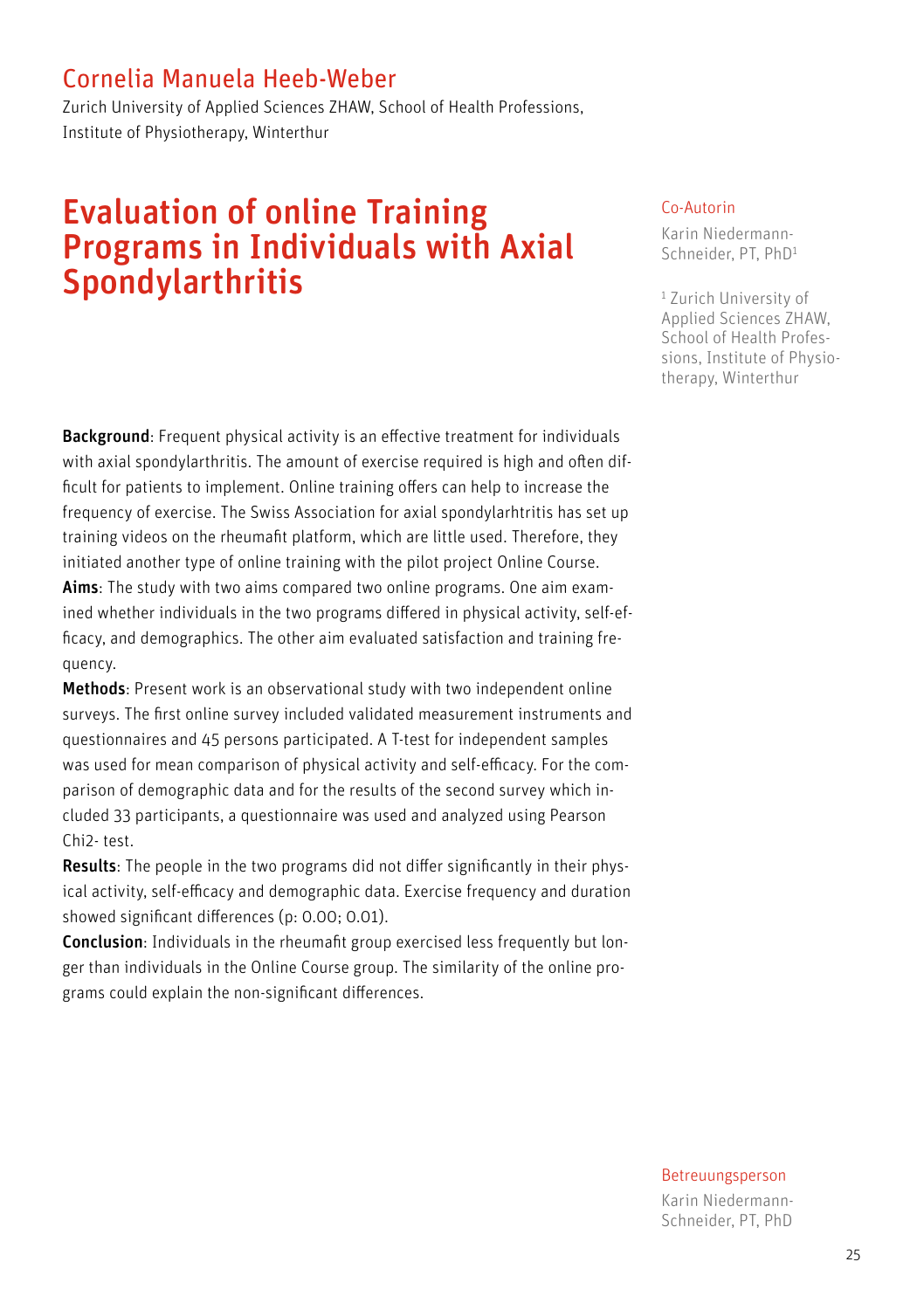### Beatrice Hubacher

Inpatient Multidisciplinary Chronic Pain Therapy, University Children's Hospital Basel, Basel

#### Co-Autorin/Co-Autor

Andreas Wörner, PhD1

Christine Wondrusch, PT,  $M$ Sc1

1 Inpatient Multidisciplinary Chronic Pain Therapy, University Children's Hospital Basel, Basel

## Acceptance of PNE4Kids, a Pain Neuroscience Education Program for Children, among Pediatric Physical Therapists in Switzerland: A mixed Methods Approach

Introduction: Chronic pain is defined as pain lasting longer than three months and occurring as persistent or intermittent. Prevalence in children and adolescents ranges from 11-38%. Pain Neuroscience Education explains the biological mechanisms of pain and is carried out by more than one medical specialty. Especially regarding musculoskeletal pain, physical therapists are usually involved early in treating chronic pain patients. An interactive Pain Neuroscience Education program resembling a board game, PNE4Kids, was developed by Pas in 2018 for children aged 6 -12 years. It is designed as a board in form of a simplified human body representing the nervous system. Scientific terms were avoided and replaced by metaphors, which were incorporated on the board. PNE4Kids has not yet been evaluated among physical therapists. The aim is to evaluate a German translation of PNE4Kids among German-speaking pediatric physical therapists regarding its acceptance, general feasibility and need for cultural adaptations. Methods: This study consists of two parts. In the first part the manual was translated into German. In the second part the feasibility of PNE4Kids was evaluated among pediatric physical therapists, using a mixed methods approach. Participants were individually recruited via email. The feasibility of the translation of PNE4Kids was assessed using the System Usability Scale and one-on-one interviews, which were analyzed using deductive qualitative content analysis with codes and categories on the interview guide.

Results: 13 female physical pediatric therapists participated in this study. The System Usability Score was 83.5 (95% CI: 81.3, 85.6), indicating excellent acceptability. Four main topics emerged from the qualitative content analysis: (1) the components of PNE4Kids, (2) the content of PNE4Kids, (3) feasibility of PNE4Kids, and (4) cultural adaptation.

**Discussion:** PNE4Kids is a promising new tool but not yet thoroughly researched. The participating Swiss pediatric physical therapists see no need for cultural adaptation. They suggest the program should be adapted to every child individually, regardless of cultural background. Opinions differed on the use of the army as an allegory for the nociceptive system and the need for further adaptations to implement PNE4Kids itself and the knowledge the patients gain from it into everyday physical therapy.

#### Betreuungspersonen

Andreas Wörner, PhD Christine Wondrusch, PT, MSc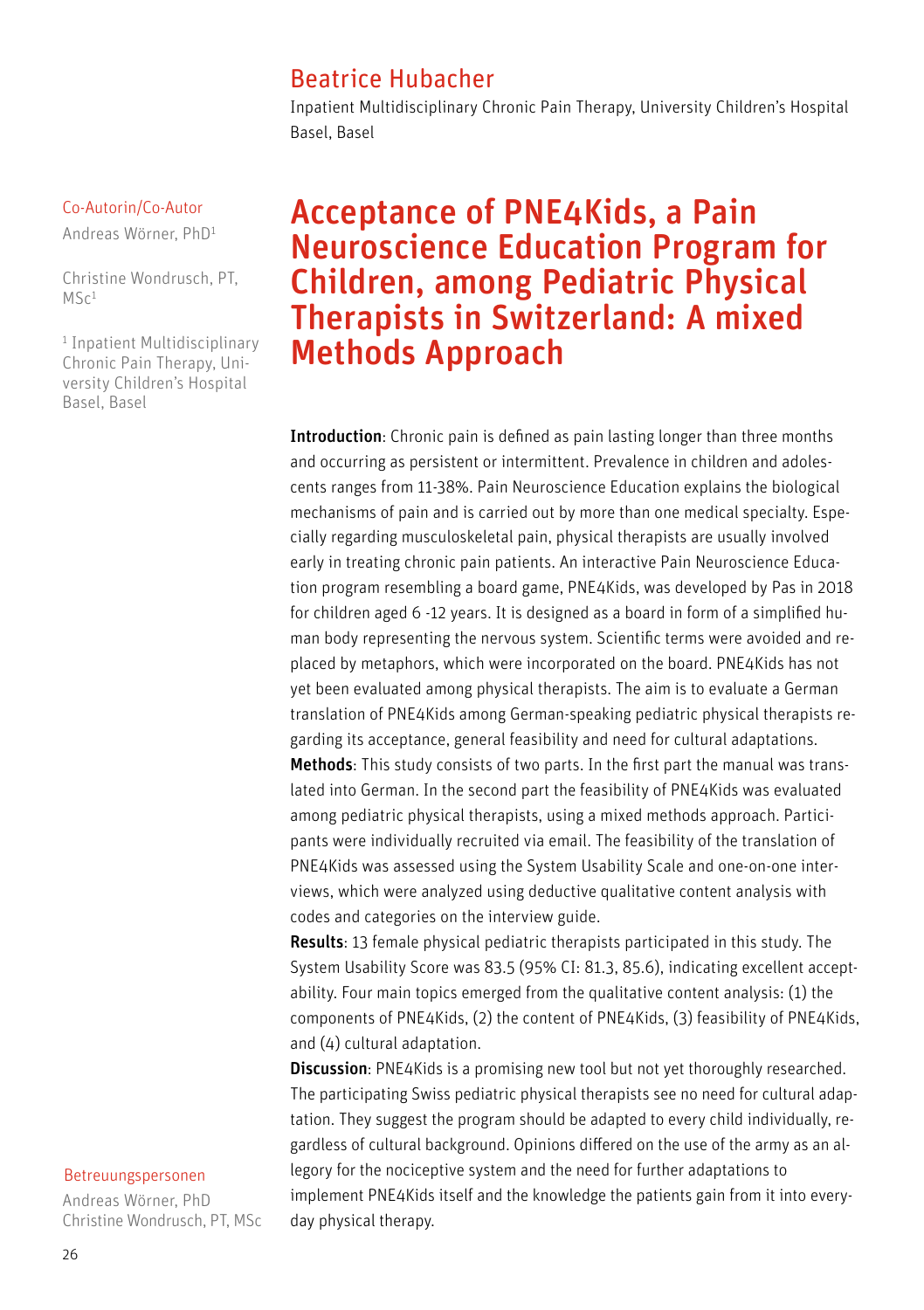### Larissa Kristina Ilchmann

University Hospital Basel, Department of Orthopaedics and Traumatology, Functional Biomechanics Laboratory, Basel

## Strength and Postural Stability in Patients After Total Hip Arthroplasty and in Age-Matched Controls – A Cross-Sectional Study

Background: Patients after total hip arthroplasty (THA) have been shown to have persisting muscle strength deficits, reduced postural stability and an increased risk of falling. Various factors may influence postural stability, but the potential contribution of strength deficits to diminished postural stability is unknown. Research question: Do hip abductor muscle strength and postural stability correlate in patients after THA and in age-matched controls and how are they associated with participant-related and functional factors?

Methods: In a cross-sectional study, 34 patients 1 year after THA for unilateral hip osteoarthritis and 29 age-matched asymptomatic controls were included. Isometric hip abductor muscle strength was measured in upright standing position with a dynamometer. Centre of pressure movements in bipedal and unipedal stance were assessed with a stable force plate. Information regarding hip specific pain and function were derived from the Hip Osteoarthritis Outcome Score (HOOS). Between-group comparisons were calculated with the Mann-Whitney U test and relationships between the parameters were visualised with scatterplots and quantified with Spearman correlation coefficients.

Results: THA patients had a deficit in hip abductor muscle strength in the operated limb of 22.4% (p=0.036) compared to the control group. They showed slightly more postural sway in bipedal stance with eyes closed and in unipedal stance, with no postural stability parameter having a statistically significant difference between the groups. Strength did not correlate with any postural stability parameter. The variability in postural stability was explained primarily by age, with older participants showing more postural sway. Functional parameters assessed with the HOOS did not correlate with strength or postural stability.

Conclusion: THA leads to persistent muscular weakness and increasing age reduces postural stability. The potential contribution of strength deficits on postural stability remains unclear. Diminished strength and reduced postural stability have been shown to be factors associated with a higher risk of falling. It is crucial to prevent THA patients from falling and it is recommended to specifically target muscle strength deficits of the hip abductors in rehabilitation and to promote postural stability, especially in older patients.

#### Co-Autorinnen/Co-Autor

Annegret Mündermann,  $PhD<sup>1,2,3</sup>$ 

Corina Nüesch, PhD1,2,3,4

Petros Ismailidis, MD1,2,3

1 University Hospital Basel, Department of Orthopaedics and Traumatology, Basel

2 University of Basel, Department of Biomedical Engineering, Basel

3 University of Basel, Department of Clinical Research, Basel

4 Department of Spine Surgery, University Hospital Basel, Basel

Betreuungsperson Annegret Mündermann, PhD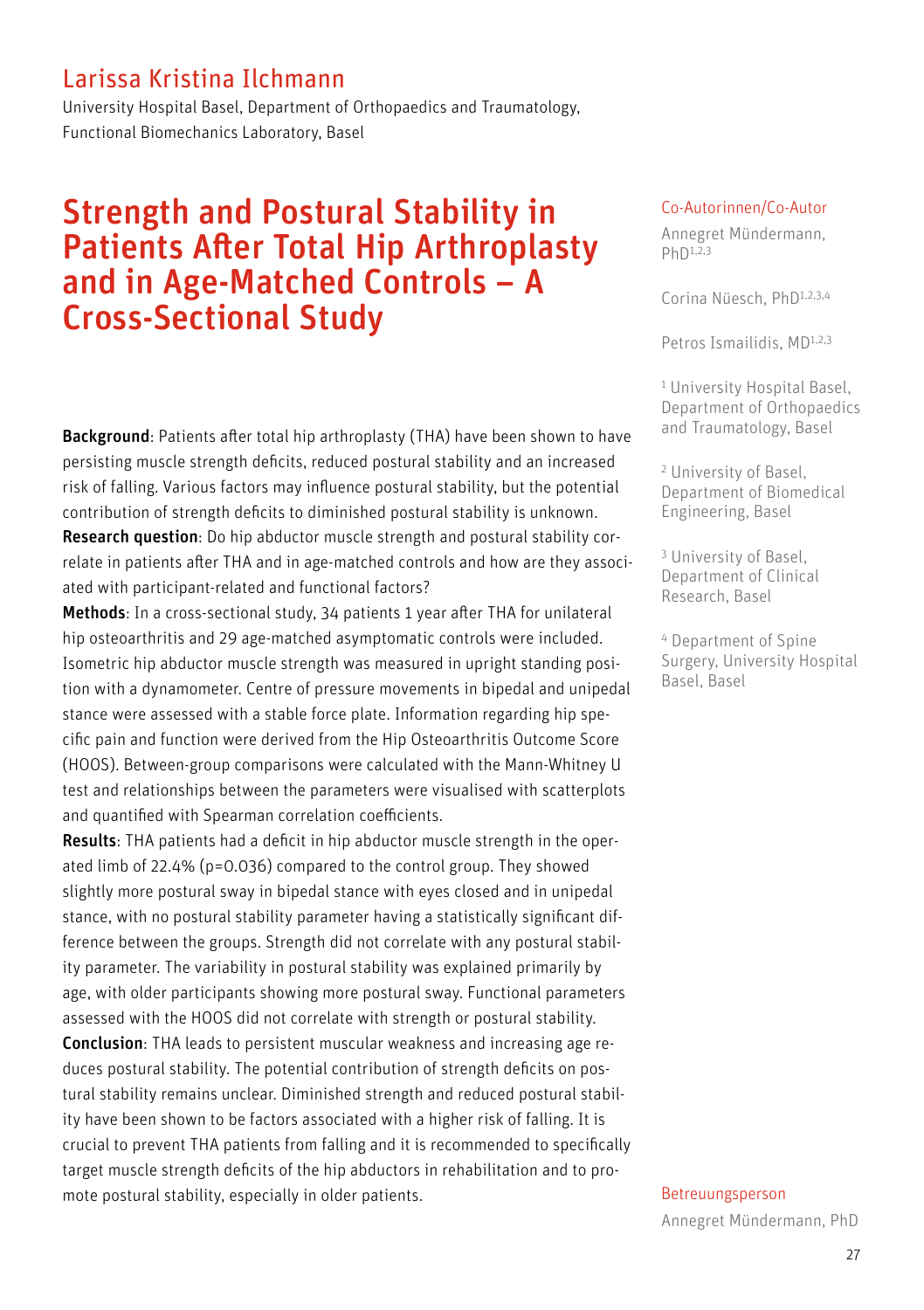## Matthias Jörger

Zurich University of Applied Sciences ZHAW, School of Health Professions, Institute of Physiotherapy, Winterthur

#### Co-Autorin/Co-Autoren

Bettina Sommer, MSc1

Martin Huber, PT1

Samuel Karrer, PT, BSc1

Daniel Baumgartner, PhD2

Christoph Michael Bauer,  $PT$ ,  $PhD<sup>1</sup>$ 

1 Zurich University of Applied Sciences, School of Health Professions, Institute of Physiotherapy, Winterthur

2 Zurich University of Applied Sciences, School of Engineering, Institute of Mechanical Systems, Winterthur

## Influence of Seat Stability on EMG and Kinematics during Selective Trunk Movements in the Frontal Plane

**Background:** A new type of therapy chair (T-Chair) offers the possibility of sitting with either a mobile or stable seat. It has not yet been investigated how the two seating surface conditions affect the musculoskeletal system and kinematics. **Objective**: The aim of the study was to find out to what extent the trunk movements are influenced by the stability of the seat surface (mobile/stable) in the frontal plane.

Method: Trunk lateral flexion initiated from the pelvis was studied in 15 healthy subjects. The primary outcome was the surface electromyographic activity of the M. obliquus externs abdominis measured on both sides. As a secondary outcome, the range of motion of the lumbar spine in the frontal plane was measured using an optical motion capture system (Vicon).

Results: There was no significant difference between the two conditions of seat stability and the two body sides for the surface EMG data. There was a significant main effect (p=,001) of the seat surface condition on the range of motion. There was no significant main effect for the side nor for the interaction between the effects of seat surface and side. The correlation between EMG and lumbar spine range of motion on the mobile seating surface was not significant, neither was the correlation on the stable seating surface.

Conclusion: The T-Chair seems to enhance the lumbar spine range of motion for lateral flexion in the mobile condition.

Application: The T-Chair can be used to enhance the lumbar spine lateral flexion, either in office workers to stimulate motion or after stroke to reduce side asymmetries, but the therapeutic effects of training on the T-Chair needs to be further explored.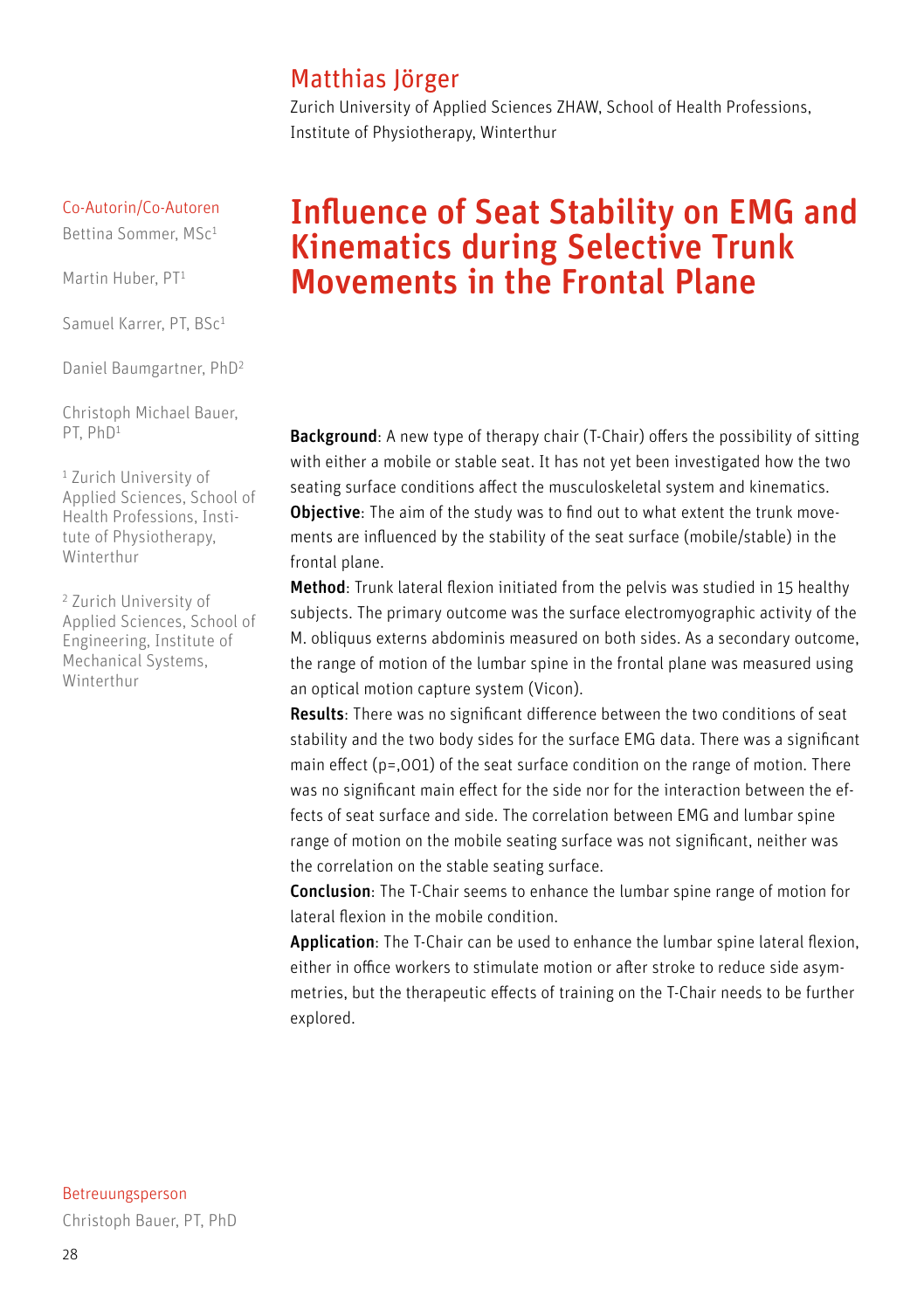### Svenja Kaczorowski

Zurich University of Applied Sciences, School of Engineering, Institute of Mechanical Systems, Winterthur, Switzerland

## EMG Activities of the Shoulder Muscles during a simulated Downhill compared to dynamic Shoulder Exercises – A Cross-Sectional Study

Context: Mountain biking is associated with a high injury risk for the upper extremity. Neither a definition of when a return to biking is safe after injury nor a guideline for the rehabilitation of mountain bikers exists. Moreover, muscular activities of the shoulder muscles during mountain biking are not well investigated. The aim of this study was to evaluate whether electromyographic (EMG) activities of the pectoralis major and the deltoid are similar during the dynamic shoulder exercises Bear Hug and Wall Push to the EMG activities during a downhill ride on a bike simulator. Moreover, it was investigated if the anteversion angle of the shoulder is associated with the average EMG amplitude of the examined muscles during the simulated downhill.

Design: Cross-sectional.

Methods: Normalized surface EMG has been obtained from the deltoid and pectoralis major during the simulated downhill and the dynamic shoulder exercises from 12 (6f, 6m) healthy participants. Average shoulder anteversion angle has been measured with an inertial motion capture system. Two one-sided t-test evaluated similarity between average and peak EMG amplitude. Correlation coefficients revealed associations between shoulder angle and EMG amplitude. Results: Average and peak EMG activities of the pectoralis major during the Wall Push were similar to the simulated downhill (average: mean difference (MD)=-0.01%MVIC, p=.009; peak: MD=-4.22%MVIC, p=.032). The Bear Hug with 2 and 3kg showed similar average EMG activities compared with the downhill (2kg: MD=1.02%MVIC, p=.017; 3kg: MD=0.85%MVIC, p=.021). No correlation between anteversion angle and EMG activity on the bike was found.

Conclusions: Bear Hug and Wall Push can be used in rehabilitation to prepare the ventral and lateral shoulder muscles for the return to biking, taking into account that the results refer to a laboratory investigation. Joint loading and the influence of the rotator cuff muscles have to be investigated further

#### Co-Autoren

Daniel Baumgartner, PhD1

Roman P. Kuster, PhD1,2

1 Zurich University of Applied Sciences, School of Engineering, Institute of Mechanical Systems, Winterthur, Switzerland

2 Division of Physiotherapy, Department of Neurobiology, Care Sciences and Society, Karolinska Institutet, Stockholm, Sweden

Betreuungsperson Daniel Baumgartner, PhD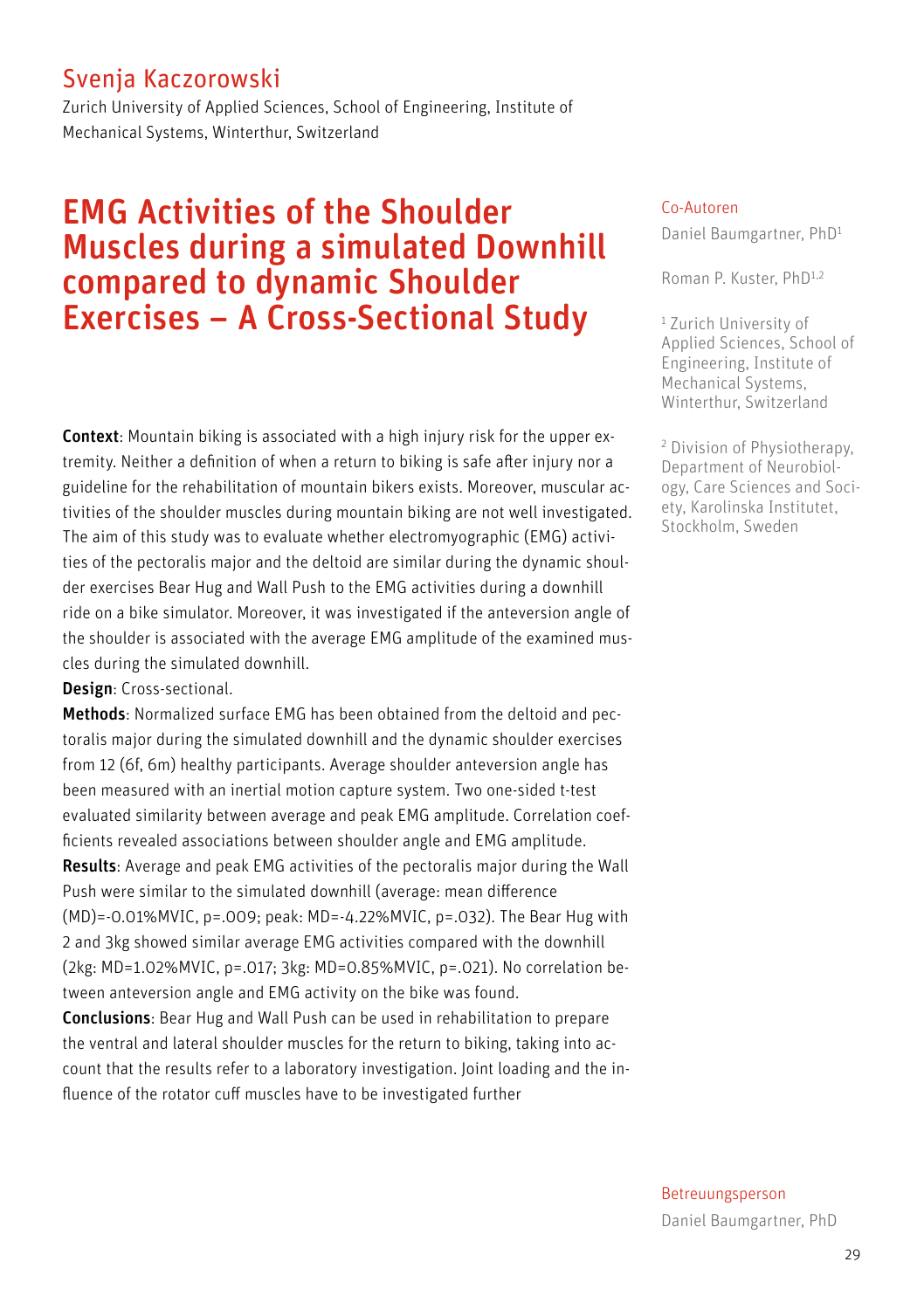### Samuel Karrer

Zurich University of Applied Science, School of Health Professions, Institute of Physiotherapy, Winterthur

#### Co-Autorinnen/Co-Autoren

Eveline S. Graf, PhD1

Christoph M. Bauer, PT,  $PhD1$ 

Bettina Sommer, MSc1

Martin Huber, PT1

Matthias Joerger, PT, BSc<sup>1</sup>

Daniel Baumgartner, PhD2

1 Zurich University of Applied Science, School of Health Professions, Institute of Physiotherapy, **Winterthur** 

2 Zurich University of Applied Sciences, School of Engineering, Institute of Mechanical Systems, Winterthur

Betreuungsperson Eveline S. Graf, PhD

## Differences between a stable and unstable Lateral Reaching Task in the Movement of the Trunk on a novel assistive Therapy Chair (T-Chair)

Background: The T-Chair was developed as a novel training tool to provide unstable trunk exercises in early stroke rehabilitation. To date, there is no information about the effect of the unstable surface on trunk movement and the reaching task. Additionally, there is no information about the movement sway of the T-Chair's seat during a performed unstable reaching task. Primarily, we investigated differences in the trunk movement and the maximal reaching distance between the stable and unstable surface of the T-Chair during a lateral reaching task. Secondarily, the amount of seat movement was evaluated.

Methods: An exploratory, cross sectional study with within-subject design was carried out. Fifteen healthy subjects performed a seated maximal lateral reaching task on the stable and unstable seat of the T-Chair. To reveal condition differences, trunk movement, maximal reaching distance and the movement of the seat was assessed using 3D motion capture system. As outcome measures, maximal peak angle (MAX), minimal peak angle (MIN) and range of motion (ROM) were calculated for the lumbar segment, thoracic segment and trunk segment in the sagittal-, frontal- and (only for trunk segment) transversal plane. Results: For lumbar lateral flexion during unstable reaching, subjects showed 13° lower MAX and 12° lower MIN and for lumbar flexion 9° higher MAX mean (all p < 0.05). Trunk flexion showed 11° higher MAX, 6° higher MIN and 5° higher ROM mean during unstable reaching compared to stable reaching (all p < 0.05). No significant condition differences were found for the thoracic segment. Maximal reaching distance was significantly lower (7cm) during stable reaching. The seat movement during unstable reaching was 5.72cm.

Conclusion: It might be hypothesized that the unstable condition leads to a pronounced flexed position in the lumbar spine and posterior tilt of the pelvis and facilitates a lateral extension of the dominant side of the lumbar spine during a maximal lateral reaching task in healthy subjects. Additionally, the unstable condition appears to reduce the maximal lateral reaching distance. Furthermore, during the unstable reaching task, the seat seems to have moved rather little in relation to the total possible movement of the seat.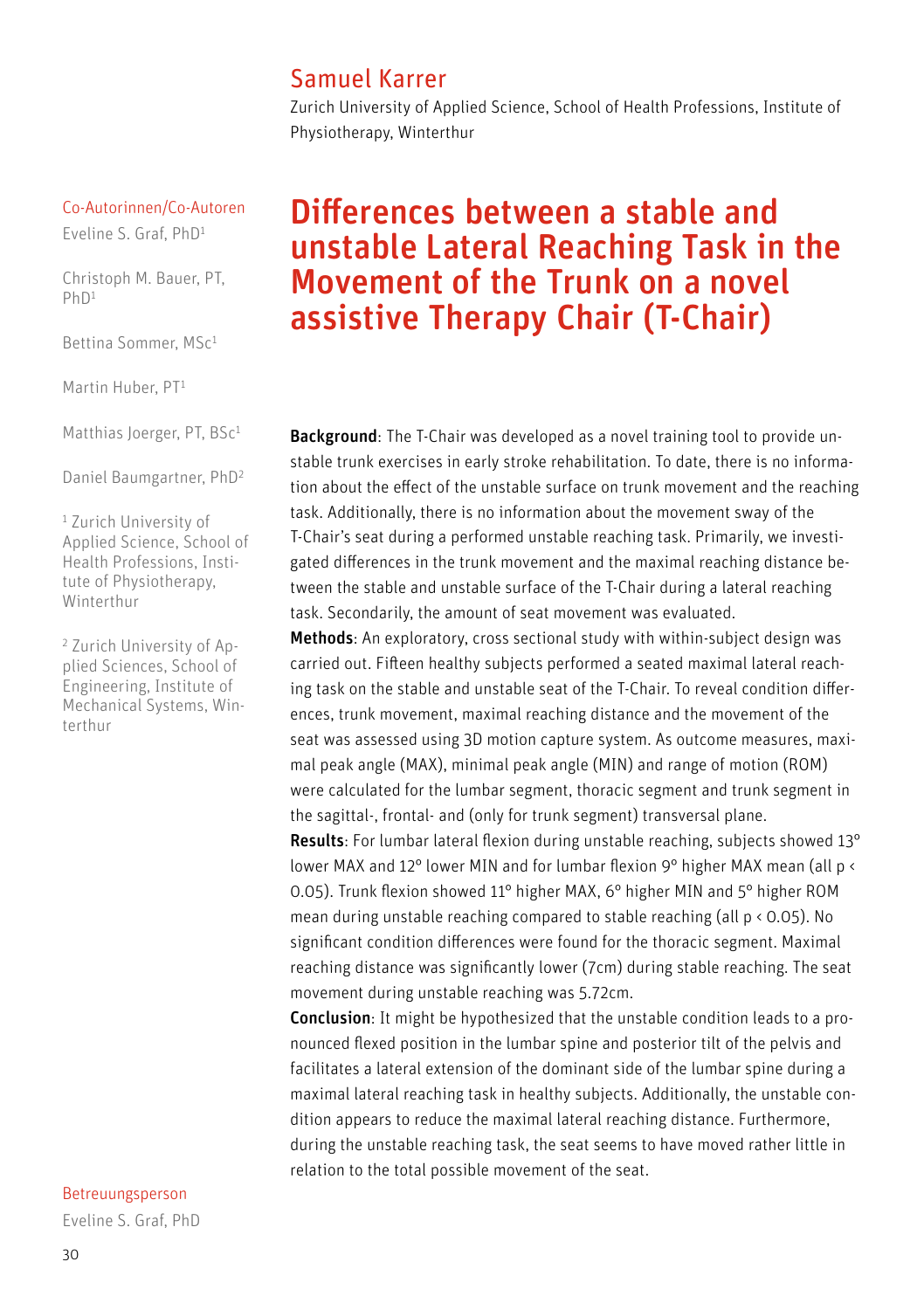### Sebastian Köcker

Bern University of Applied Sciences, Department of Health Professions, Bern

## Hamstrings Stretch Reflex Activity in Healthy, ACL Reconstructed and Conservatively Treated ACL Subjects. A Cross Sectional Study.

**Background:** Injuries of the anterior cruciate ligament (ACL) are very common especially in young athletes. Early onset osteoarthritis, reduced sports performance, and elevated risk of secondary knee injuries are known as long term consequences. Neuromuscular reflex activity plays the decisive role in functional stability, performance, and resistance to injury of the knee joint. As non-surgical treatment can be a successful treatment option, adequate neuromuscular activity might be even more important than mechanical stability. Current studies on neuromuscular reflex activity often lack in homogeneous groups, comparisons between surgical (ACLR) and conservatively treated individuals (ACLC) and a healthy control group (ACLI). The aim of this study was therefore to examine hamstrings reflex activity in a tibia perturbation task in ACLC and ACLR in comparison to ACLI.

Method: Neuromuscular activity of the m. biceps femoris (BF) and the m. semitendinosus (ST) was recorded by electromyography in 14 ACLC, 14 ACLR one year after injury (months 12±1) and 14 matched healthy controls. A treadmill warm-up was used for submaximal normalization. Hamstrings stretch reflexes were elicited by artificially induced tibia translation in standing position. Normalized root mean squares for each muscle and limb were calculated in four timeframes (preactivity; short latency; medium latency; late latency). Univariat ANOVA compared ACLC and ACLR injured and contralateral legs and a randomized leg of the ACLI ( $\alpha$ =0.05).

Results: In comparison to healthy ACLI significantly elevated activity was found in the ST in the T0 preactivity in ACLC and ACLR. The BF showed significantly reduced activity in the T1 short latency. Significantly reduced ST activity was observed in the T2 medium latency in ACLC and ACLR in comparison to ACLI. Injured legs of ACLC and ACLR showed no significant difference in comparison to the contralateral healthy leg.

Conclusion: Altered neuromuscular reflex activities are present one year after ACL injury in non-surgical treated and ACL reconstructed patients in comparison to matched healthy controls. Injured and contralateral legs are equally affected. Standard rehabilitation protocols may not able to normalize neuromuscular control. Since neuromuscular training can address the found deficits, it should be implemented as elementary part of rehabilitation and prevention programs.

#### Co-Autorinnen/Co-Autoren

Heiner Baur, PhD1

Angela Blasimann, PT, MSc1

Aglaja Busch, MSc1

Philipp Henle, MD2

1 Bern University of Applied Sciences, Department of Health Professions, Bern

2 Sonnenhof Orthopaedic Center, Department of Knee Surgery and Sports Injury, Bern

Betreuungsperson Heiner Baur, PhD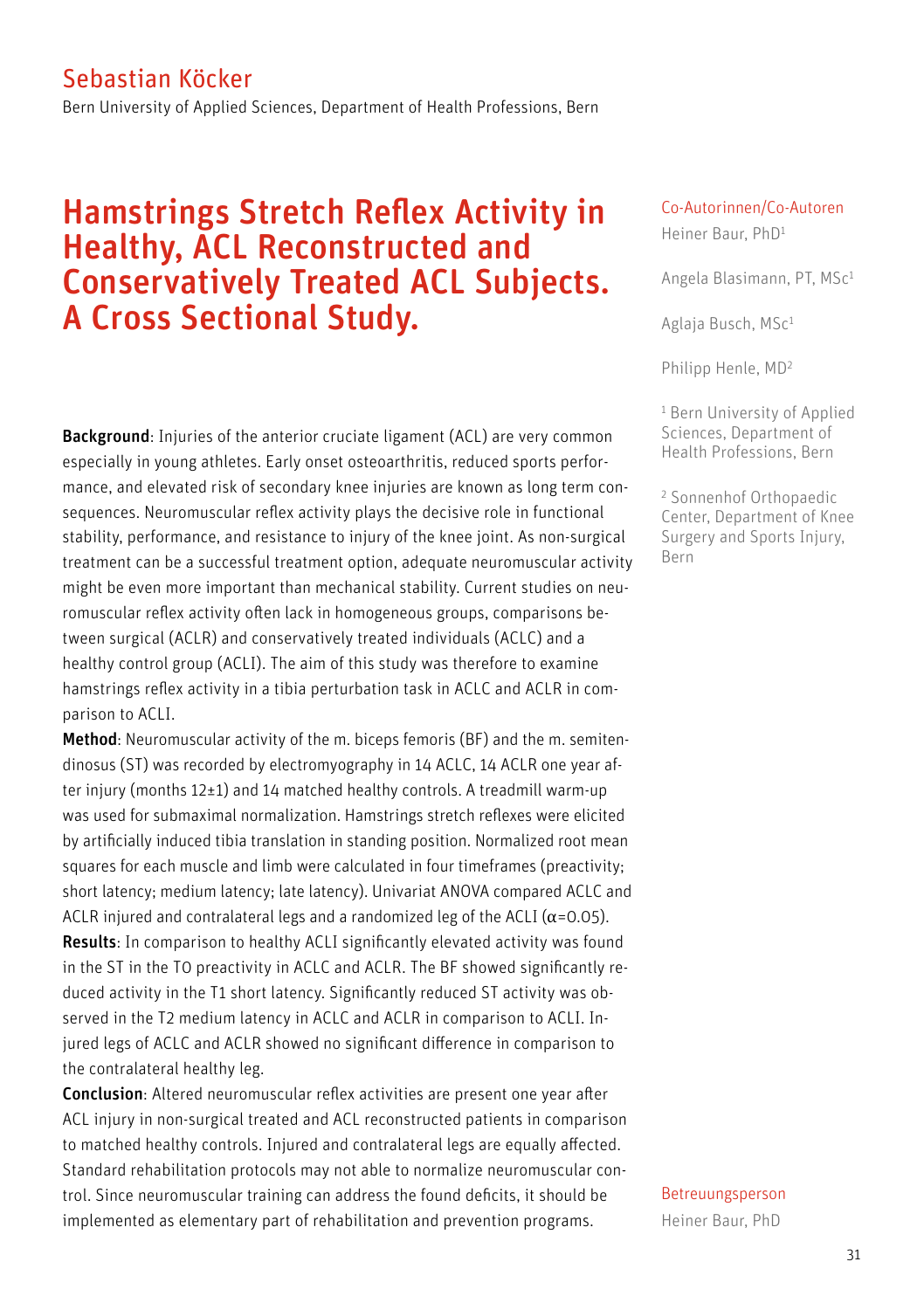### Nicole Kofler

Zürcher Hochschule für Angewandte Wissenschaften, ZHAW, Institut für Physiotherapie, Winterthur

#### Co-Autorin

Mandy Scheermesser<sup>1</sup>

1 Zürcher Hochschule für Angewandte Wissenschaften, ZHAW, Institut für Physiotherapie, Winterthur

## Wenn Roboter therapieren: Wie sind die Erfahrungen, Motivation und Erwartungen von Patientinnen und Patienten in Bezug auf das Training mit roboter-assistierten Systemen? Eine qualitative Studie

Hintergrund/Ziel: Roboter-assistierte Systeme (RAS) werden in der Rehabilitation von motorischen und funktionellen Einschränkungen des Körpers in Form von roboter-assistiertem Training (RAT) eingesetzt. Bisher ist nur wenig über die Wahrnehmung der Patientinnen und Patienten hinsichtlich RAT bekannt, obwohl zur Verbesserung der Effektivität von RAT die Sichtweise aller Beteiligten essenziell ist. Das Ziel war, mit einem explorativen Ansatz einen Einblick in die Wahrnehmung von RAT zu gewinnen, um dadurch Themenschwerpunkte, Handlungsempfehlungen oder weiterführende Forschungsfelder zu erkennen.

Methode: Es wurde ein qualitatives Design mit phänomenologischem Ansatz verwendet, um die Wahrnehmung von zehn Patientinnen und Patienten durch semistrukturierte Leitfadeninterviews anhand der Kategorien «Erfahrungen», «Motivation» und «Erwartungen» zu eruieren. Ausgewertet wurde mit der inhaltlich strukturierenden qualitativen Inhaltsanalyse nach Kuckartz (2018).

Resultate: Nach der Analyse wurden die Themenschwerpunkte «Positive Einflüsse auf psychische Gesundheit durch RAT», «Vergleich RAT mit den konventionellen Therapien», «Gefühle gegenüber/während RAT», «Erwartungen ans RAT zu Beginn», «Motivation durch die Zeit», «Positiv und negativ beeinflussende Faktoren (Motivation)» unterschieden. Die Handlungsempfehlung beinhalten Anamnese- und Standortgespräche mit Bedürfnis- und Präferenzabklärungen betreffend Betreuungszeit, Spielen und Setting/Umgebung sowie die Aufklärung über die Aufgabenbereiche der verschiedenen Therapieformen und das Einholen der Erwartungen. Es empfiehlt sich die Förderung der interprofessionellen Zusammenarbeit, die Einnahme einer reflektierten Haltung des Betreuungspersonals und Forschung im Bereich des Einflusses von RAT auf die psychische Gesundheit. Schlussfolgerung: Um der grossen Vielfalt an Bedürfnissen, Erwartungen und Ansichten betreffend RAT gerecht zu werden, soll im RAT ein patientenzentrierter Ansatz gefördert werden. Es gilt, die Relevanz der Kontextfaktoren und die Rolle der Betreuungsart zu untersuchen.

Betreuungsperson Mandy Scheermesser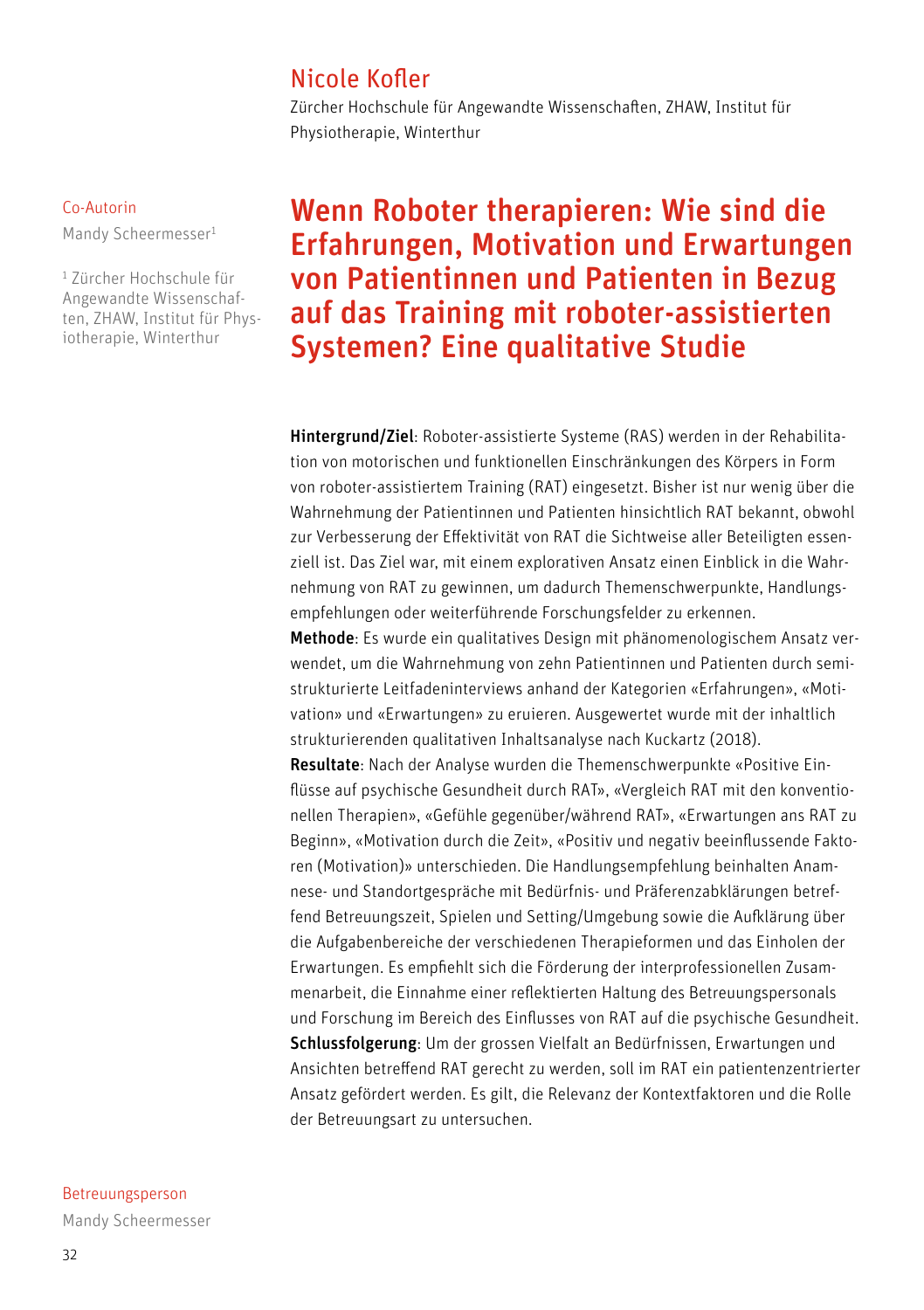## Florian Wolfgang Krames

Idiag AG, Fehraltorf

## Differences in lumbar Posture and Mobility measured with the Idiag M360® between People with and without Low Back Pain – A cross-sectional Study

**Background:** Changes in lumbar posture and mobility are associated with low back pain (LBP). However, LBP dependent differences have not yet been consistently documented using non-invasive measurement methods.

Objective: To estimate differences in lumbar posture (LLA) and mobility (ROM) between people with and without LBP using the non-invasive surface measurement device Idiag M360®.

Methods: LLA and ROM of 23 manual workers with chronic LBP between 18 and 60 years (mean age 46.6 yrs (SD = 11.9); female/male 11/12) was assessed and compared with corresponding data from 267 individuals without LBP between 18 and 60 years (mean age 39 yrs (SD = 12.8); female/male 133/134) extracted from a normal value database.

Results: Individuals with LBP showed reduced LLA (ΔLLA = 5.71°; 95% CI 2.24°, 9.18°), flexion ROM (ΔRoF = -9.67°; 95% CI -15°, -4°) and extension ROM (ΔRoE = 6.33°; 95% CI 3°, 9.67°). A between-group difference in lateral flexion ROM that was independent from the effect of age could not be estimated.

Conclusions: Findings reconfirm an association between chronic LBP and lumbar function resulting in decreased LLA, RoF and RoE when measured with the Idiag M360®.

Co-Autorin/Co-Autor Corina Schaer, PhD1

Andri Feldmann, MSc1

1 Idiag AG, Fehraltorf

Betreuungsperson Corina Schaer, PhD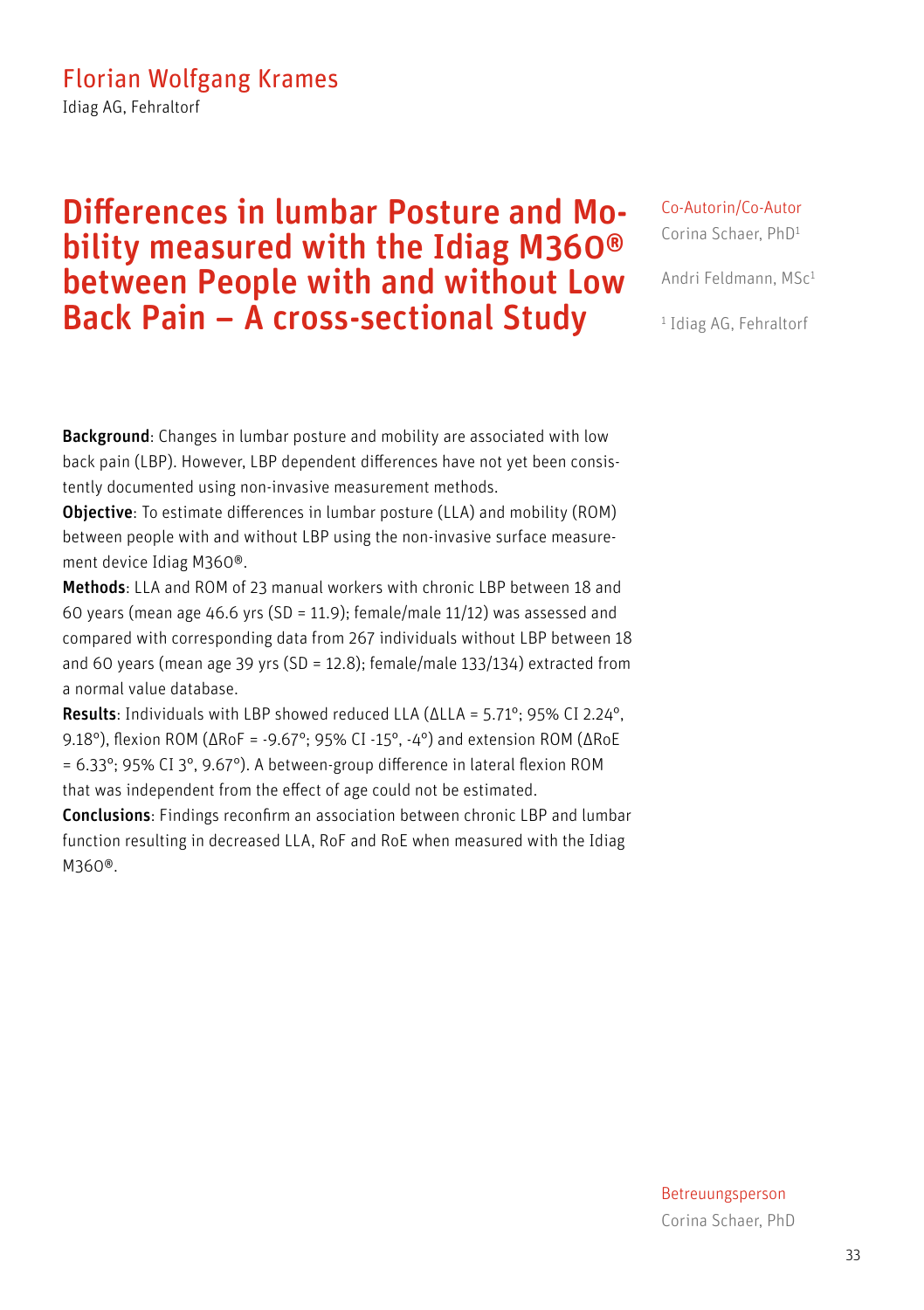### Stephan Marc Kunz

Bern University of Applied Sciences, Department of Health Professions, Bern

#### Co-Autor

Jan Taeymans, PhD1

1 Bern University of Applied Sciences, Department of Health Professions, Bern

## Agreement in Diagnosis and Treatment Management Between Physiotherapist and Physician for Patients With Musculoskeletal **Disorders**

Background: To respond to the shortage of general practitioners (GP) advanced physiotherapy practice (APP) roles have already been successfully investigated and implemented internationally. In Switzerland, this topic is new and evidence supporting APP remains scarce. The aim of this Master thesis was to evaluate the degree of concordance of diagnostic, treatment and discharge planning between APP and GP in patients with minor musculoskeletal disorders (MSKD) visiting a Swiss rural outpatient clinic.

Methods: Patients with MSKD presenting in an outpatient clinic were consecutively assessed by an APP and a GP. Diagnosis and treatment management agreement between both healthcare professionals were assessed using raw concordance proportion as well as calculations of Gwet's AC1 (AC1), Cohen's kappa (k) and Prevalence and Bias Adjusted Kappa (PABAK).

Results: A total of 28 patients, 17 women and 11 men with a mean age of 50.07 (SD 18.7) years were recruited for the study. About 54% of all disorders affected the lower extremity, 25% the upper extremity and 21% the spine. Raw concordance of diagnoses was 78.6%. Interrater reliability is substantial (Landis & Koch, 1977) with a Gwet's AC1 of 0.76 (95% CI 0.59-0.94), a Kappa value of 0.72 and a PABAK of 0.76. There was moderate concordance in treatment planning for imaging prescription (AC1 = 0.59) and medication recommendations (AC1 = 0.59), and substantial concordance for referral to outpatient physiotherapy (AC1  $= 0.64$ ). Concordance in medical follow-up was moderate (AC1  $= 0.5$ ) while referrals to specialist was substantial ( $AC1 = 0.79$ ) in relation to discharge planning. Conclusion: Significant and substantial agreement in terms of diagnosis, prescription for outpatient physiotherapy and referral to specialists were found between APP and GP for patients with MSKD. Slightly lower values with moderate concordance were observed for the areas of medical imaging and medication recommendations as well as for medical follow-up. The new APP model can be an important opportunity to respond to the increasing shortage of physicians, especially in the care of patients with MSKD but further research is now needed.

Betreuungsperson Jan Taeymans, PhD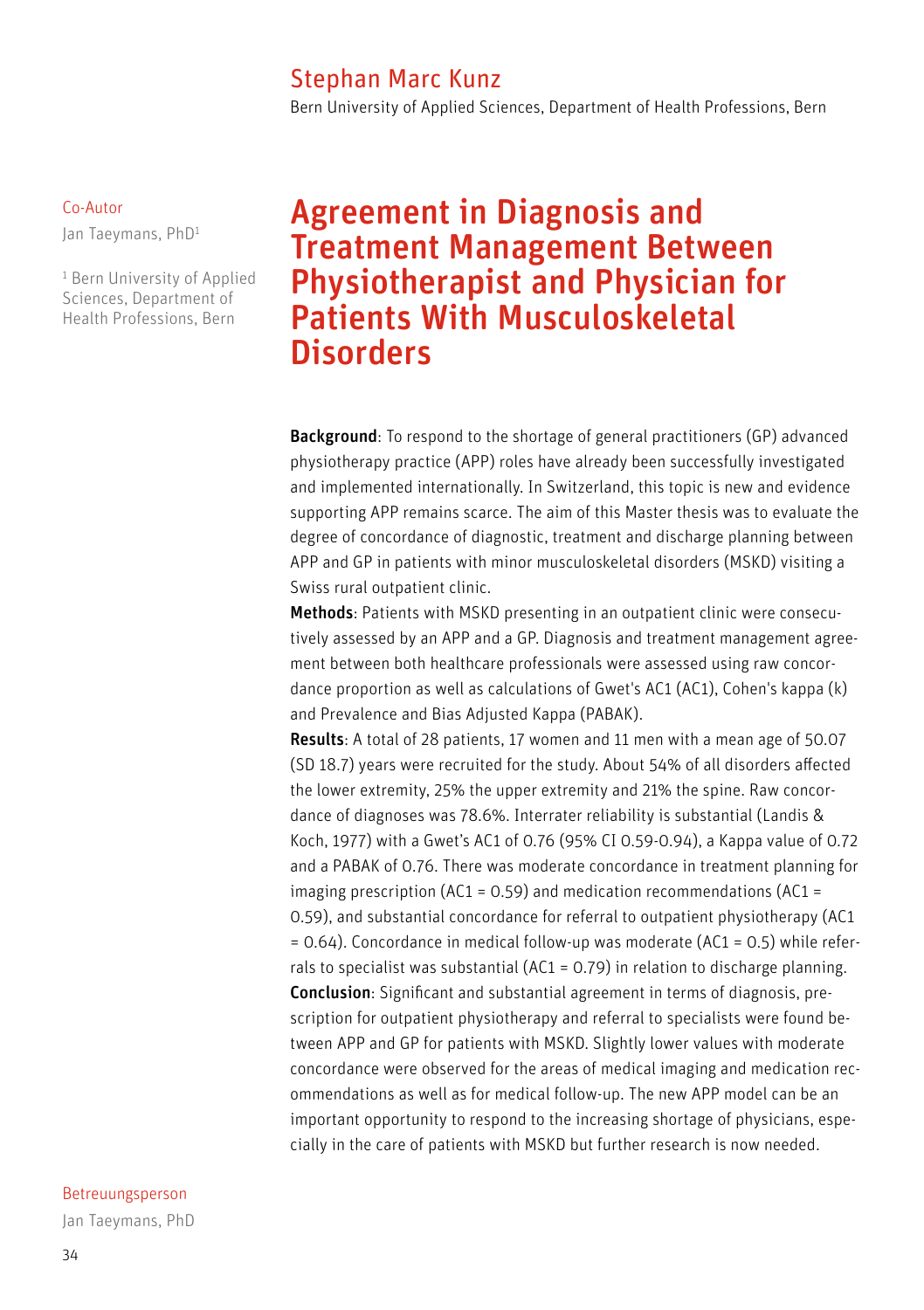### Melanie Nadia Liechti

Bern University of Applied Sciences, Department of Health Professions, Bern

## Relationship Between Fear Avoidance Beliefs and Lumbar Paraspinal Muscle Activation in Pain-Free Individuals During an Object Lifting Task: A Multi-Channel Electromyography Study

Pain-related fear and fear avoidance beliefs are common in people with low back pain (LBP) and also present in healthy pain-free individuals. Especially lifting tasks are believed to be dangerous for the back. Evidence showed reduced spinal range of motion (ROM) and reduced spatial distribution of muscular activity of the back during lifting in persons with LBP. Equally, pain-free individuals with pain-related fear demonstrated reduced spinal ROM during lifting. Yet, it is unknown if similar muscular activity patterns exist in the presence of fear avoidance beliefs in pain-free individuals. Therefore, the aim of this study is to investigate the relationship between fear avoidance beliefs and the vertical muscle activity shift of the lower back in pain-free individuals. Thirty participants filled out two pain-related fear questionnaires and performed a repetitive lifting task, while multi-channel electromyographic signals were recorded from the lumbar erector spinae muscle. Simultaneously, kinematics were assessed using a full body marker set and used to calculate lumbar sagittal ROM. To visualise the vertical activity shift, the centre of muscle activity (weighted centroid) was computed. Multiple linear regression analyses were performed to examine the relationship between the centroid shift and belief scores. The regression analysis showed that task-specific pain-related fear of round-back lifting was significantly correlated with a caudal shift of the centre of muscle activity (R2adj. = 0.1832; p = 0.045). This caudal shift of muscle activity may be an expression of behavioural alteration to prevent the back from possible harm and should be further investigated.

#### Co-Autoren

Stefan Schmid, PT, PhD1

Michael von Arx, PT, BSc<sup>1</sup>

Patric Eichelberger, PhD1

Michael L. Meier, PhD2,3

1 Bern University of Applied Sciences, Department of Health Professions, Division of Physiotherapy, Spinal Movement Biomechanics Group, Bern

2 University of Zurich, Balgrist University Hospital, Department of Chiropractic Medicine, Integrative Spinal Research, Zürich

3 University of Zurich, Zürich

Betreuungsperson Stefan Schmid, PT, PhD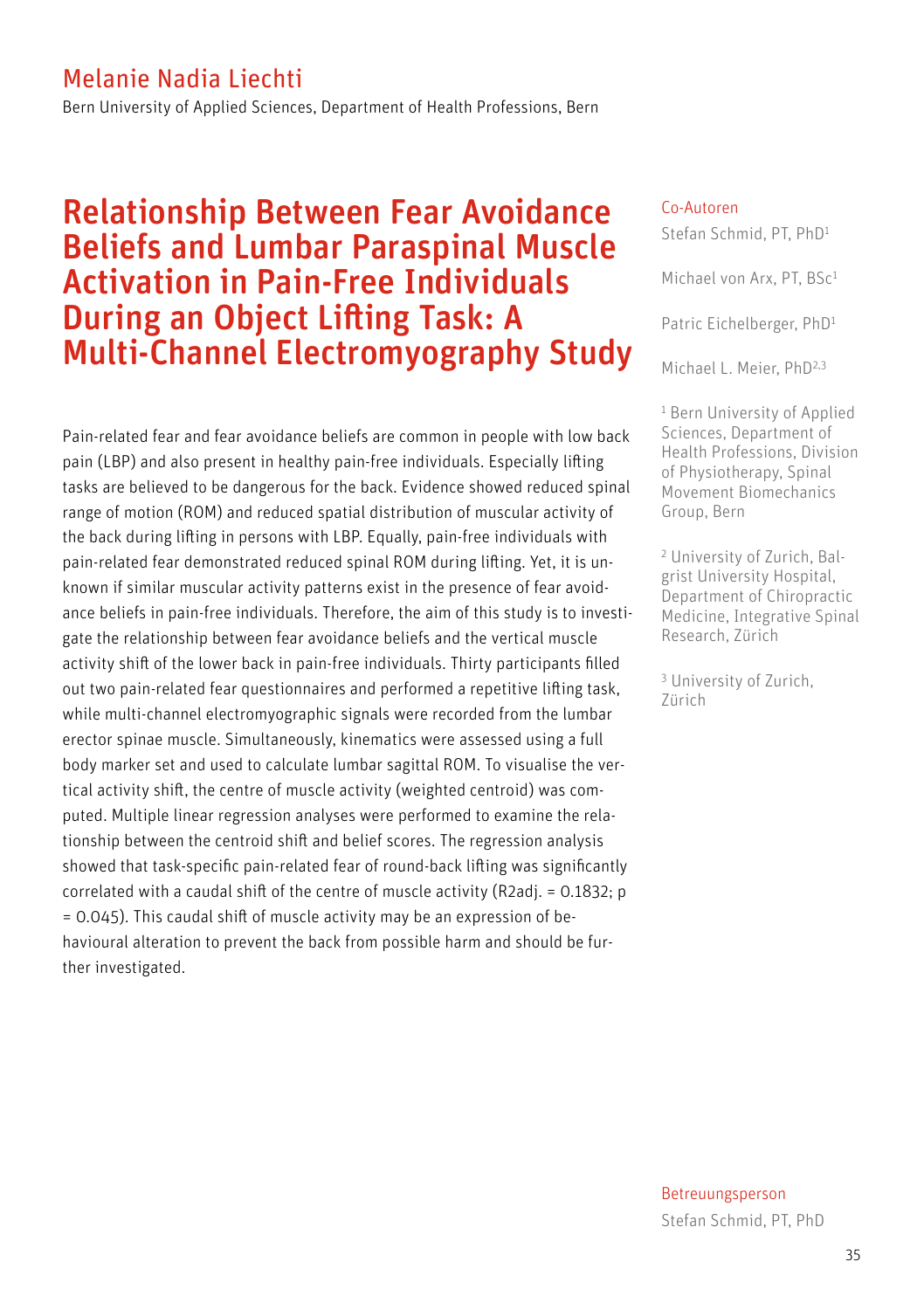## Seraina Liechti

Karolinska Institutet, Department of Neurobiology, Care Sciences and Society, Division of Physical Therapy, Huddinge

#### Co-Autorin/Co-Autoren

Wilhelmus Grooten, PT  $PhD<sup>1,2</sup>$ 

Elena Tseli, PT, PhD1,3

Jan Taeymans, PhD4,5

1 Karolinska Institutet, Department of Neurobiology, Care Sciences and Society, Division of Physical Therapy, Huddinge

2 Karolinska University Hospital, Women's Health and Allied Health Professionals Theme, Medical Unit Occupational Therapy and Physiotherapy, Stockholm

3 Dalarna University, School of Education, Health and Social Studies, Medical Science, Falun

4 Bern University of Applied Sciences, Department of Health Professions, Division of Physiotherapy, Bern

5 Vrije Universiteit Brussel, Department of Movement and Sport Science & Rehabilitation, Brussel

## Prognostic Factors for Quality of Life After Interdisciplinary Rehabilitation in Patients With Chronic Pain – A Systematic Review

**Objective**: This systematic review aimed to identify prognostic factors for health-related quality of life (hrQoL) at least six months after interdisciplinary rehabilitation in patients with chronic musculoskeletal pain.

Methods: A systematic literature search was conducted in MEDLINE, PsycINFO, EMBASE, CINAHL, Web of Science and Cochrane CENTRAL up to September 2020. The included full text studies were assessed for internal validity with The Quality in Prognostic Studies-tool (QUIPS). Potential prognostic factors at baseline for the domains pain, psychological and physical functioning were qualitatively synthesized for the four categories of hrQoL. Grading of Recommendations Assessment, Development and Evaluation was used to evaluate the level of evidence (GRADE).

Results: Fourteen studies (6668 participants) were considered eligible for this review. With a very low level of evidence, pain intensity, emotional distress and physical functioning at baseline were inconsistent predictors of hrQoL and pain duration did not predict hrQoL at least six months after interdisciplinary rehabilitation. There was low level of evidence for fewer pain sites, for lower level of cognitive behavioral negative factors and for higher level of cognitive behavioral positive factors to predict a better outcome of hrQoL at follow-up.

Conclusions: The overall quality of evidence in this review was low which results in difficulties to draw final conclusions at present. More prognostic factor studies with a predefined core set of predictors using objective measures investigating hrQoL in patients with chronic musculoskeletal pain after interdisciplinary rehabilitation are needed.

Key words: chronic musculoskeletal pain, interdisciplinary rehabilitation, health-related quality of life, prognostic factors, systematic review

Betreuungsperson Wilhelmus Grooten, PT, PhD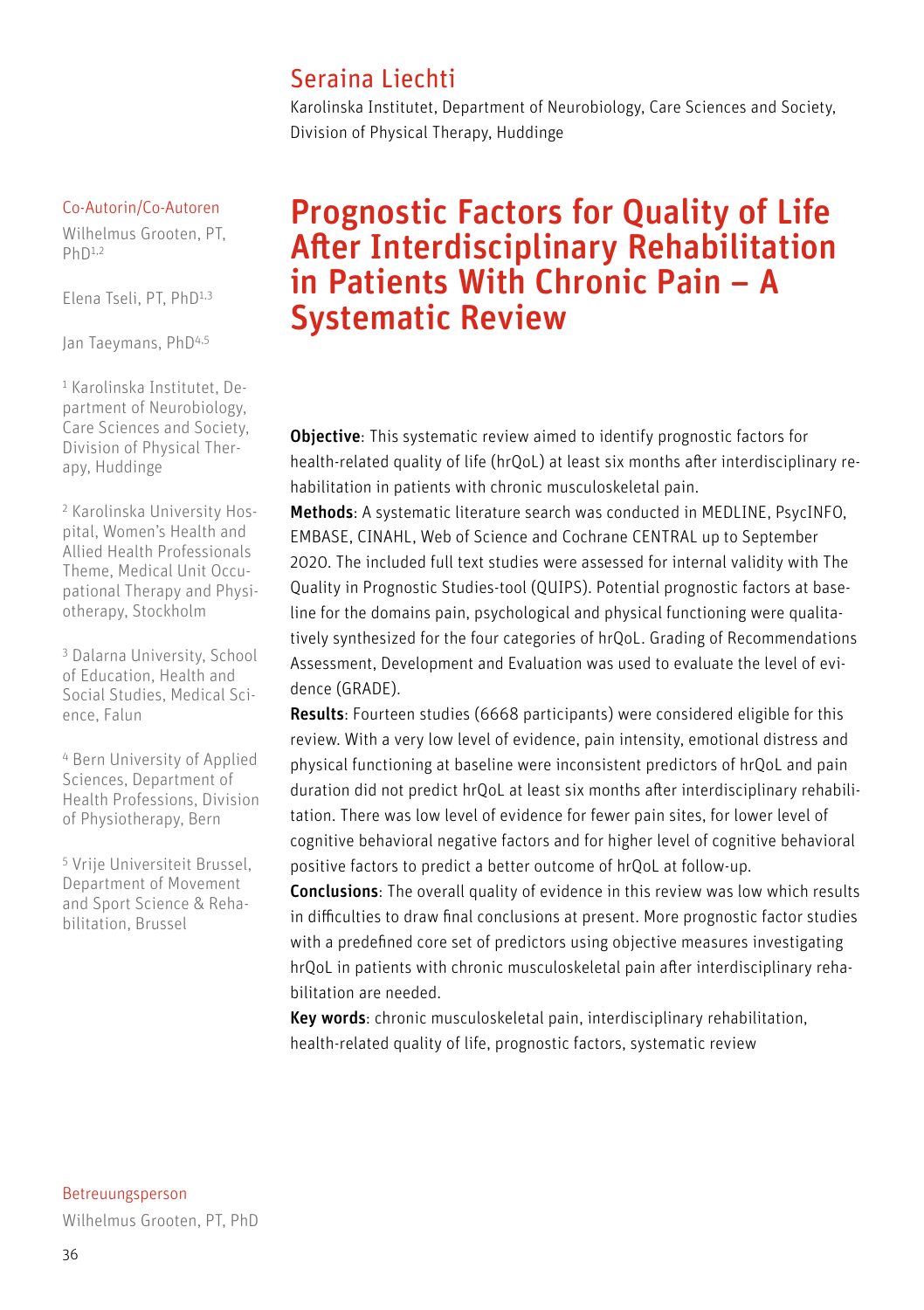### Lea Meier-Egger

Research Department, Swiss Children's Rehab, University Children's Hospital Zurich, Affoltern am Albis

## Testing the tactile Function of the Foot Sole: Feasibility, Reliability, and Relation to Motor Function in Children with Upper Motor Neuron Lesions.

Aim: This study investigated the feasibility and interrater reliability of testing tactile function at the foot sole using monofilaments and relationships between tactile function threshold and selective voluntary motor control and gait in children and adolescents with upper motor neuron lesions (UMNL).

Method: Thirty-five participants (26 females, mean age 11 years 4 months, SD 3 years) were included. Two independent physiotherapists performed monofilament testing. Further assessed were the Selective Control Assessment of the Lower Extremity and Timed Up and Go test. The treating physiotherapist filled in the Functional Mobility Scale and Gillette Functional Assessment Questionnaire. Descriptive statistic was used for feasibility, quadratic weighted kappa was calculated for interrater reliability and Spearman's correlation quantified relationships.

Results: The total test duration including explanation is less than 15 minutes. Most participants have normal tactile function. Interrater reliability is substantial to almost perfect (quadratic weighted kappa 0.64-0.86). No statistically significant correlations with selectivity or gait were detected.

Interpretation: Testing tactile function at the foot sole using monofilaments is feasible and reliable in children and adolescents with UMNL. As tactile function of the foot sole did not correlate with selectivity or gait, other somatosensory functions such as proprioception might be more relevant for function.

#### Co-Autorin/Co-Autor

Hubertus van Hedel, PhD1,2

Petra Marsico, PT, MSc<sup>1,2</sup>

1 Research Department, Swiss Children's Rehab, University Children's Hospital Zurich, Affoltern am Albis

2 Children's Research Centre CRC, University Children's Hospital Zurich, Zurich

## Betreuungspersonen

Hubertus van Hedel, PhD Petra Marsico, PT, MSc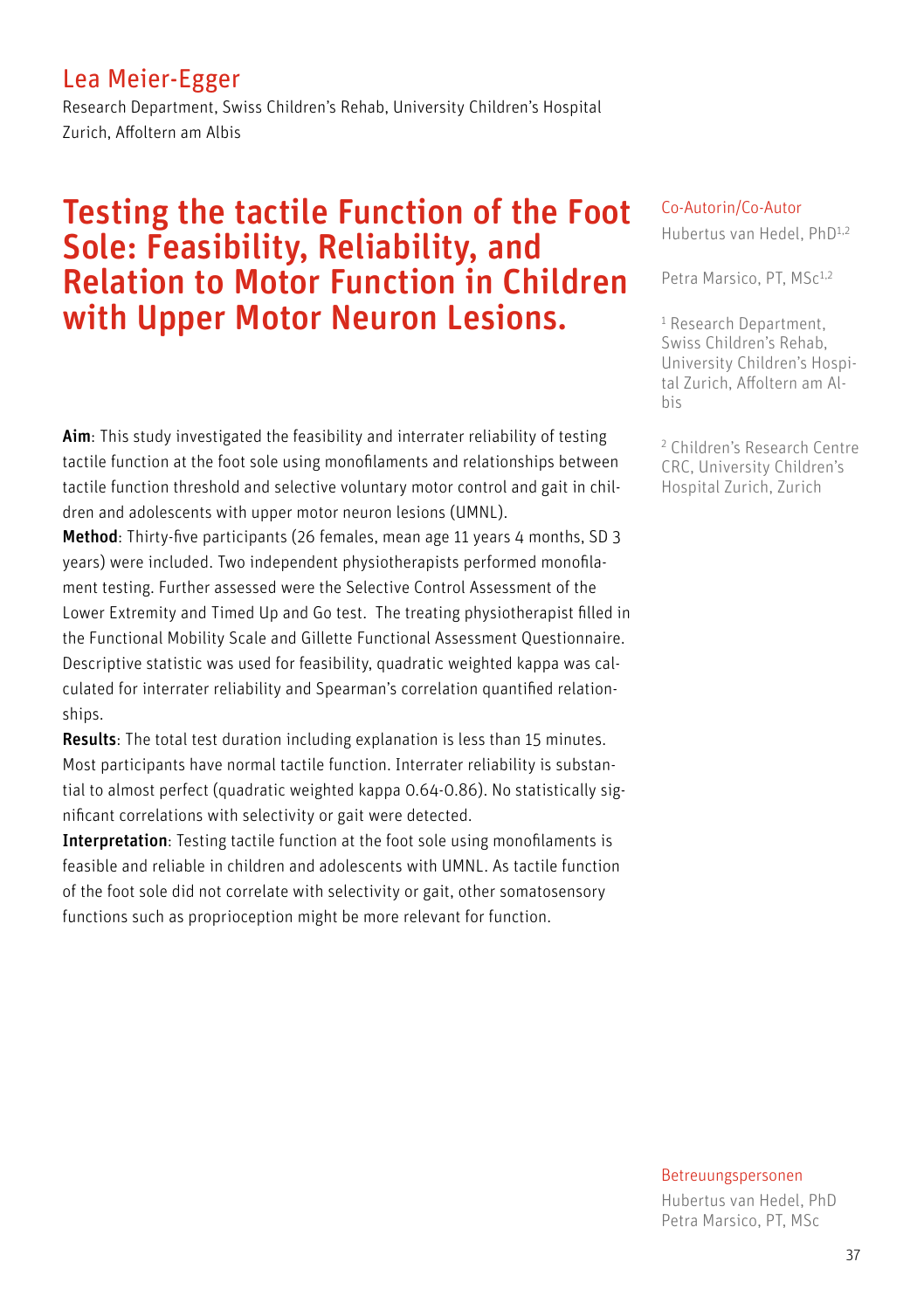### Silvia Minder

Bern University of Applied Sciences, Department of Health Professions, Bern

#### Co-Autor

Patric Eichelberger, PhD1

1 Bern University of Applied Sciences, Department of Health Professions, Bern

## Measurement of the Neck Muscle Onset Time After Checking in Swiss Male Junior Ice Hockey Players – A Feasibility Study

Objective in-field recognition of concussion is challenging due to the lack of measurement methods. As concussed athletes show an extended delay of the muscle reaction, the question arises whether it can be measured on field within minutes after the impact leading to this injury. However, such measurements have never been conducted in a real-world situation. Therefore, the aim of the study is to determine the feasibility of measuring the muscle onset time from on-field collected data. Data of four male U20 Elite ice hockey Junior players were analysed from regular training sessions. The delay was calculated from electromyographic measurements of the m. trapezius descendens, m. splenius capitis and accelerations recorded from their localisation. The data collected showed 31 qualitatively satisfying events with acceleration over 3 g, including one bodycheck. From those 31 events, 22 showed negative delays, i.e., muscle activation before the acceleration, while the remaining were positive. Quality of the recordings was constant over the full duration of the training. Hence, simultaneous measurement of electromyographic and acceleration data during training sessions is feasible. However, data quality needs to be improved with methodological upgrades, including accelerometers with high sampling frequency, higher operating range as well as recording during real-world matches.

Betreuungsperson Patric Eichelberger, PhD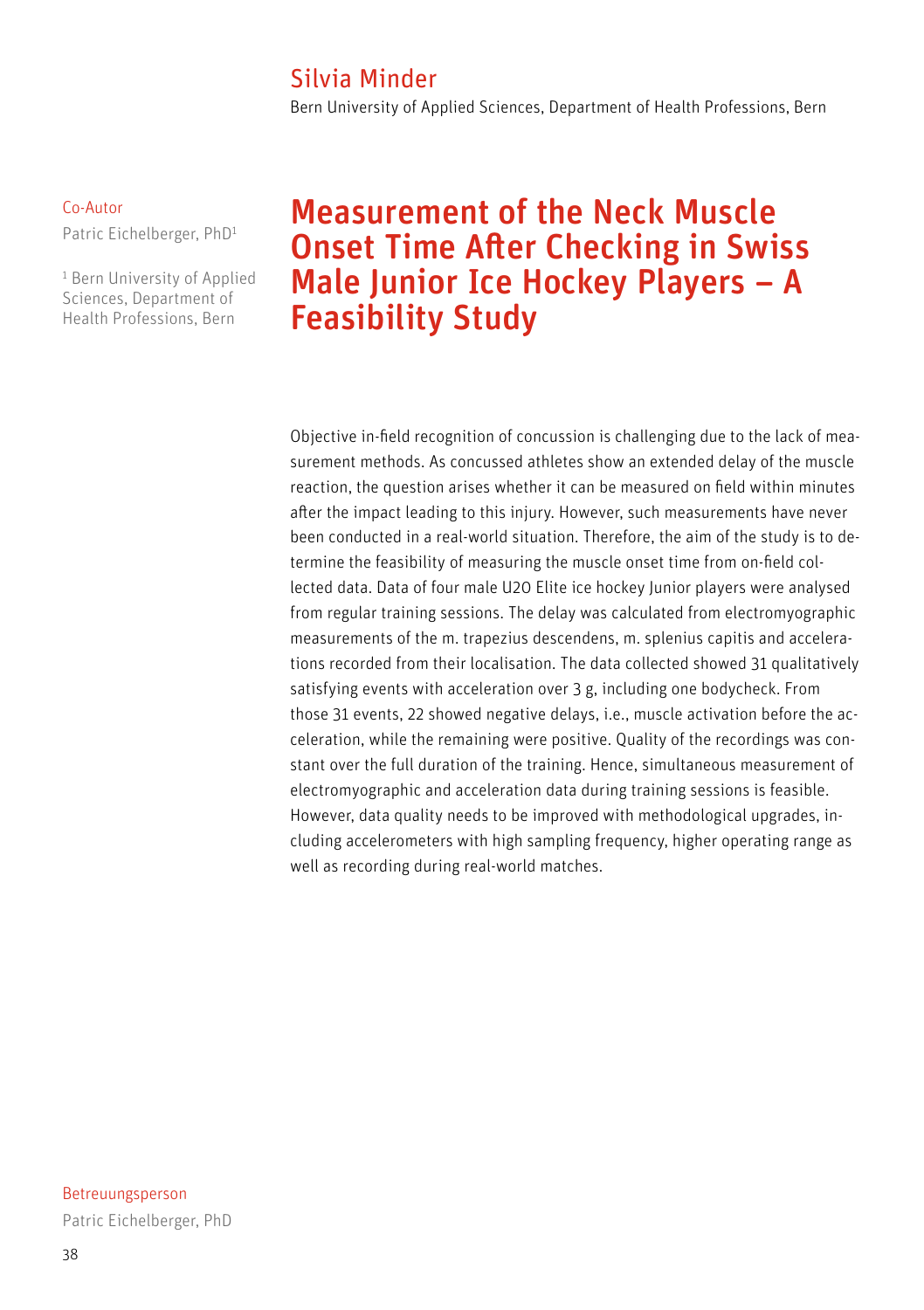### Manuel Monteiro Alves

University of Zurich and University Hospital Zurich, Epidemiology, Biostatistics and Prevention Institute, Division of Occupational and Environmental Medicine

## Test-Retest Reliability of Lung Diffusion Capacity for Nitric Oxide during light to moderate Intensity Cycling Exercise

This study examined test-retest reliability characteristics of single-breath lung diffusing capacity for nitric oxide (DLNO) and carbon monoxide (DLCO) during exercise. Sixteen healthy subjects (age 20 to 67 years) performed DLNO-DLCO tests during light and moderate intensity cycling exercise at 50% and 80% of individual anaerobic threshold (IAT) at two study visits. Primary endpoint was DLNO at 80% IAT. Precision of DLNO, DLCO, and alveolar volume was quantified by within-subject standard deviation (SDws, measurement error) and intraclass correlation coefficients (ICC). Reproducibility was determined by SDws\*2.77. Overall, reliability was excellent for all outcomes. SDws and reproducibility, and ICCs for DLNO at 80% IAT were 4.6 and 12.7 mL.min-1, mmHg-1, and 0.992 (95% CI 0.977-0.999). Median (IQR) dyspnoea at 80% IAT was 4 (3-6). Our data suggest excellent reliability of DLNO during light and moderate intensity exercise. Perceived levels of dyspnoea during single-breath DLNO-DLCO measurements limit its usefulness in patients with respiratory diseases.

#### Co-Autoren

Thomas Radtke, PhD1

Holger Dressel, PhD1

1 University of Zurich and University Hospital Zurich, Epidemiology, Biostatistics and Prevention Institute, Division of Occupational and Environmental Medicine

Betreuungsperson Thomas Radtke, PhD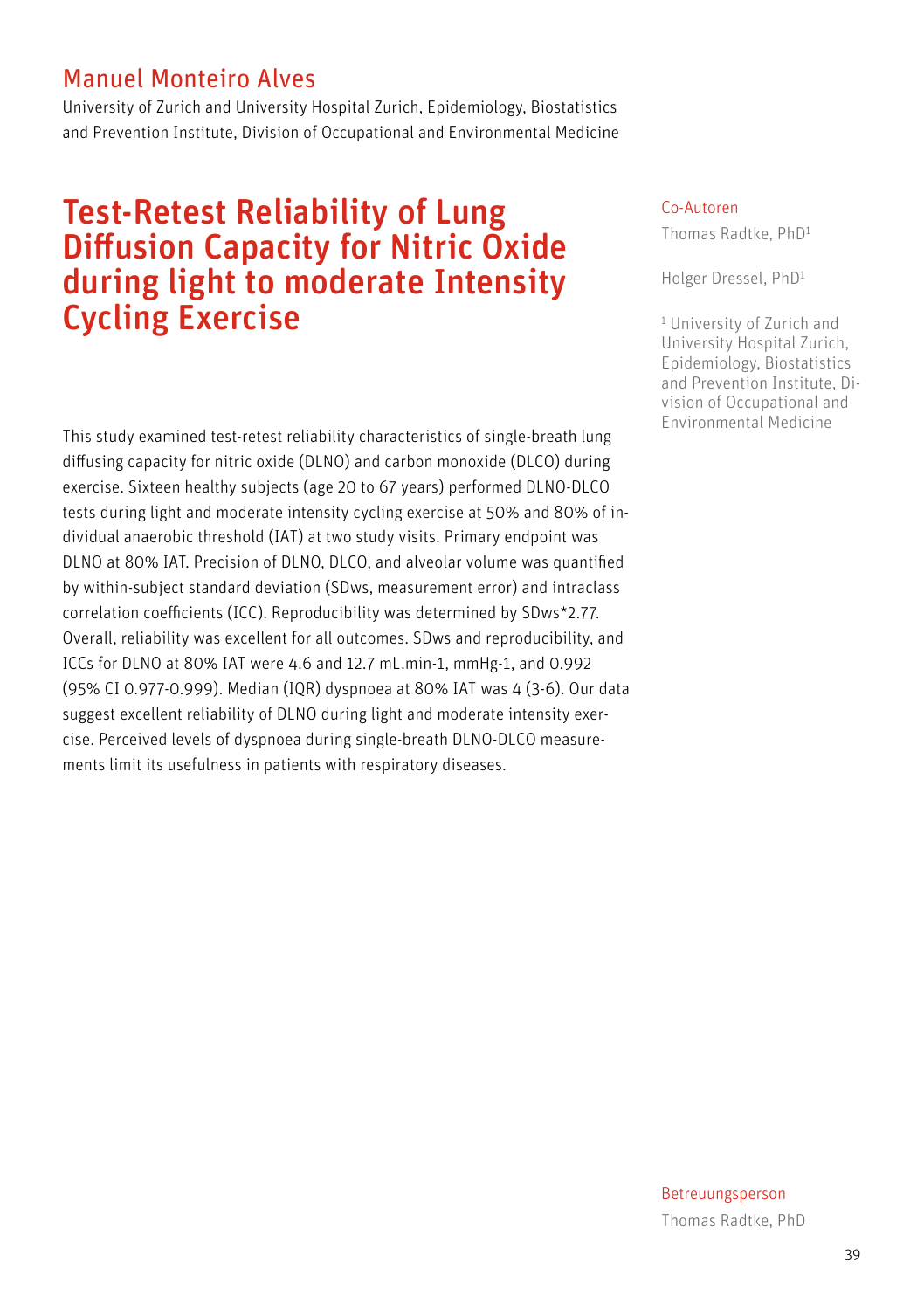### Daniele Moretti

University of Applied Sciences of Southern Switzerland (SUPSI), Department of Business Economics, Health and Social Care, Manno

Co-Autorinnen/Co-Autor Marco Barbero, PT, PhD1

Maria Caiata Zufferey, PhD1

Anna Folli, PT, BSc1

1 University of Applied Sciences of Southern Switzerland (SUPSI), Department of Business Economics, Health and Social Care, Manno

## How Do Patients With Musculoskeletal Conditions Experience Pain Drawing? A Qualitative Study in Southern Switzerland

**Objective**: This study examines with a qualitative approach, the role and utility of the Pain Drawing tool on patients presenting with musculoskeletal conditions characterised by somatic pain in the Southern part of Switzerland. Specifically, it aims to explore the experience from patient's perspective, to possibly identify its best clinical and communicational application.

Methods: Semi-structured interviews have been conducted with a purposive and consecutive sample of 13 patients who have been using Pain Drawing in the last 3 months. Participants were recruited in physiotherapy private practices in Southern Switzerland and at the Pain Clinic of the Ente Ospedaliero Cantonale (EOC) in Lugano. Data collection and analysis was conducted on phenomenological theoretical grounds with a mixed deductive-inductive approach and based on a thematic analysis process described in the SAGE Handbook of Qualitative Research in Psychology (Terry et al., 2017).

Results and discussion: Reportedly, the main roles of PD seem to be the aid in building awareness and acceptance of pain and assisting patients in communicating about a complex phenomenon. The utilities of PD identified can be resumed as the importance of a clinical diagnostical and longitudinal application and the complementary use to verbal communication about pain. Some additional results were identified regarding the possibility of applying it in paediatric settings and the importance of adapting PD application techniques to help patients communicate about pain and its main characteristics.

Conclusion: The study suggests that PD might have an important role for patients in enhancing pain awareness and acceptance as well as for assisting them in the communication with clinicians about this complex phenomenon. Two meaningful PD's applications have been identified: (1) in the history taking, to ease and improve pain communication especially regarding its location and extent and (2) in the definition of optimized therapeutic strategies using longitudinal evaluation of both pain extent and location. Finally, in somatic pain patients' words, PD appears to be a very promising tool in facilitating communication about pain and more in general it favours freedom of expression for patients.

Betreuungsperson Marco Barbero, PT, PhD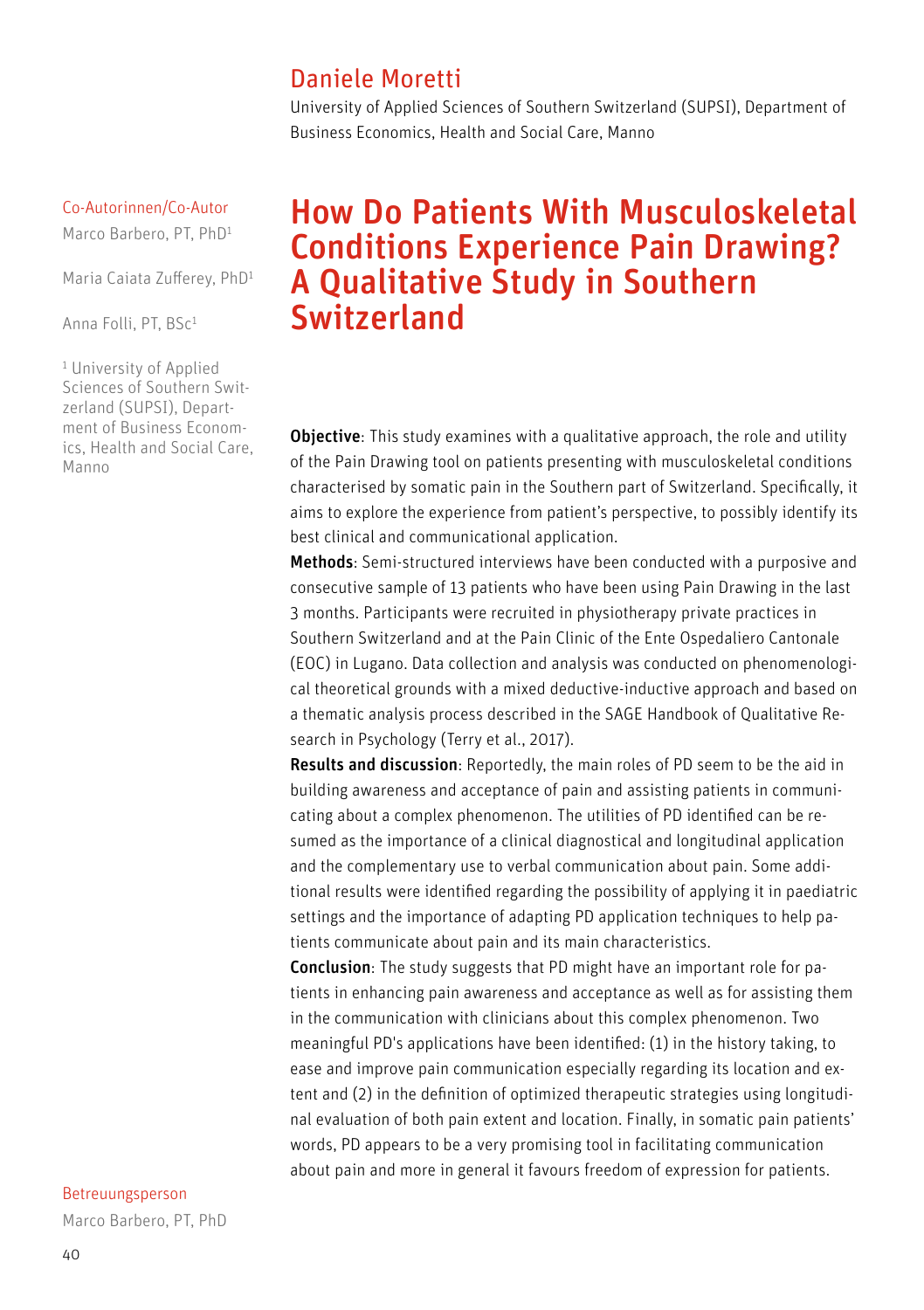### Anna Isabel Oeschger

Division of Paediatric Pulmonology, Children's Hospital Lucerne, Switzerland

## Effects of Prone Positioning on Vital Signs in Infants with Acute Bronchiolitis: An Interventional Pilot Study

#### Co-Autor

Nicolas Regamey, PhD1

1 Division of Paediatric Pulmonology, Children's Hospital Lucerne, Switzerland

**Objectives**: To evaluate the short-term effects of prone positioning on respiratory distress signs in infants with acute respiratory syncytial virus (RSV) bronchiolitis compared to supine position.

Hypothesis: Infants with RSV bronchiolitis would benefit from prone positioning by improving respiratory parameters.

Study design: Prospective, monocentric interventional pilot study at Children's Hospital Lucerne.

Patient-subject selection: Infants under 12 months of age hospitalized with mild or moderate RSV bronchiolitis.

Methodology: Respiratory distress signs were measured in the supine position at baseline. After standardized prone positioning, respiratory distress signs were measured at three time points during a one-hour data collection period. The primary outcome parameter was a change in respiratory rate (RR). Secondary outcome parameters were changes in oxygen saturation, heart rate, transcutaneous partial pressure of carbon dioxide (pCO2), respiratory symptoms assessed by the Modified Tal Score (MTS) and occurrence of cough.

Results: 26 infants were included, of which full data set was available in 18. Prone positioning led to a RR decrease from 44.0 breaths at baseline T0 to 41.5 breaths at the last measurement time point T3 (p= 0.033). It further led to a decrease of one score point in accessory respiratory muscle use of the MTS (p= 0.040). An increase of pCO2 from 5.0 kPa at T0 to 5.4 kPa at T3 was observed  $(p = 0.011)$ .

Conclusion: Prone position showed short-term improvement in respiratory distress signs (RR and accessory respiratory muscle use). Further research is needed to assess whether this translates into long-term clinical improvement.

> Betreuungsperson Nicolas Regamey, PhD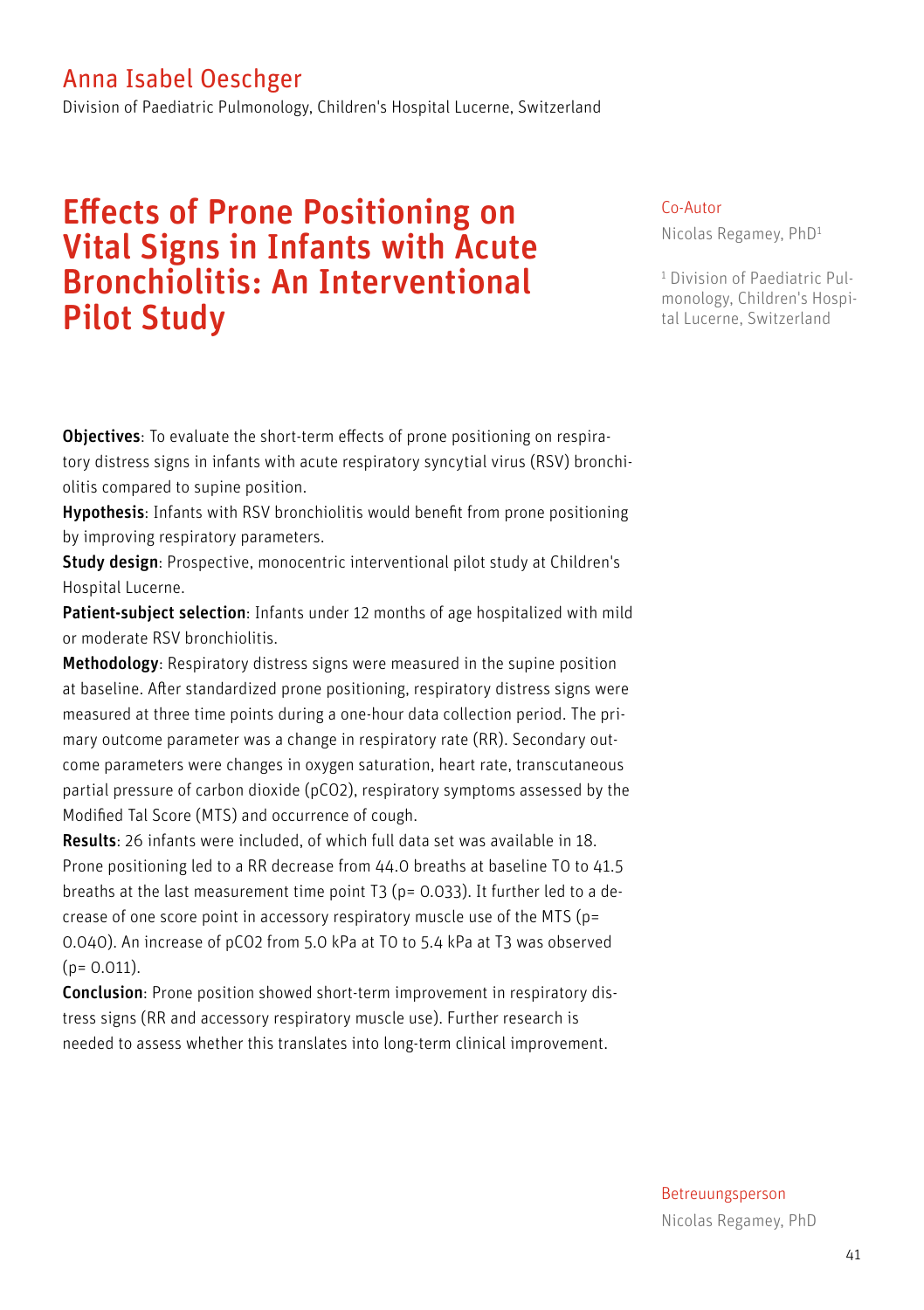### Jonas Pfeifle

Human Performance Lab, Schulthess Clinic, Zurich, Switzerland

#### Co-Autoren

Nicola A. Maffiuletti, PhD1

David Hasler2

1 Human Performance Lab, Schulthess Clinic, Zurich, Switzerland

2 Institute for Human Movement Sciences and Sport, ETH Zurich, Zurich, Switzerland

## Should we use unilateral or bilateral Tasks to assess maximal and explosive Knee Extensor Strength in Patients with Knee Osteoarthritis? A crosssectional Study

Deficits in maximal and explosive knee extensor strength, which are usually assessed with unilateral tasks, are substantial in patients with knee osteoarthritis (KOA). The aim of this study was to investigate the clinical relevance of unilateral vs. bilateral tasks for assessing knee extensor strength in patients with KOA. This was done primarily by comparing unilateral and bilateral inter-limb strength asymmetries and secondarily by examining the relationship between unilaterally- and bilaterally-measured strength, performance-based and self-reported function. Twenty-four patients with unilateral KOA (mean age:  $65 \pm 7$  years) performed isometric gradual and explosive maximal voluntary contractions to assess maximal and explosive strength. Additionally, performance-based and self-reported function were quantified. Inter-limb asymmetries of maximal and explosive strength did not differ significantly between unilateral (mean inter-limb asymmetry: 26  $\pm$  15%) and bilateral tasks (mean inter-limb asymmetry: 22  $\pm$ 21%). In the same way, the relationships between knee extensor strength – measured either unilaterally or bilaterally – and performance-based or self-reported function were not influenced by the type of task. In conclusion, it does not seem to make a difference in terms of clinical relevance whether maximal and explosive knee extensor strength are evaluated with unilateral or bilateral tasks in patients with KOA.

Betreuungsperson Nicola A. Maffiuletti, PhD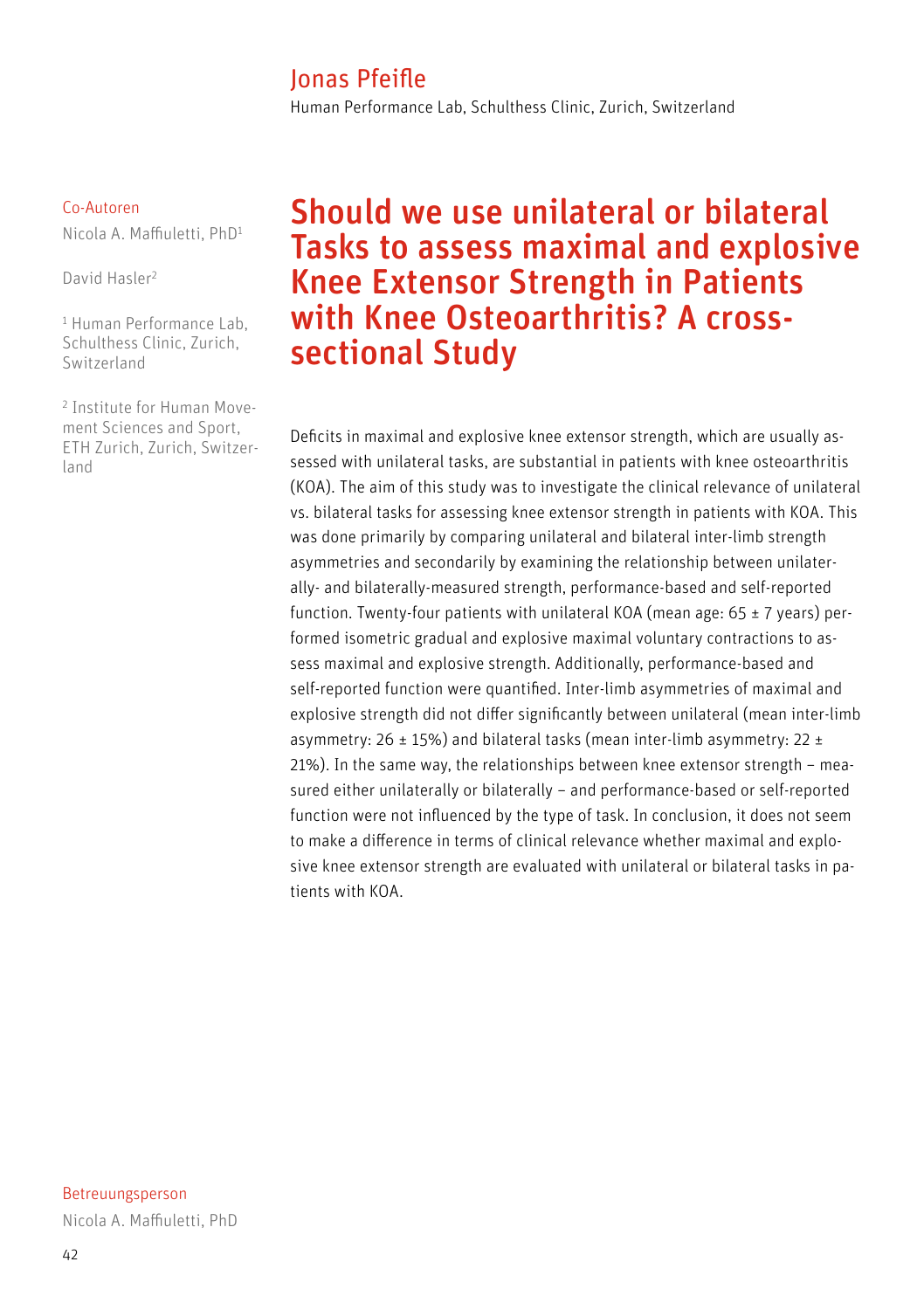## Intraday and Interday Reliability of an Accelerometry-Based Assessment of Dynamic Postural Stability

Co-Autor

Patric Eichelberger, PhD1

1 Bern University of Applied Sciences, Department of Health Professions, Bern

Landing from a jump is a common injury mechanism in sports and requires good dynamic postural stability (DPS). Time to stabilization (TTS) is an outcome measure that is often used to quantify DPS in jump landings. However, the assessment depends on a laboratory setting and a low-cost and portable alternative is missing. The purpose of this study was to evaluate the relative and absolute intraday and interday reliability and validity of accelerometers to assess TTS. Twenty-one subjects (14 females, 7 males) were equipped with one accelerometer over the fifth lumbar vertebrae (L5) and one on the sternum. A horizontal hop, a lateral hop and single leg drop jump were performed. TTS was calculated from force plate and acceleration data. Accelerometers demonstrated moderate to good relative intraday and interday reliability (ICC 0.55–0.84), except the interday reliability of the lateral hop demonstrated poor reliability (ICC 0.2–0.25). Absolute reliability (SEM) was 0.36–0.44 s (L5) and 0.24–0.38 s (sternum). The accelerometer at the lumber level showed good agreement compared to force plate-derived TTS for the horizontal hop (bias 0.17 s) and single leg drop jump (bias -0.09 s). In contrast the accelerometer at the sternum significantly underestimated TTS (-0.61– -0.78 s). An accelerometer placed on the lumbar spine is a promising low-cost and portable alternative for the assessment of TTS during a horizontal hop and a single leg drop jump.

Keywords: Accelerometer, Time to stabilization, Reliability, Dynamic postural stability, Jump landing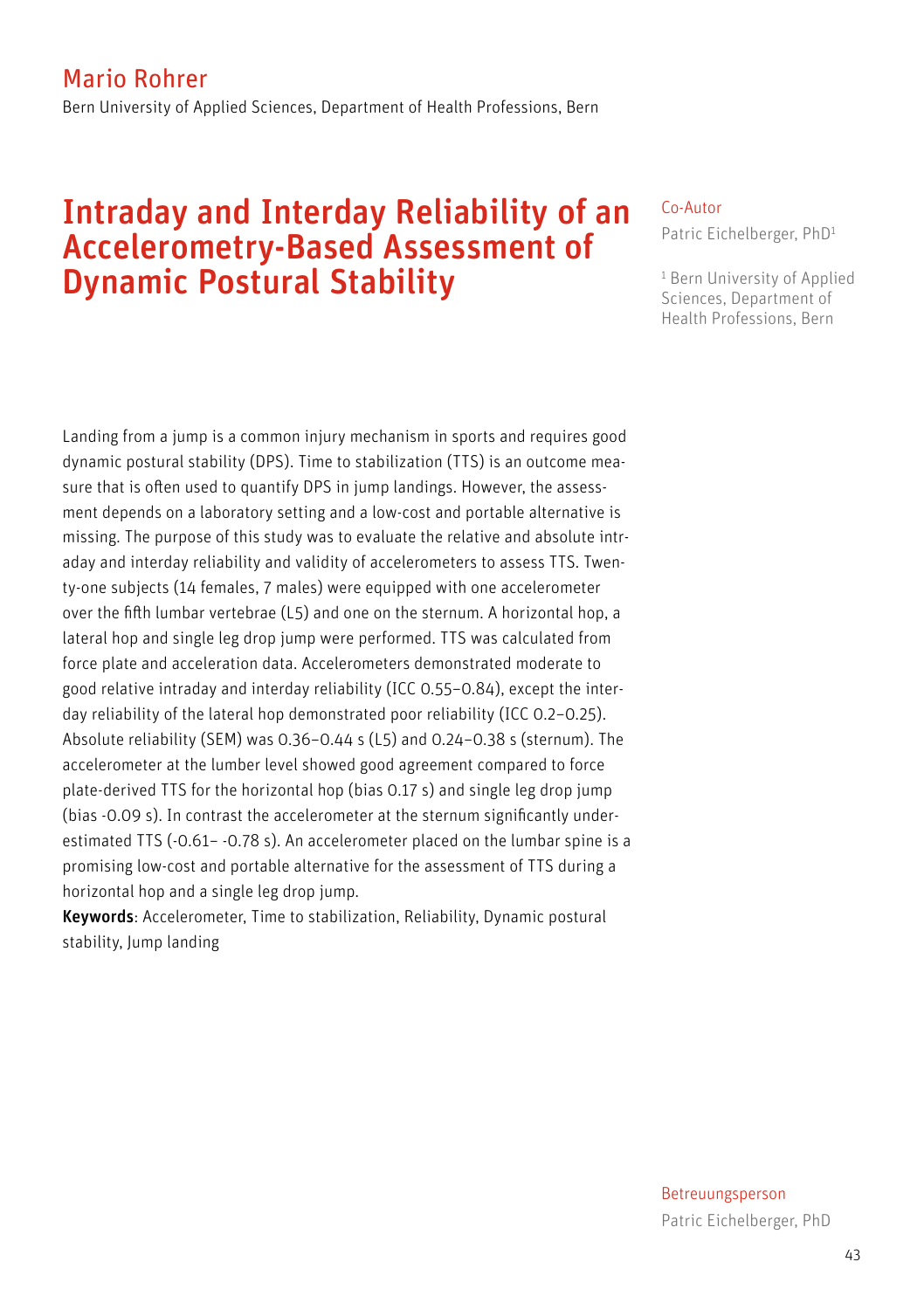### Nadja Elisabeth Roth

Idiag AG, Fehraltorf

Co-Autorin/Co-Autor

Corina Schaer, PhD1

Andri Feldmann, MSc1

1 Idiag AG, Fehraltorf

## Wie wirkt sich Atemmuskelermüdung auf den Incremental Respiratory Muscle Test (IncRMT) aus?

Hintergrund: Der Incremental Respiratory Muscle Test (IncRMT) ist ein neues Testverfahren zur Beschreibung der Atemmuskelausdauer und deren Ermüdung. Die Ausführung des Testes erfolgt mittels einem Atemmuskeltrainingsgerät (P100®), welches die Atemmuskelarbeit in Work of Breathing (WOB) aus exspiratorischem Druck und Volumen ausrechnet. Das Ziel dieser Arbeit war es, durch eine provozierte Ermüdung die Veränderungen im Test (WOB und Testdauer) und der Sauerstoffsättigung der Atemmuskulatur zu beobachten.

Methode: In dieser explorativen Grundlagenforschung atmeten 22 Probanden vor und nach einer ermüdenden Tätigkeit den IncRMT bis zur Atemerschöpfung durch. Die provozierte Ermüdung bestand aus einer Constant Load Cycling Belastung auf 80 % des Leistungsniveaus. Zur Dokumentation der Sauerstoffsaturierung wurde die Atemmuskulatur (M. Rectus abdominis (RA), M. Sternocleidomastoideus (SCM) und M. Intercostales (IC)) mittels Nahinfrarotspektroskopie (NIRS) überwacht.

Resultate: Die Stichprobe umfasste Datensätze von 19 Probanden (10=w, 9=m; Alter 26.95±4.6). Beide Parameter nahmen mit -396 ± SD 516 kJ (p = 0.00016) und -119 ± SD 100 Sekunden (p = 0.000063) ab. Die Saturierung des RA demonstrierte eine Zunahme des deoxygenierten Hämoglobin (deoxyHb) +1.37 ± SD 0.88 AUs (p = 0.000015). Der IC zeigte mit einer Abnahme des totalen Hämoglobins (tHb) -0.12  $\pm$  SD 0.22 AUs (p = 0.038) und einer Zunahme des deoxyHb  $(+0.90 \pm SD 1.71$  AUs; p = 0.038) metabolisch relevante Anpassungen. Diskussion: Der IncRMT eignet sich zur Messung von Atemmuskelermüdung, sofern die Ausführung korrekt ist und vollständig in die Atemerschöpfung geatmet wird. Die Genauigkeit und Grundeinstellung des IncRMT muss jedoch für zukünftige Anwendungen genauer untersucht werden.

Corina Schaer, PhD Andri Feldmann, MSc Betreuungspersonen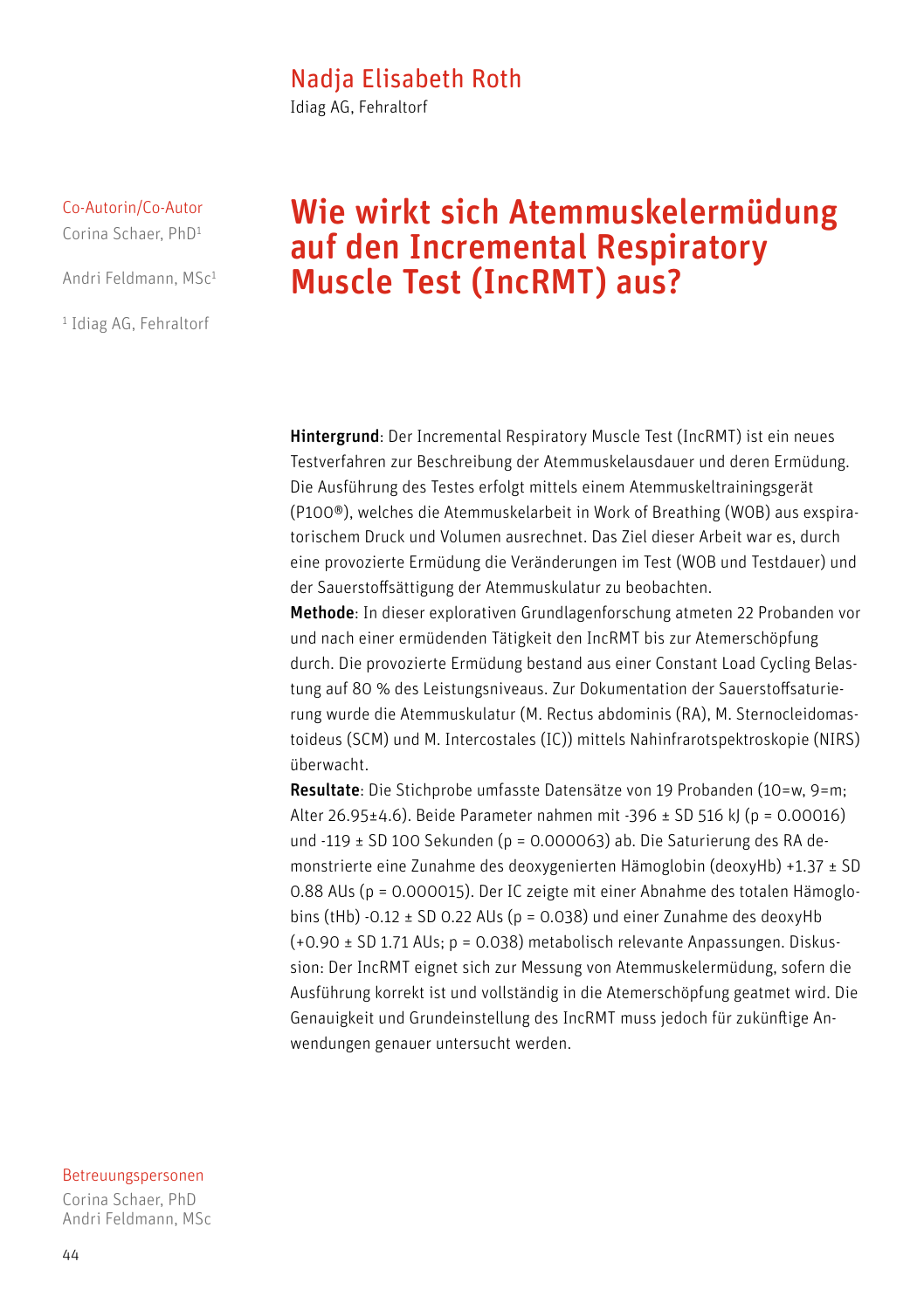### Madeleine Salathe

University of Applied Sciences and Arts Western Switzerland – Valais-Wallis, School of Health Sciences, Leukerbad

## The Prediction of Outcome in Patients with Subacromial Pain Syndrome under conservative Treatment with Physiotherapy is still unclear: a Systematic Review of different Prognostic Aspects

Questions: What is known about the different prognostic aspects (prognostic factors, prognostic models, predictors of treatment effect) in patients with subacromial pain syndrome (SAPS)? The research questions are 1) Which factors can provide a prediction of the clinical outcome under physiotherapy for patients with a SAPS? 2) Which factors have a causal influence on the clinical outcome under physiotherapy in patients with a SAPS and can these be addressed therapeutically? 3) Which model has the greatest explanatory power to predict the outcome under physiotherapy in patients with SAPS and how is the applicability in daily practice? 4) What factors can predict the response to physiotherapy in patients with a SAPS and can they be used to stratify therapy?

Design: Systematic review of prospective cohort studies and randomized controlled trials with subgroup analysis (multivariable analysis) which investigated at least one prognostic aspect. Participants: Adults (≥18 years) diagnosed with a SAPS.

Intervention: Physiotherapy, with an active therapy approach as main intervention.

Outcome measures: Primary outcomes are shoulder pain and shoulder disability/function and the secondary outcome is health-related quality of life.

Results: There is only very low evidence regarding the predictive power of prognostic factors and causal relationships have not yet been identified. There is no prognostic model with satisfactory predictive power. Predictors of the treatment effect have not yet been sufficiently investigated.

Conclusion: It is still largely unclear which factors can predict or influence the prognosis of patients with a SAPS. Further studies of high methodological quality according to the current guidelines and adequate sample sizes are needed.

#### Co-Autor

Roger Hilfiker, PT, PhD1

1 University of Applied Sciences and Arts Western Switzerland – Valais-Wallis, School of Health Sciences, Leukerbad

Betreuungsperson Roger Hilfiker, PT, PhD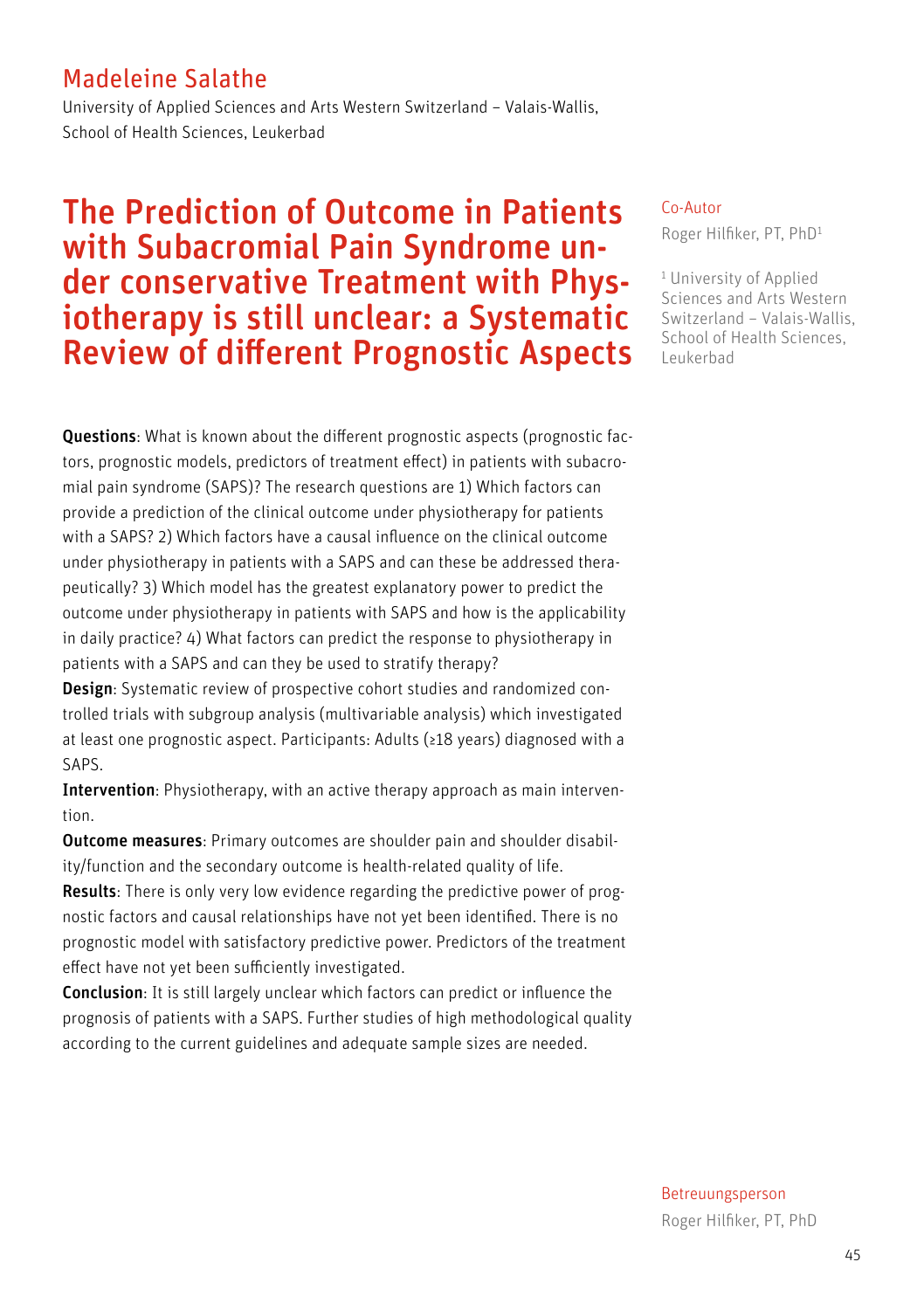### Elisabeth Maria Schenk

Bern University of Applied Sciences, Department of Health Professions, Bern

#### Co-Autoren

Slavko Rogan, PT, PhD1,2,3

Jan Taeymans, PhD1,3

Stefan Zuber, PT, MSc<sup>1</sup>

Evert Zinzen, PhD3

1 Bern University of Applied Sciences, Department of Health Professions, Bern

2 Akademie für integrative Physiotherapie und Trainingslehre, AfiPT, Grenzach-Wyhlen

3 Vrije University Brussel, Faculty of Physical Education and Physiotherapy, Brussel

## Retired Physiotherapists Guiding Physiotherapy Students During Self-Study in the First Semester – A Pilot **Study**

Background: Guided self-study (GSS) and free self-study (FSS) are increasingly used as learning methods in physiotherapy education to achieve a long-term learning effect in knowledge and skills. For the GSS there are few pilot studies in physiotherapy education at the moment. The primary aim of this study is to investigate the feasibility in terms of concept fidelity. The secondary aim is to investigate the effectiveness on learning success of six units each of retired physiotherapists (RP) of GSS in physiotherapy students in the first semester, in comparison to the FSS that has taken place so far at the Bern University of Applied Sciences of Health Professions (BFH).

Method: 53 physiotherapy students in their first semester voluntarily participated in this pilot study. They were randomised for the intervention GSS or FSS (control group). The intervention is a GSS provided by RP. The GSS was performed in an eight-day cycle and with a total of six different clinical cases. The primary objectives of this study are the feasibility of the six units of RP GSS, responsiveness and acceptance by the students. Secondary outcome parameters are the learning success of the six units of GSS, compared to FSS, based on the semester grades of the written examination in the form of a multiple-choice test (MC) and the practical examination, the Objective Structured Clinical Examination (OSCE). An ITT analysis was conducted.

Results: All six units of the GSS by RP were completed as planned. The participation rate was 64.10%. The target of 83% could not be achieved due to the overall workload in the study. In an open exchange on the last day of the presentation, the feedback from the students was consistently positive. There were significant group differences between OSCE 5x ( $p \le 0.000$ ,  $r = -0.61$ ) and OSCE  $6x$  (p < 0.000, r = -0.57), each with a strong effect size in advantage of GSS by RP after the ITT analysis.

Conclusion: Further adaptations regarding embedding in the timetable still need to be made. The GSS by RP units induce a significant learning gain in bachelor physiotherapy students in the first semester.

Betreuungsperson Slavko Rogan, PT, PhD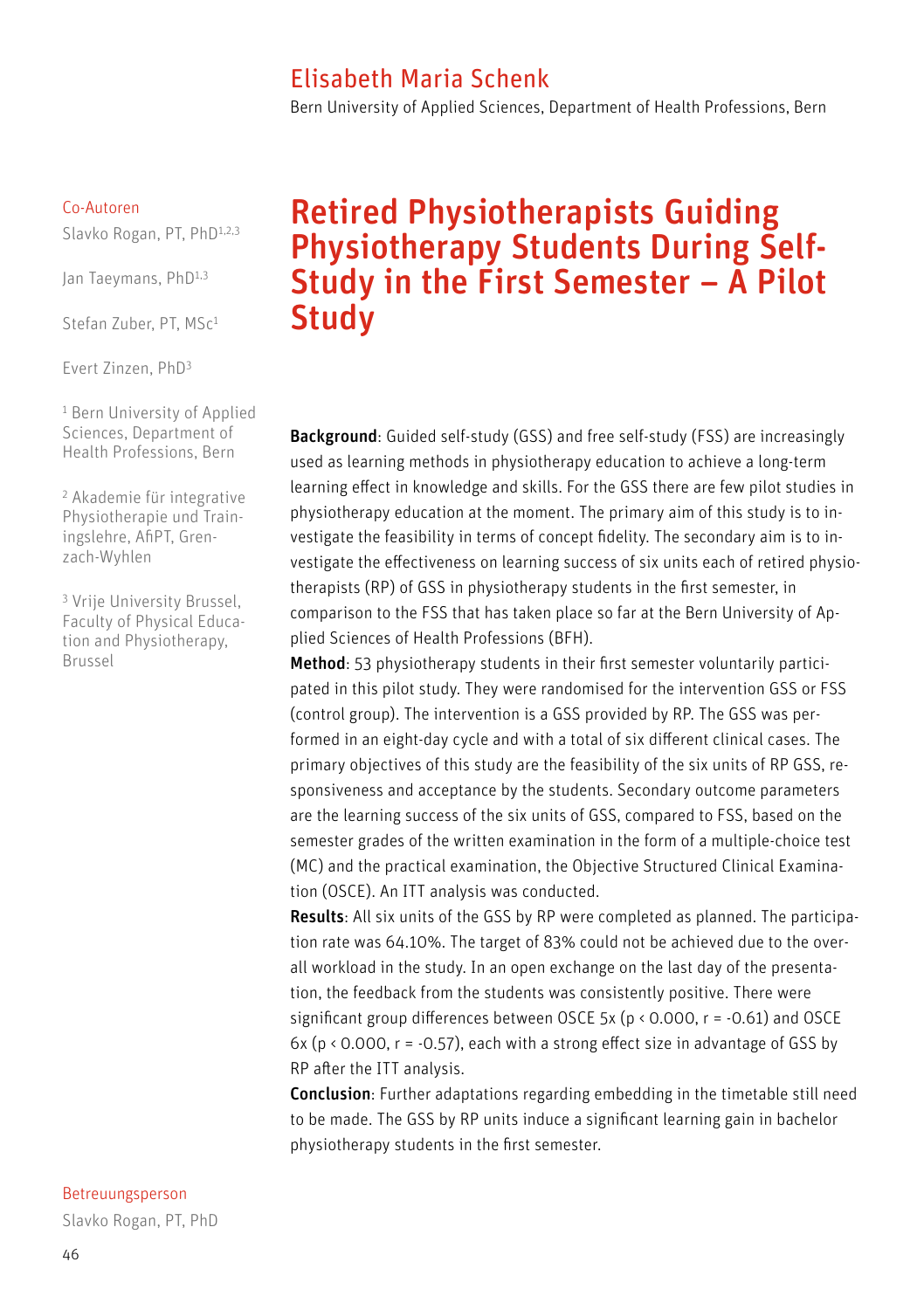### Helen Linda Schwerdt

University of Applied Sciences and Arts Western Switzerland - Vaud, Lausanne

## Exercise Adherence in Musculoskeletal Physiotherapy: Analysis of Patient-Physiotherapist Interaction

Introduction: Patient's adherence to the home exercise program (HEP) is important for a good therapeutic outcome in physiotherapy. Nevertheless, poor adherence can often be observed. The literature provides important aspects in physiotherapy but there is a gap of knowledge about the interactional part to enhance the adherence in HEP. The aim of the present work is to investigate the communication strategies used by patients and physiotherapists when talking about HEP in order to foster patient's adherence (adherence-talk).

Methods: An ethnomethodological approach was chosen as a framework for a conversation analytic method. Six videos out of a previous project from musculoskeletal physiotherapy were analysed. Three consecutive treatment sessions were chosen from two patient-physiotherapists (PT) pairs. By an inductive process, recurrent interactional sequences were identified.

Results: The results revealed verbal and nonverbal actions, which the patient applied to demonstrate difficulties. Five utterances from the therapist were identified as responses to these difficulties: acknowledgement, positive evaluation, contextualization, adaption, and more details. Another two therapist utterances from the therapists could be assigned to promote adherence: negative evaluation and insisting. These seven therapist utterances, illustrated as extracts, referred to three aspects to facilitating adherence to the HEP: Improving performance, promoting motivation, and showing empathy.

Conclusion: The work illustrates adherence behaviour of the patient. It begins with demonstrating difficulties in exercise performance. Adherence is not only about following the agreed recommendations. To improve adherence to HEP, interactions in therapy sessions could be applied instrumentally by the therapist and should be further explored.

#### Co-Autorin

Veronika Schoeb Mezzanotte, PT, PhD1

1 University of Applied Sciences and Arts Western Switzerland - Vaud, Lausanne

Veronika Schoeb Mezzanotte, PT, PhD Betreuungspersonen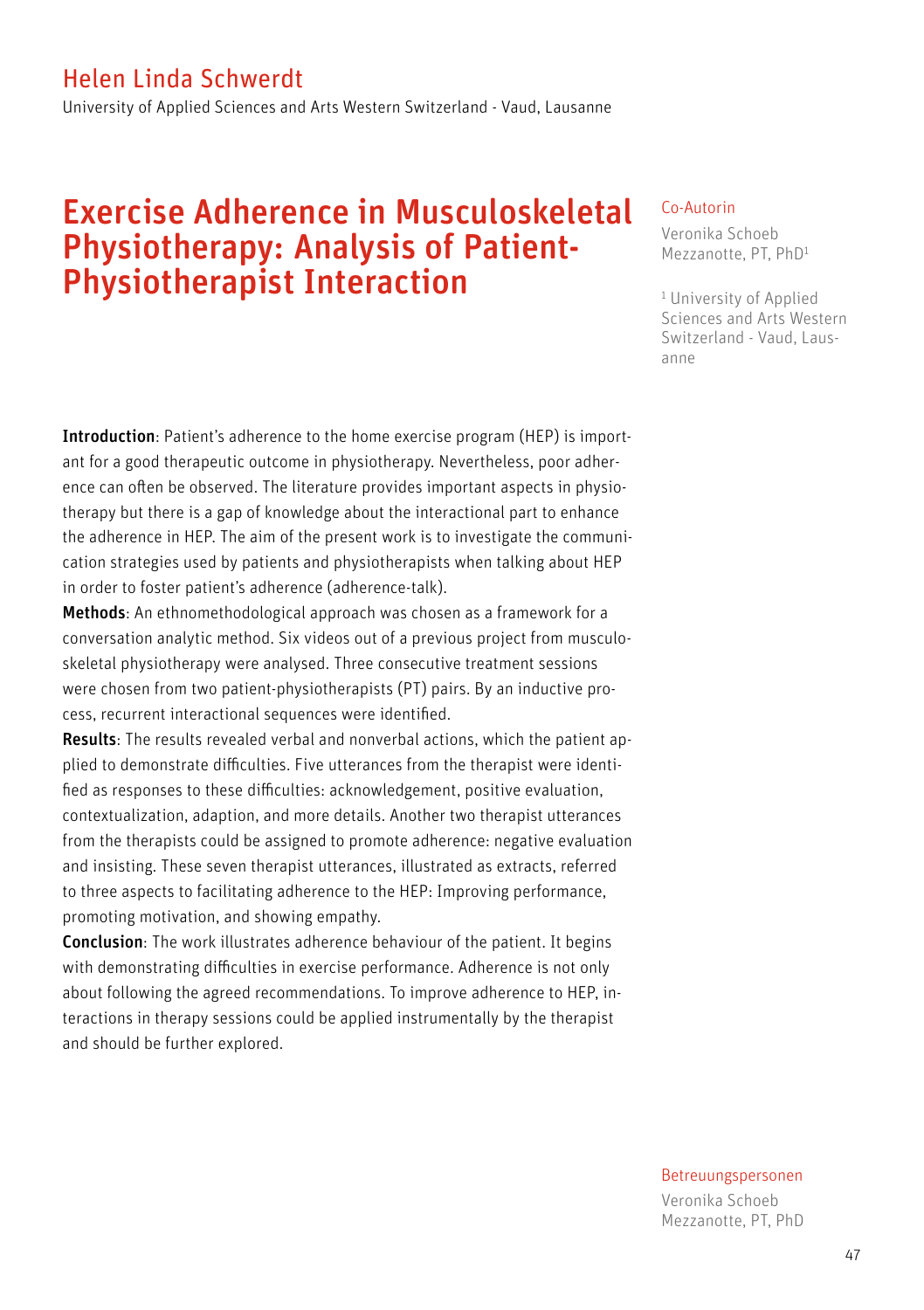### Martina Steiner

Bern University of Applied Sciences, Department of Health Professions, Discipline of Physiotherapy, Bern

#### Co-Autorin/Co-Autor

Angela Blasimann, PT,  $M\widetilde{\zeta}c^{1,2}$ 

Heiner Baur, PhD1

1 Bern University of Applied Sciences, Department of Health Professions, Discipline of Physiotherapy, Bern

2 University of Antwerp, Faculty of Medicine and Health Sciences, Department of Rehabilitation Sciences and Physiotherapy, Antwerp

## Gender-Specific Differences in Neuromuscular Activation in the Knee Stabilizing Muscles in Adults

Introduction: The rupture of the anterior cruciate ligament (ACL) is one of the most common injuries of the knee. Women have a higher injury rate for ACL ruptures than men. Various indicators for this gender-specific difference are controversially discussed.

Aim: A systematic review of the literature that compares surface electromyography (EMG) values of adult female and male subjects to find out if there is a difference in neuromuscular activation of the knee stabilizing muscles.

Methods: Studies which examined gender-specific difference with surface EMG measurements (integral, RMS, mean, time and amplitude analysis) of the knee stabilizing muscle were retrieved via searches from the databases PubMed, CINAHL, Embase, Cochrane and SPORTDiscus. The quality of included studies was assessed according to the National Heart, Lung and Blood Institute (NHLBI) study quality assessment tool. A descriptive analysis was performed for relevant outcomes. Results: Fifteen studies were included in the qualitative synthesis. The methodological quality of the studies was mostly rated «fair» (40%). 462 healthy participants, 233 women and 299 men, were tested. The mean (SD) age was 21.9 ( $\pm$  2.29) years for women and 22.6 ( $\pm$  2.43) years for men. A significantly higher activity of the musculus vastus lateralis, the vastus medialis, respectively, in females was found in three studies. Two studies found significantly lower neuromuscular activity in the muscles biceps femoris and semitendinosus in females. The remaining studies found no significant difference or even contradicting results.

Conclusion: The controversial findings do not allow for a concluding answer to the question of a gender-specific neuromuscular activation. Further research with higher statistical power and a more homogeneous methodical procedure (tasks and data normalisation) of the included studies may help to get a tendency about a possibly existing gender-specific difference in neuromuscular activation. This systematic review could help to improve future studies in their methodical design and considerations to get a more valid conclusion of the issue and therefore a basis for a successful prevention of ACL injuries.

#### PROSPERO registration number: CRD42020189504

Keywords: electromyography, gender-specific, ACL, sex-differences, knee, activation

Betreuungsperson

Angela Blasimann, PT, MSc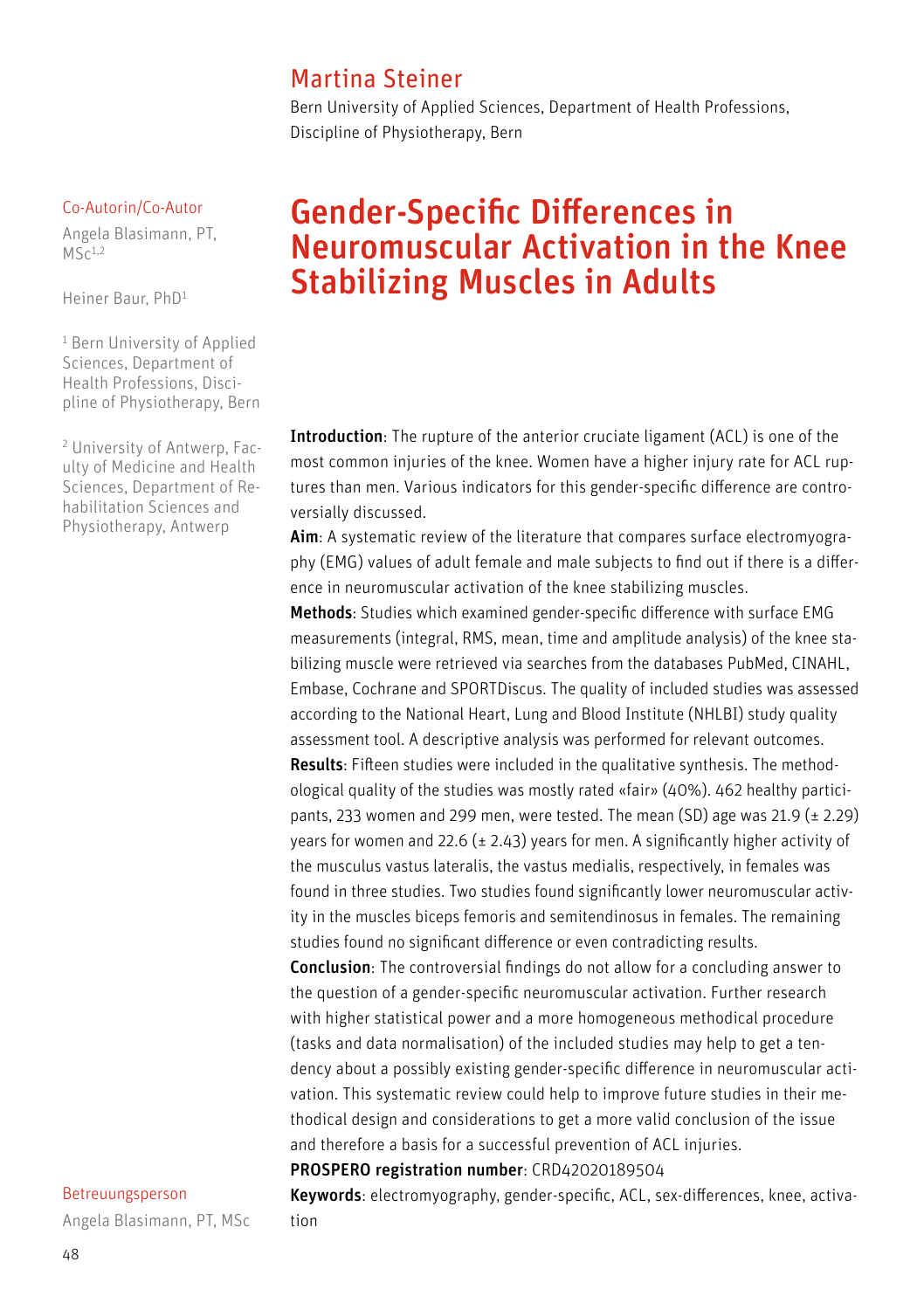## Vreni Studer

Bern University Hospital, Department of Physiotherapy, Bern

## Cervical Flexion Rotation Test and Vestibular/Ocular Motor Screening in Patients With Cervicogenic Dizziness: A Feasibility Study

**Background:** Cervicogenic dizziness is complex to assess and often a diagnosis of exclusion. In the field of physiotherapy, there are two tests for patients with neck pain that could be helpful in detecting cervicogenic dizziness: the cervical flexion rotation test and the vestibular ocular motor screening.

Objectives: The primary aim of this study was to evaluate the feasibility in terms of recruitment and measurement. The secondary aim was to assess potential differences in the two tests between patients with cervicogenic dizziness and healthy controls.

Design: Cross-sectional feasibility study

Methods: The two tests were investigated in six participants with cervicogenic dizziness and six healthy controls. To evaluate feasibility the following outcomes were assessed: eligibility-, screen failure- and recruitment rate, willingness to participate, acceptability of the measurement procedure and resources. For the secondary aim, the tests were compared between groups.

Results: Three criteria for success were achieved: screen failure rate at measurement (0%), willingness to participate (75%) and tolerance of measurement procedure. Eligibility rate (21%), screen failure rate at phone calls (73%), and recruitment rate (21%) were below expected levels. In the vestibular ocular motor screening, there was more total symptom provocation in dizziness participants (median 9.5) compared to healthy controls (0). In the flexion rotation test no clear differences between groups were measured.

Conclusions: Overall feasibility of measurement procedure was good, whereas problems occurred in recruitment. A future study is feasible with modifications in recruitment and the two tests should be assessed in patients with cervicogenic dizziness compared to healthy

#### Co-Autorinnen/Co-Autoren

Balz Winteler, PT, MSc1

Sue Reid, PT, PhD2

Georgios Mantokoudis, MD3

Athanasia Korda, MD3

Martin L Verra, PT, PhD1

1 Inselspital, Bern University Hospital, Insel Gruppe, Department of Physiotherapy, Bern

2 Australian Catholic University Faculty of Health Sciences Department, School of Allied Health, North Sydney

3 Inselspital, Bern University Hospital, Insel Gruppe, Department of Otolaryngology, Head and Neck Surgery, Bern

#### Betreuungspersonen

Balz Winteler, PT, MSc Sue Reid, PT, PhD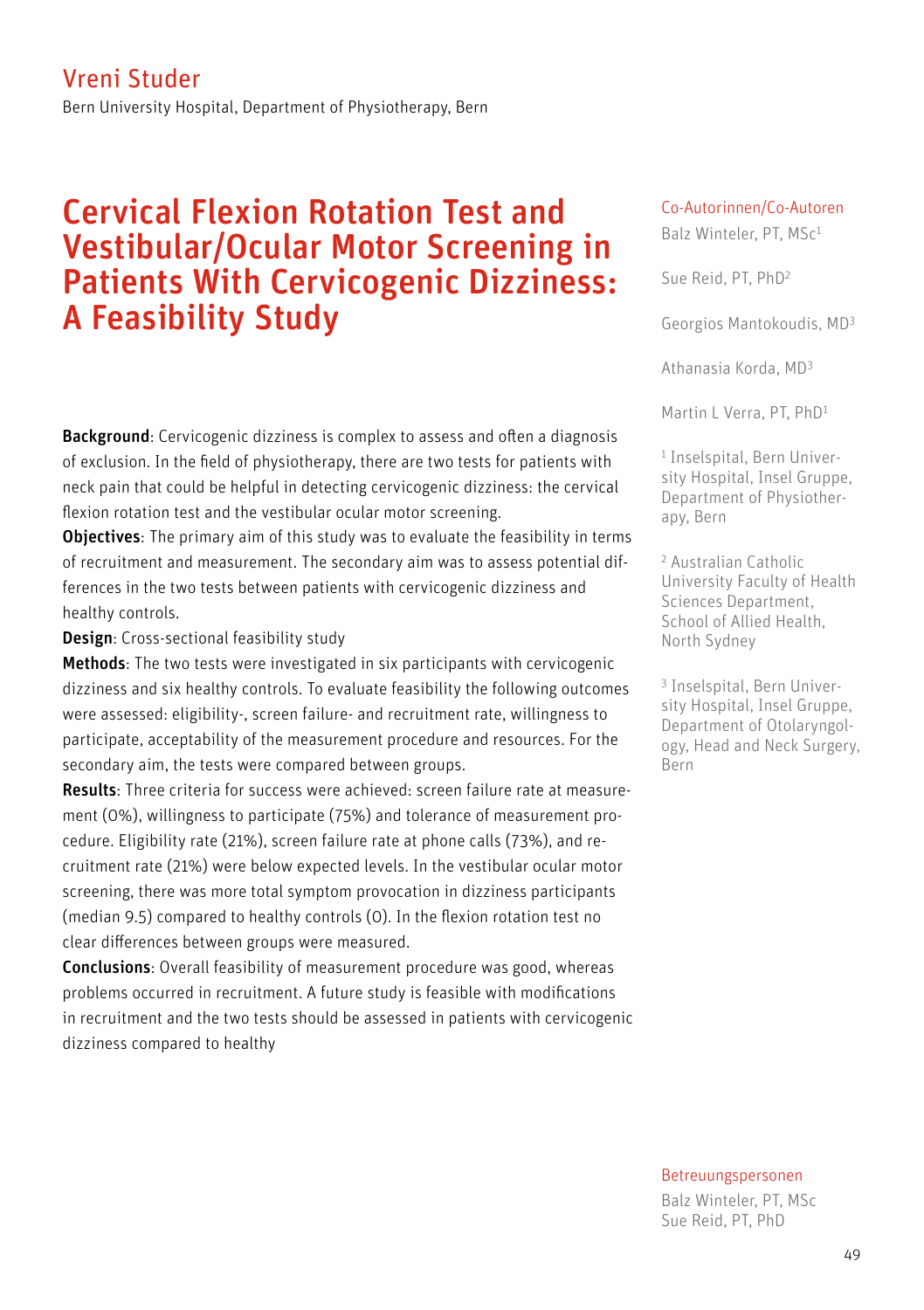### Mathieu Tripod

Bern University of Applied Sciences, Department of Health Professions, Bern

#### Co-Autoren

Slavko Rogan, PT, PhD1

Jan Taeymans, PhD1

1 Bern University of Applied Sciences, Department of Health Professions, Bern

## Perception of Injury Prevention in Swiss Elite Youth Soccer Players, Coaches and Staff Members of Their Teams – A Survey.

Background: Injuries in youth elite soccer players are present and result in loss of practice and economic costs. Since the 1980's research groups have been interested in developing injury prevention programs. Physiotherapy had an important role to play in the development of general injury prevention strategies. Due to the absence of published data in Switzerland, this project aimed to collect data on current injury prevention strategies in Switzerland and to determine if players had sufficient awareness of injury prevention principles to limit the risk of injury.

Methods: This study was conducted as a cross-sectional anonymous online survey. The Swiss Football Association contacted by e-mail 65 teams of 14 clubs from the Swiss youth elite soccer league between November 2020 and March 2021.

Results: A total of 321 players and 75 coaches and staff members representing 11 clubs from the Swiss youth elite soccer league was analyzed. The use of general injury prevention strategies in training sessions was different between players (55%) and coaches and staff members (88%) (p<0.001). Awareness of the existence of the injury prevention program "FIFA11+" was different between players (10%) and coaches (staff members) (71%) (p<0.001). Capability to implement the injury prevention program "FIFA11+" was different between players (14%) and coaches (staff members) (51%) (p<0.001). The mean of the injury prevention belief score between injured and non-injured players showed a difference, but was not statistically significant. The mean of the injury prevention belief score between players and coaches (staff members) was different, but statistically not significant.

**Conclusion:** The injury prevention strategies in Swiss youth elite soccer seem to be in line with the current literature. However, this knowledge seems to be more in the possession of the coaches than the players. Hence, strategies to increase players' awareness about the existence of injury prevention programs such as FIFA11+ and knowledge about implementation of such prevention programs are needed to empower the players towards better injury prevention. Key words: FIFA11+, football, belief, implementation

#### Betreuungspersonen

Slavko Rogan, PT, PhD Jan Taeymans, PhD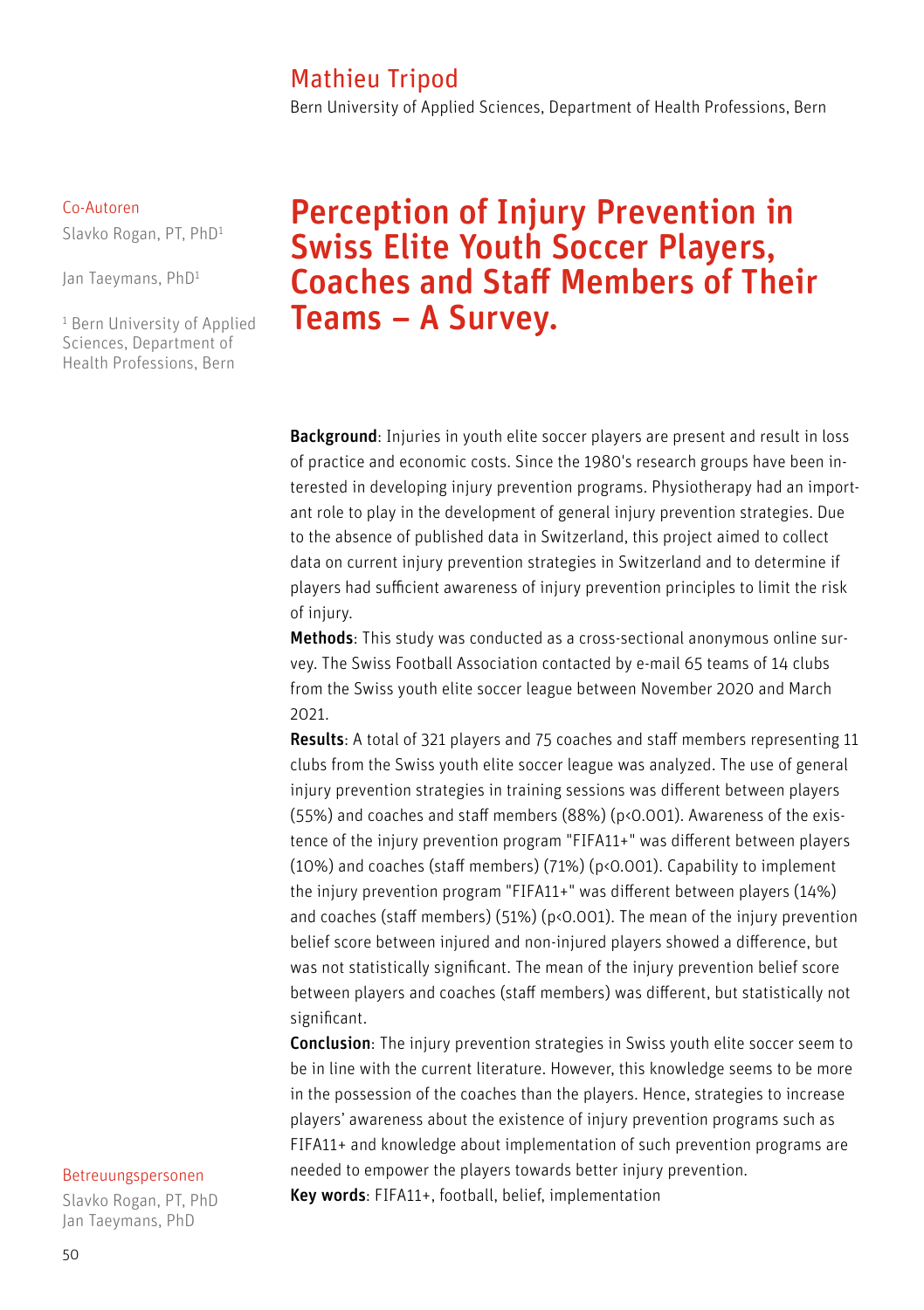### Michael Andreas von Arx

Bern University of Applied Sciences, Department of Health Professions, Division of Physiotherapy, Spinal Movement Biomechanics Group, Bern

## Stoop vs Squat: Comparing Lumbar Loads Among Different Lifting Styles

Introduction: Lifting has been identified as a risk factor for low back pain and a rounded back while lifting is still often associated with producing high loads in the lumbar spine. Contrary, newer research questions these allegedly higher loads in a stooped spine compared to a straight back when lifting. This study aimed to compare different lifting styles and their resulting spinal loads.

Method: A motion capture-driven musculoskeletal modeling approach was used to record picking up a 15 kg box from the floor with freestyle, squat and stoop lifting. Thirty healthy subjects were included in the experiment. Continuous and peak total loads, compressive loads and AP shear loads along with lumbar flexion angles and lift time between the three lifting styles were analyzed.

Results: In all lumbar segments, stoop lifting showed significantly smaller total and compressive loads (-0.3 to -1 BW) when compared to freestyle or squat lifting. Stoop produced larger AP shear loads (+0.1 to +0.8 BW) in segments T12/L1 to L4/L5, but smaller in L5/S1 (-0.2 to -0.4 BW). Compared to stooping, peak total and compressive loads occurred around 30% earlier in the lifting cycle with squatting. Stoop showed significantly larger lumbar range of motion angles (35.9  $\pm$  10.1 degrees) compared to freestyle (24.2  $\pm$  7.3 degrees) and squat (25.1  $\pm$  8.2 degrees). Lifting speed differed significantly with freestyle being executed the fastest (4.6  $\pm$  0.7 s) followed by squatting (4.9  $\pm$  0.7 s) and stooping (5.9  $\pm$  1.1 s). Conclusion: Stooping will not generally generate larger lumbar loads when compared to squatting. Compressive loads overall are 2 to 43 times larger than shear loads. Yet shear loads may still be an influential aspect due to their share in the total loads acting on the spine, especially in the L5/S1 segment. Lifting time was identified as an important factor, suggesting that slower speeds result in smaller loads. Other factors than lifting technique might be equally relevant in determining strain on the spine when lifting.

#### Co-Autorin/Co-Autoren

Melanie Liechti, PT, BSc1

Lukas Connolly MSc<sup>2,3</sup>

Christian Bangerter, PT, MSc1

Michael L. Meier, PhD2,4

Stefan Schmid, PT, PhD<sup>1,5</sup>

1 Bern University of Applied Sciences, Department of Health Professions, Division of Physiotherapy, Spinal Movement Biomechanics Group, Bern

2 University of Zurich, Balgrist University Hospital, Department of Chiropractic Medicine, Integrative Spinal Research, Zürich

3 ETH Zurich, Department of Health Science and Technology, Zürich

4 University of Zurich, Zürich

5 University of Basel, Faculty of Medicine, Basel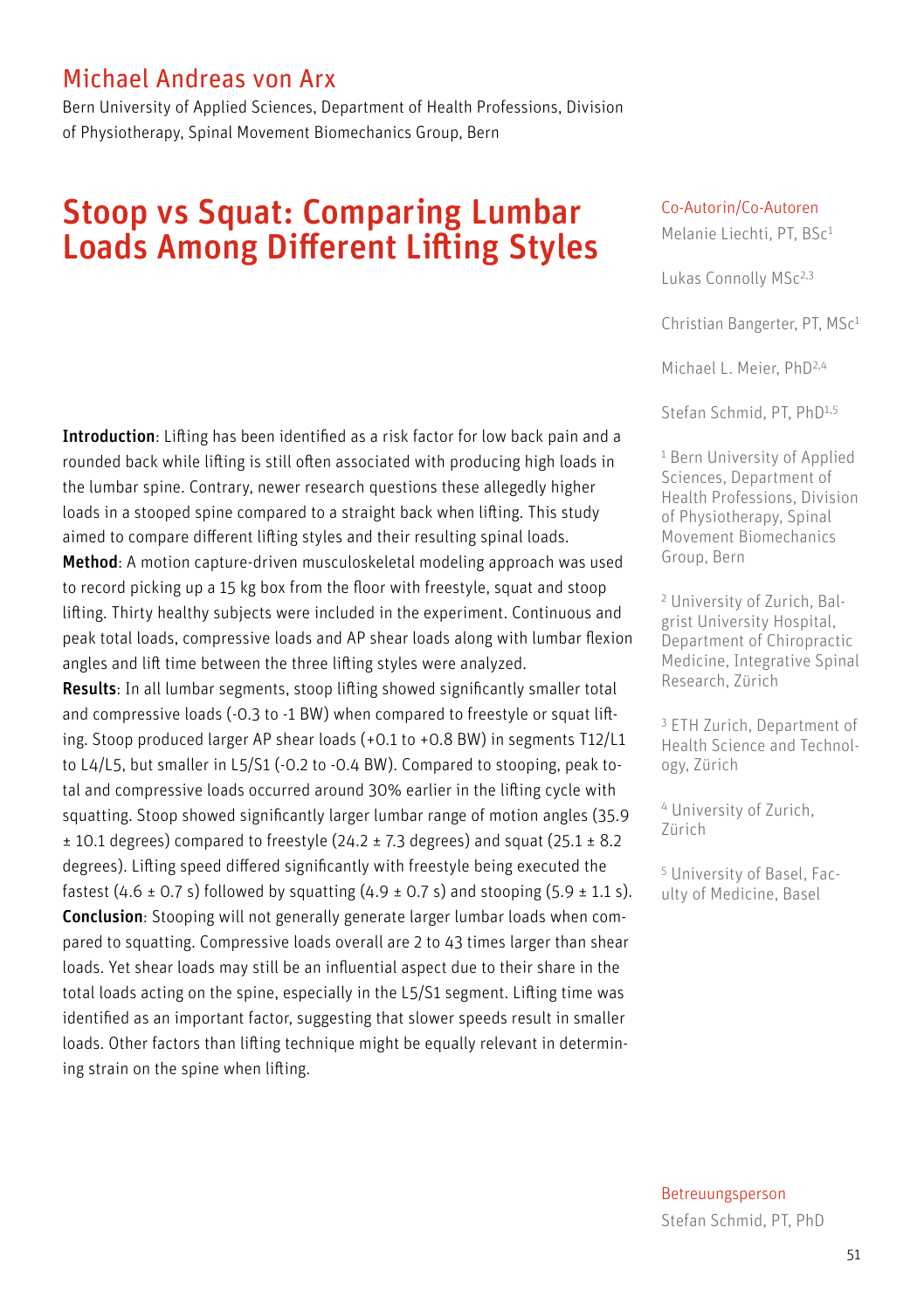### Felicitas Margareta von Hülsen

Zürcher Hochschule für Angewandte Wissenschaften, ZHAW, Institut für Physiotherapie, Winterthur

#### Co-Autorin

Schirin Akhbari Ziegler, PT,  $PhD<sup>1</sup>$ 

1 Zürcher Hochschule für Angewandte Wissenschaften, ZHAW, Institut für Physiotherapie, Winterthur

## Erfahrungen mit dem familienzentrierten COPCA-Programm von Eltern mit Säuglingen und Kleinkindern mit Risiko oder Manifestation einer Entwicklungsverzögerung

Hintergrund / Ziel: Bei «Coping with and Caring for Children with special Needs» (COPCA), stellt Coaching die wichtigste Interventionsform dar. Durch den Einsatz von Coaching ist in der pädiatrischen Physiotherapie (PPT) ein Paradigmenwechsel entstanden. Anstelle des kindzentrierten und problemorientierten Ansatzes, wie in der PPT üblich, geht der Fokus über zu familienzentriertem, alltagsorientiertem und selbstbestimmtem Coaching. Wie Familien mit einem Säugling oder Kleinkind mit Entwicklungsverzögerung COPCA erfahren, kann mit den bestehenden Assessments nicht gemessen werden, da Behinderungsgrad oder Diagnose oft noch nicht feststeht. Ziel dieser Studie war, positive und negative Erfahrungsaspekte von Müttern, Vätern und anderen Bezugspersonen zu erheben, um eine Grundlage für eine Fragebogenentwicklung zu schaffen. Methode: Für diese qualitative Studie mit phänomenologischem Ansatz wurden semistrukturierte Interviews mit Eltern geführt, welche Erfahrungen mit COPCA gemacht haben. Die Datenauswertung der Transkripte erfolgte anhand der The-

Resultate: Acht Elternteile partizipierten an der Studie, woraus die folgenden sechs Hauptthemen resultierten: «Identifikation mit Rolle / Kompetenzen», «Nachhaltige Lernerfahrung», «Umsetzung Förderung im Alltag», «hilfreich», «irritierend» und «Erwartungen an Therapeutin». 44 Subthemen spiegeln ein breites Erfahrungsspektrum. Eltern haben sich selbstwirksam erlebt, empfanden, dass Entscheidungen gemeinsam getroffen wurden und sie als Familie stark eingebunden waren. Die Therapie wirkte sich positiv auf Aspekte ihrer Lebensqualität, der Partizipation, des Copings und des Selbstvertrauens aus. Alltagsrelevanz und die Selbstbestimmung wurden besonders geschätzt.

matischen Analyse.

Diskussion / Schlussfolgerung: Positive sowie negative Erfahrungsaspekte von Vätern und Müttern konnten erfasst werden. Sie können als Grundlage für eine Fragebogenentwicklung verwendet werden, welche die Wahrnehmung im Therapieprozess der Familie darstellen kann.

#### Betreuungsperson

Schirin Akhbari Ziegler, PT, PhD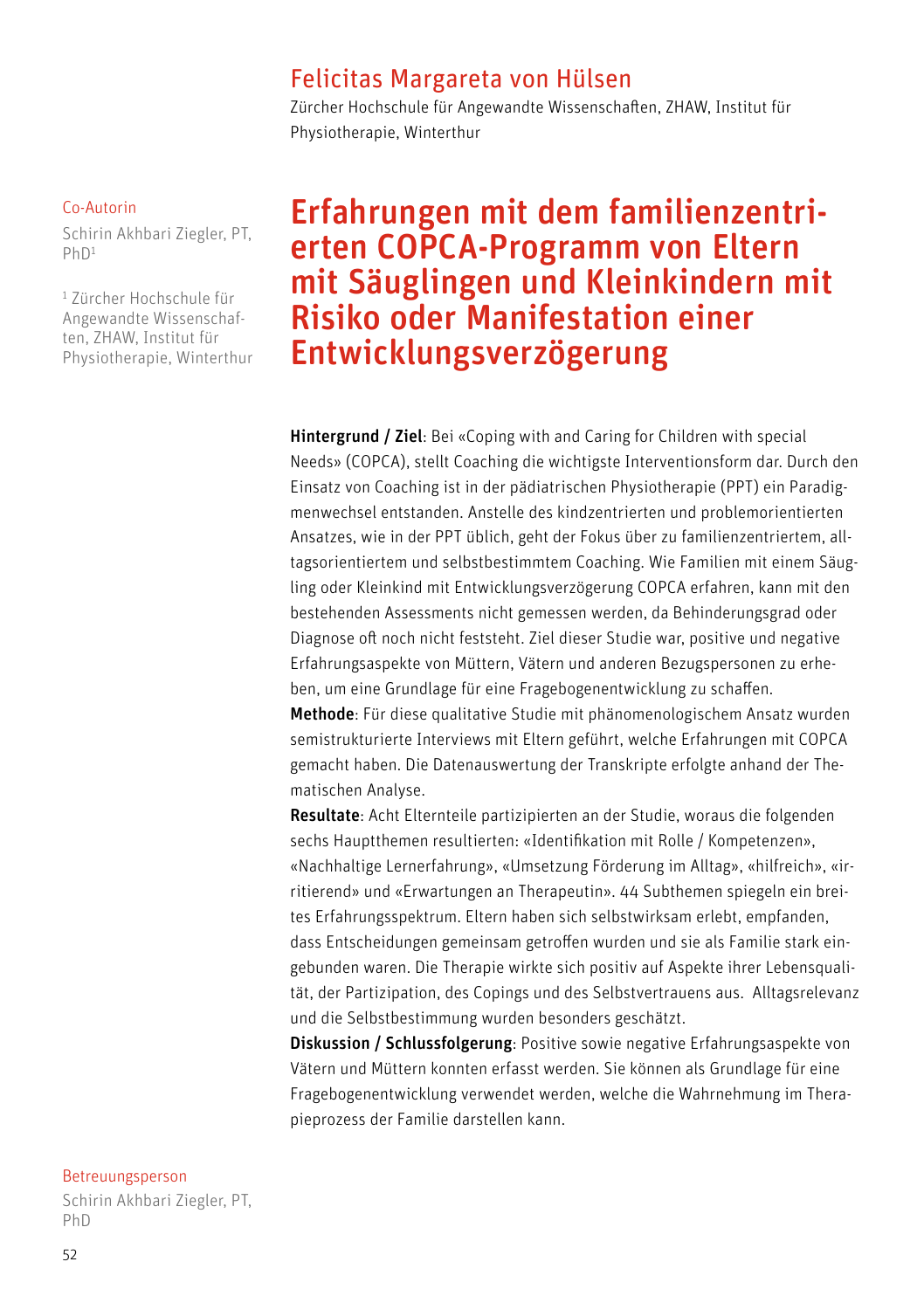### Matthias Michael Walter

Lund University, Department of Clinical Sciences Lund, Orthopaedics, Lund

## Is Fear of Movement Predicting Therapy Outcome in Knee and Hip Osteoarthritis? An Exploratory Analysis of a Six-Month Cohort Study.

Osteoarthritis (OA) is a worldwide growing public health concern. Education, weight management and exercise therapy are the first-line treatment of knee and hip osteoarthritis. Despite the strong evidence in favour of first-line treat-ment strategies, fear of movement (FOM) is a well-known issue in knee OA patients. However, there is little published data on the influence of FOM on therapy outcome of OA patients. The aim of this study was to investigate whether FOM at baseline and at six months was associated with therapy out-come after six-month digital first-line treatment self-management program (FTSP).

In total 1813 patients with hip or knee OA attended this register-based explora-tory analysis of an observational longitudinal cohort study. FOM was assessed using a dichotomous question. Pain was estimated on the numeric rating scale and physical function by 30-s Chair Stand Test. All outcomes were self-assessed at baseline and six-months by using the interface of the digital FTSP. Analyses were performed using linear and non-linear regression models.

FOM at baseline was not associated with therapy outcome after six-months digital FTSP for knee and hip OA. FOM at baseline and at 6 months had an influence on pain intensity depending on the respective time point (FOM at baseline estimates (95% CI) 0.3 (0.1-0.6); FOM at six months 0.6 (0.2-0.9)). FOM after 6 months was associated with decreased odds of 36% for respond-ing to the digital FTSP (FOM at six months OR (95% CI) 0.6 (0.5-1.0)).

FOM at baseline did not predict therapy outcome following a 6-months digital self-management program. However, FOM at baseline and at 6 months was associated with increased pain intensity depending on the respective time point. Regular assessment of FOM could possibly improve therapy results for knee and hip patients by targeting people with ongoing or developed FOM with specific treatments.

#### Co-Autoren

Håkan Nero, PT, PhD1,2

Slavko Rogan, PT, PhD3

1 Lund University, Department of Clinical Sciences Lund, Orthopaedics, Lund

2 Arthro Therapeutics, Malmö

3 Bern University of Applied Sciences, Department of Health Professions, Bern

Betreuungsperson Håkan Nero, PT, PhD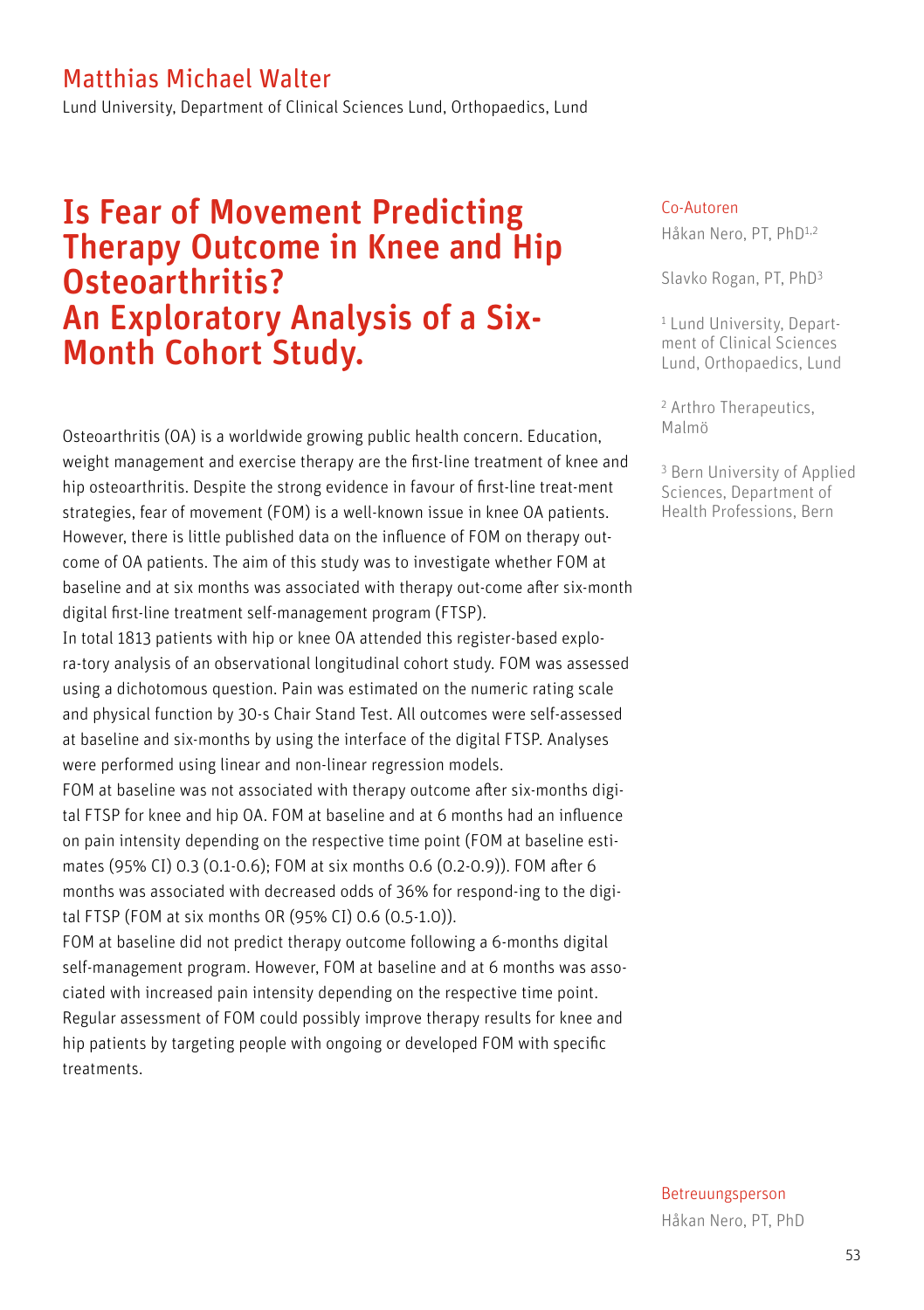### Line Myléne Wider

Universität Bern, Institut für Sportwissenschaft, Bern

Co-Autor

Daniel Erlacher, PhD1

1 Universität Bern, Institut für Sportwissenschaft, Bern

## Körperwahrnehmung im Traum nach einer Amputation

Hintergrund: In Deutschland werden jedes Jahr Schätzungen zufolge mindestens 50'000 Amputationen durchgeführt. In den USA sind es über 150'000 Personen pro Jahr, die amputiert werden. Unabhängig von der Ursache ist eine Amputation ein einschneidendes Ereignis und führt sowohl zu strukturellen Anpassungen auf physischer Ebene, als auch zu Veränderungen auf psychischer Ebene wobei es zu Diskrepanzen der beiden Ebenen kommen kann. Beispielsweise zeigte eine retrospektive Fragebogenstudie mit 250 Personen, die eine Amputation aufweisen, dass mehr als 40% der Studienteilnehmer sich im Traum als körperlich intakt wahrnehmen. Für das Erleben eines unversehrten Körpers im Traum werden sowohl intrinsische (z.B. Phantomschmerzen) aber auch methodische Faktoren diskutiert. Bislang fehlen Studien mit systematischen REM-Weckungen, die das Körpererleben im Traum untersuchen.

Ziel: Das Ziel dieser Schlaflaborstudie ist es durch direkte, systematische REM-Weckungen von Amputierten Traumberichte zu erhalten und anhand dieser herauszufinden, wie oft die Amputierten ihren Körper im Traum als intakt (ohne Amputation) wahrnehmen. Methode: Es handelt sich um eine explorative Schlaflaborstudie. 10 Versuchsteilnehmende (VT) haben 8 Stunden im Schlaflabor des Instituts für Sportwissenschaften (ISPW) der Universität Bern verbracht. Mit Hilfe der Darstellung von Elektroenzephalographie (EEG), Elektrokardiogramm (EKG), Elektrookulographie (EOG) und submentaler Elektromyographie (EMG) Elektrodensignalen weckte die Versuchsleitung (VL) die VT in der zweiten Nachthälfte während deren REM-Phasen und befragte die VT. Die erhaltenen Traumberichte wurden zeitgleich mittels eines Diktiergeräts aufgenommen, transkribiert und auf die intakte KW analysiert. Durch den explorativen Ansatz blieb die Analyse der Anzahl intakter KW im Traum bei REM-Weckungen auf der deskriptiven Ebene.

Ergebnisse: Insgesamt wurden 30 REM-Weckungen durchgeführt und dabei 28 Traumberichte erhoben. Davon beinhalteten drei Traumberichte eine KW. Vier weitere Traumberichte mit KW konnten mit Fragen eruiert werden, zwei mit intakter KW.

Diskussion: Die Ergebnisse dieser Studie zeigen die Tendenz, dass die Anzahl der tatsächlich im Traum erlebten intakten KW bei REM-Weckungen tiefer liegt als in anderen retrospektiven Studien zuvor herausgefunden wurde. Diese Ergebnisse sind mit Vorsicht zu interpretieren und sind nicht generalisierbar. Das phänomenale Traumerleben amputierten Personen ist ein schwer objektivierbarer und schwer zu erklärender Forschungsgegenstand. Die vorliegenden Studienergebnisse leisten einen Beitrag zu seiner Erforschung.

Betreuungsperson Daniel Erlacher, PhD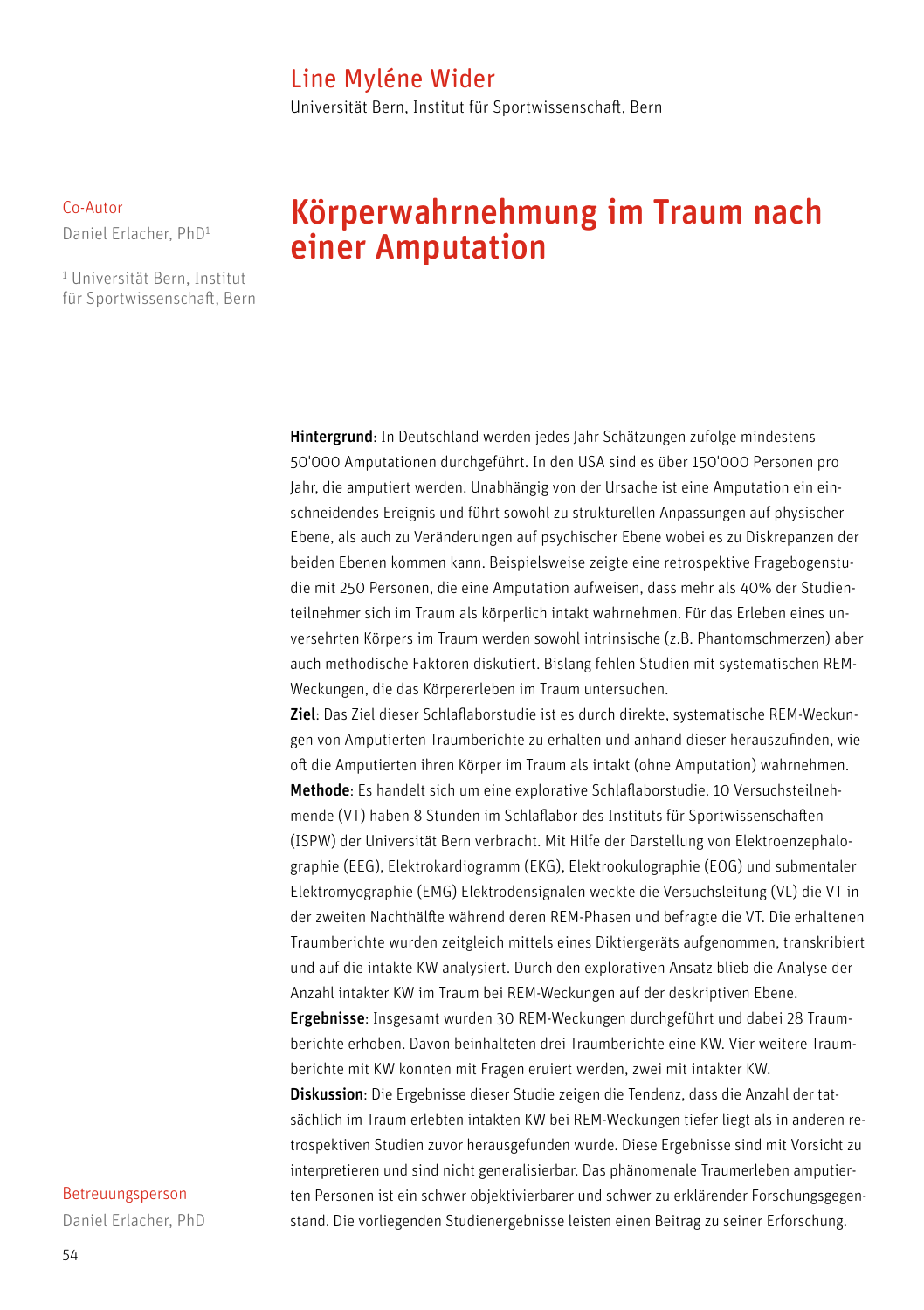### Annika Zind

Zurich University of Applied Sciences ZHAW, School of Health Professions, Institute of Physiotherapy, Winterthur

## Effect of Dynamic Trunk Strength Endurance on Dynamic Knee Valgus in Healthy, Adolescent Athletes

Context: Decreased trunk stability is suggested to facilitate noncontact and overuse injury mechanisms of the knee such as dynamic knee valgus. The effect of dynamic trunk strength endurance on dynamic knee valgus has not yet been investigated using sports-related measurement conditions in healthy adolescents practicing high impact team sports with high loads on the knee. Therefore, the purpose of this study was to examine the effect of dynamic trunk strength endurance on dynamic knee valgus in healthy male and female adolescents practicing high impact team sports.

**Design:** This was a cross-sectional, prospective study. Multiple and single linear regression were used to estimate the effects of ventral, lateral, and dorsal dynamic trunk strength endurance on dynamic knee valgus.

Methods: Forty-five healthy male and female adolescents aged 14-17 years practicing organized handball, basketball, volleyball, and football were recruited. Measurements took place in swiss gyms. Main outcome measures were dynamic knee valgus and dynamic trunk strength endurance. Dynamic knee valgus was video recorded at single leg jump landings and analyzed two-dimensional. Ventral, lateral and dorsal dynamic trunk strength endurance were assessed with one test each.

Results: Multiple and single linear regression revealed no significant effects of ventral, lateral, and dorsal dynamic trunk strength endurance on dynamic knee valgus. In the multiple linear regression, the regression coefficient of lateral dynamic trunk strength endurance was negative. Conclusions: No effect of dynamic trunk strength endurance on dynamic knee valgus was found. The effect of lateral dynamic trunk strength endurance on dynamic knee valgus was in accordance with our hypothesis that lower dynamic trunk strength endurance was associated with greater dynamic knee valgus. Hence, our results indicate limited support for the effect of dynamic trunk strength endurance on dynamic knee valgus in healthy male and female adolescents aged 14-17 years practicing organized handball, basketball, volleyball, and football.

#### Co-Autorin

Eveline Graf, PhD1

1 Zurich University of Applied Sciences ZHAW, School of Health Professions, Institute of Physiotherapy, Winterthur

Betreuungsperson Eveline Graf, PhD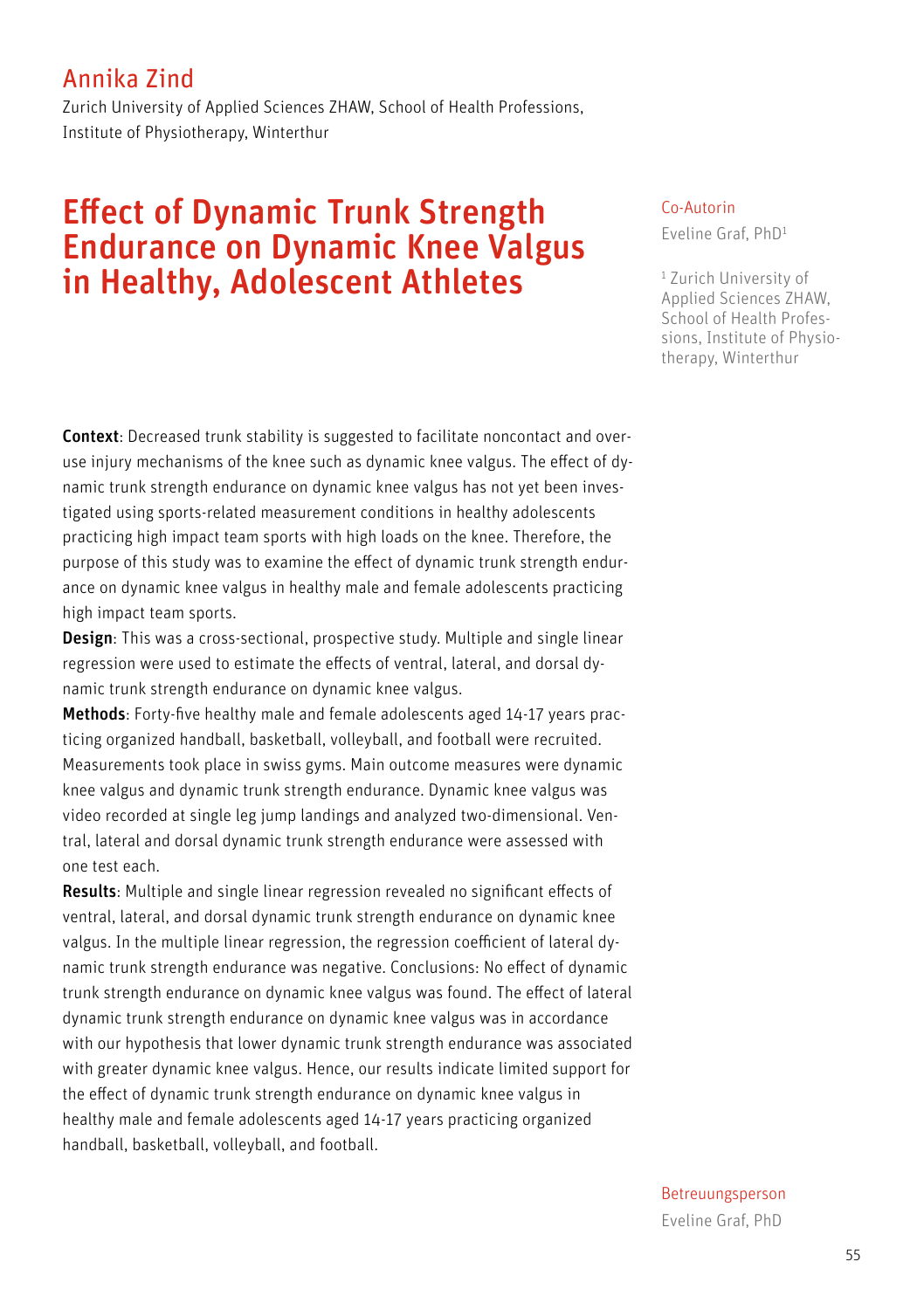### Simone Karin Zingg

University of Applied Sciences and Arts Western Switzerland – Valais-Wallis, School of Health Sciences, Leukerbad

#### Co-Autoren

Roger Hilfiker, PT, PhD1

Maurice de Graaf, PT, MSc<sup>2</sup>

1 University of Applied Sciences and Arts Western Switzerland – Valais-Wallis, School of Health Sciences, Leukerbad

2 PhysioMetrics, Biberist

## Generalized Cognitive Functional Therapy in Patients With Persistent Musculoskeletal Pain: A Single Case Experimental Design

Purpose: Persistent musculoskeletal pain (PMP) is a multifactorial condition causing increasing societal and financial burden. Multidimensional analysis and an interdisciplinary and multifactorial treatment approach is recommended. To assess the potential for interdisciplinary Cognitive Functional Therapy (CFT) in three patients with PMP (persistent low back, shoulder and knee pain), a Single Case Experimental Design was performed. Outcome measures such as pain, disability, maladaptive movement behavior, subjective overall improvement, health related quality of life and work status were monitored on a regular basis over the one year intervention (at the end of each module 1-6) and statistical and visual analysis was performed. A second aim was to facilitate the translational process by presenting a detailed description of the clinical journey of the included patients. The third aim was to improve clinical insight of the course and association of the proposed outcome measures. Key novelties were an intersubjective multifactorial analysis and decision-making method to address the multifactorial nature of the patient's problem and a documented functional loading approach aimed at work reintegration and increase of health related quality of life.

Results:A systematic change after introducing CFT was verified by visual analysis for almost all outcome measures and a medium to large treatment effect (effect sizes of Non-overlap of All Pairs 0.67-1) can be stipulated by statistical analysis for all proposed outcome measures. All associations between changes of the outcome measures were significant and large (r ≥0.50) and changed concurrently according to cross-lagged correlation analysis. Minimally clinically important difference thresholds were exceeded for all outcome measures and two patients achieved successful work reintegration.

Conclusion:These findings suggest that the extended and interdisciplinary CFT was effective with a heterogeneous small sample of patients with PMP and highlight the clinical importance of a multifactorial analysis and treatment approach. Replication of the study is needed to further validate these promising findings and establish the generalizability of the intervention with similar and more diverse patients. As integration of multifactorial management approach in this patient group remains challenging for most clinicians, the detailed descriptions of the clinical processes might function as a tool to improve clinical care.

Betreuungsperson Roger Hilfiker, PT, PhD Key Words: Musculoskeletal pain; chronic pain; cognition; behavioral change; biopsychosocial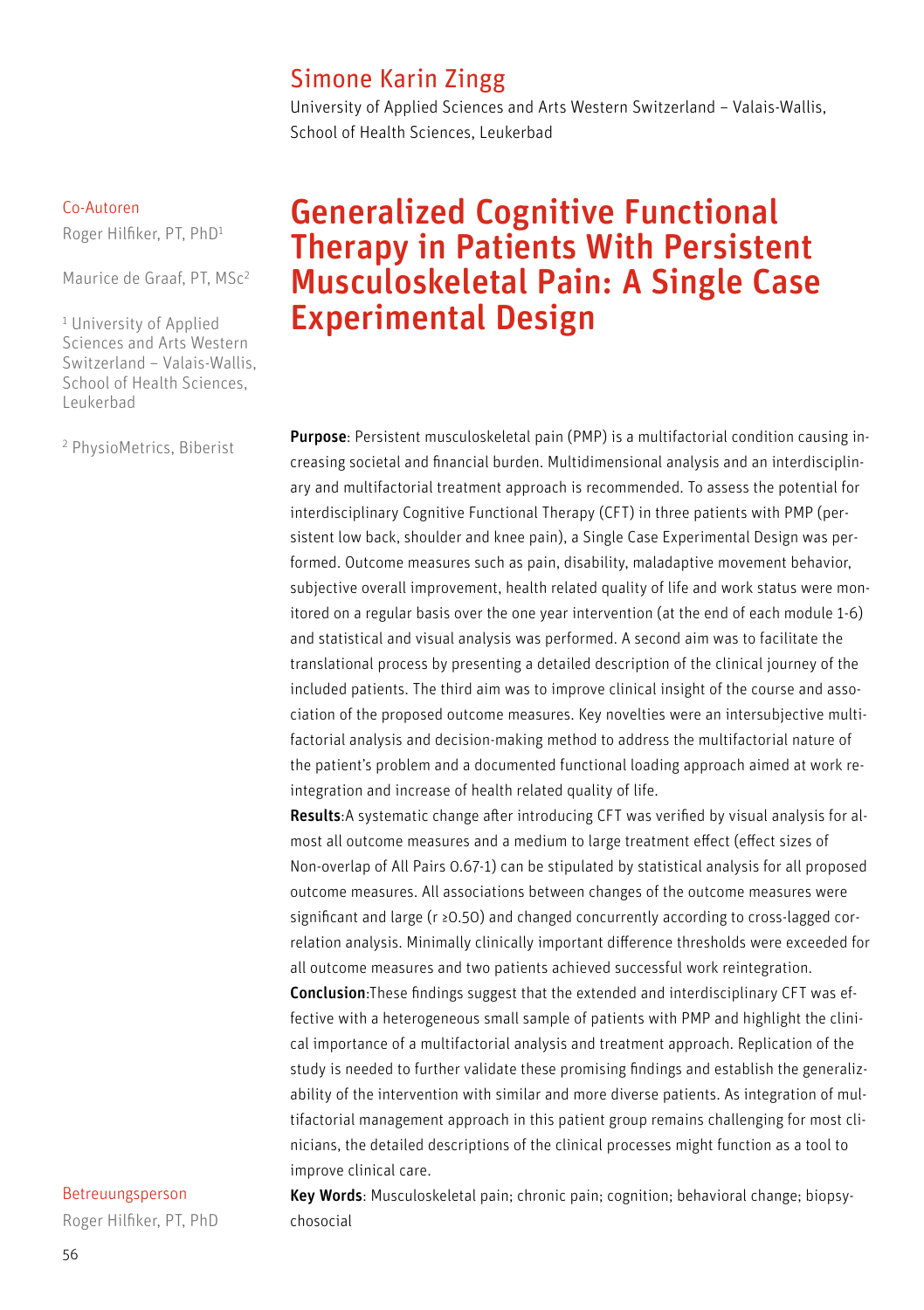### Valerie Zumbrunnen

University of Zurich, Epidemiology, Biostatistics and Prevention Institute, Zürich

## The Impact of Seat-Height on 1-Minute Sit to Stand Test Performance in Chronic Obstructive Pulmonary Disease: A Randomized Cross-Over Trial

Study question: Is there a difference in the number of repetitions on the 1-minute sit to stand (1MSTS) test using an individually adapted seat-height to 90-degree knee flexion (1MSTSindividual), compared with the commonly used chair seat-height of 46cm (1MSTSstandard), in people with COPD.

Design and Setting: We conducted a single-centre, single blinded randomized cross-over trial in people with COPD between August 2020 to March 2021 at a specialised rehabilitation clinic in Switzerland.

Intervention: All participants performed two 1MSTS tests in random order on consecutive days. Participants were blinded, as they did not receive detailed information on the testing protocols.

Results: 49 individuals with COPD (47% female) participated. In a regression model adjusted for experimental condition, period and subject, 1MSTS test performance was lower on 1MSTSindividual compared to 1MSTSstandard (-0.78 repetitions, 95% CI, -1.47 to -0.11). In a second regression model including additionally the knee angle and an interaction term (1MSTSindividual x knee angle), the interaction term was significant: 0.18 (95% CI, 0.05 to 0.30). The limits of agreement are between -5.5 to 4 repetitions. Two participants (knee angle 72° and 82°; individual seat-height 38.8cm and 40.5cm) performed 6 and 8 repetitions more on 1MSTSstandard and one participant (knee angle 93°; chair height 48.2cm) performed 6 repetitions more on 1MSTSindividual.

Conclusion: Although we observed a statistically significant difference between 1MSTSindividual and 1MSTSstandard on a population level, the difference is negligible. However, for individual subjects (i.e., very tall, or very short subjects), individual adaptation of seat-height may impact on 1MSTS performance in COPD. Trial registration: ClinicalTrial.gov Identifier NCT04579055, BASEC-ID 2020- 01677

Source of funding: None

#### Co-Autorin/Co-Autoren

Thomas Radtke, PhD1

Thomas Riegler, PT, MSc<sup>2,3</sup>

Sarah R. Haile, PhD1

1 University of Zurich, Epidemiology, Biostatistics and Prevention Institute, Zürich

2 Berner Reha Zentrum AG, Heiligenschwendi

3 Zurich University of Applied Sciences, School of Health Professions, Institute of Physiotherapy, Winterthur

Betreuungspersonen

Thomas Radtke, PhD Thomas Riegler, PT, MSc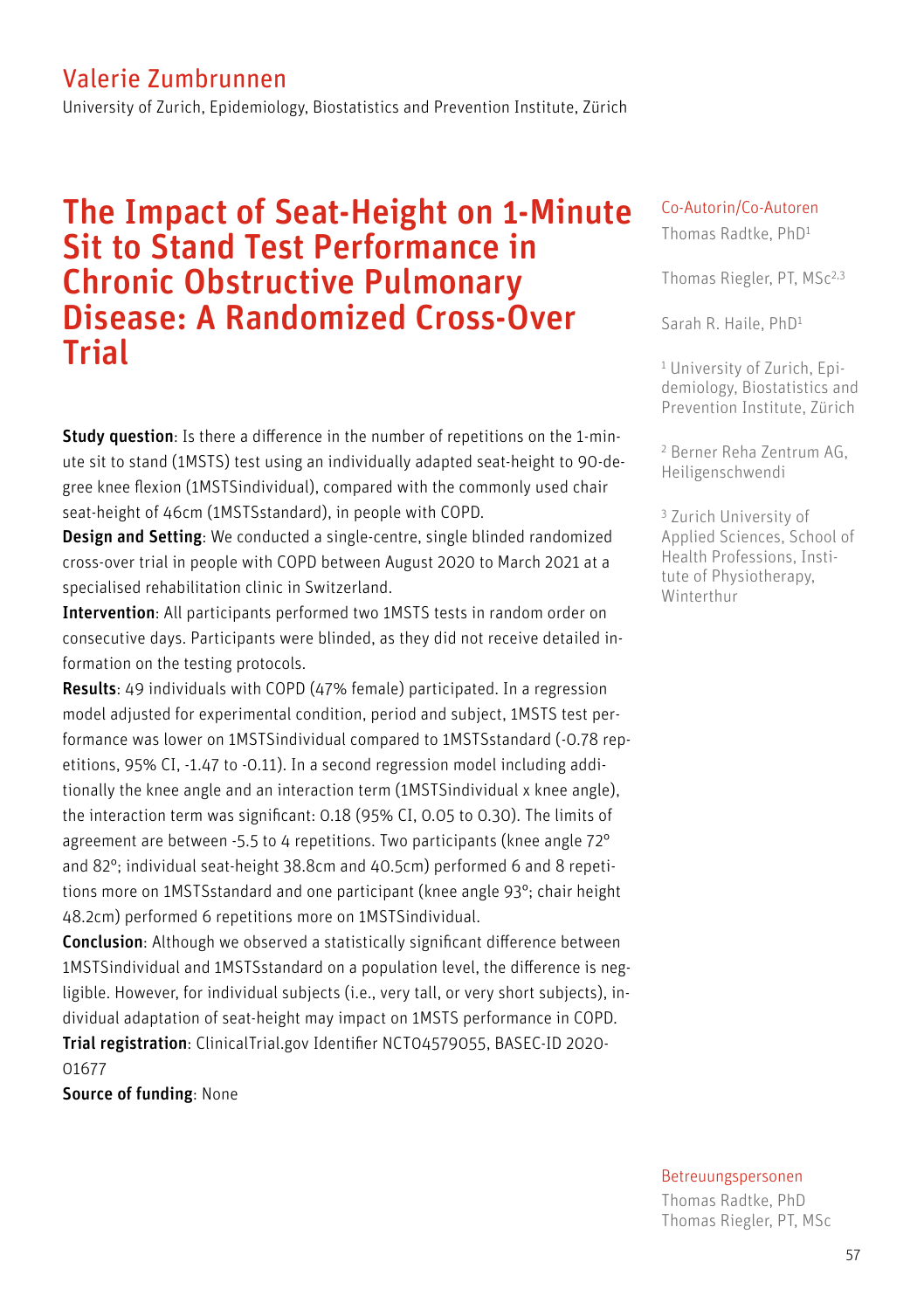### Annina Zürcher

Inselspital, University Hospital Bern, Insel Gruppe, Medical Ethics, Medical Directorate, Bern

#### Co-Autor

Rouven Porz, PhD1

1 Inselspital, University Hospital Bern, Insel Gruppe, Medical Ethics, Medical Directorate, Bern

## The Importance of Qualitative Research Methodology for Physiotherapy. Implications for Evidence-Based **Practice**

Background and purpose: Qualitative research methodology is relatively rarely used in physiotherapy, although it could provide promising findings and integrate biopsychosocial aspects into evidence-based practice. This study aims to describe research and care contexts, to propose possible applications of qualitative methods and to draw implications from these findings.

Methods: To identify expert knowledge six semi-structured interviews with persons from physiotherapy practice, research and teaching were conducted. Subsequently, a Thematic Analysis was performed. Furthermore, a literature review with a systematic search strategy was applied to reflect the current state of research.

Results: In the literature review, 14 publications were included, thus providing an overview of the scientific context, possible applications of qualitative studies and reasons for their low status in physiotherapy, such as a biomedical and positivist research environment, the state of professional research development, the complex qualitative research process and insecurities in evaluation of qualitative research. An urgent need for a paradigm shift in health care and research was addressed.

Thematic Analysis of the semi-structured expert interviews revealed 13 themes: Recognition of a biopsychosocial model, critical use of scientific evidence, biomedical paradigm, difficult basic conditions for qualitative research, dealing with uncertainty and grey zones, application of scientific quality criteria, interpretation of outcomes from qualitative research, professional development of physiotherapy, qualitative research of psychosocial issues, generation of hypotheses and basic research, knowledge implementation and deepening, method diversity and interdisciplinarity.

Conclusion: Qualitative and quantitative approaches should complement each other. Broad methodological competence including qualitative research principles should be promoted, acknowledging the significance of interprofessional cooperation. Qualitative approaches can be used to generate hypotheses as well as to develop patient-reported outcome measurements (PROMs). Suitable forms of application are combinations with quantitative methods or syntheses to investigate topics such as heterogeneity, psychosocial or individual phenomena. Qualitative methodology can support the explanation of causal relationships, the consideration of vulnerable people and underrepresented pathologies, improve knowledge management and promote professional development. Keywords: physiotherapy, qualitative research, evidence-based practice, methodology

Betreuungsperson Rouven Porz, PhD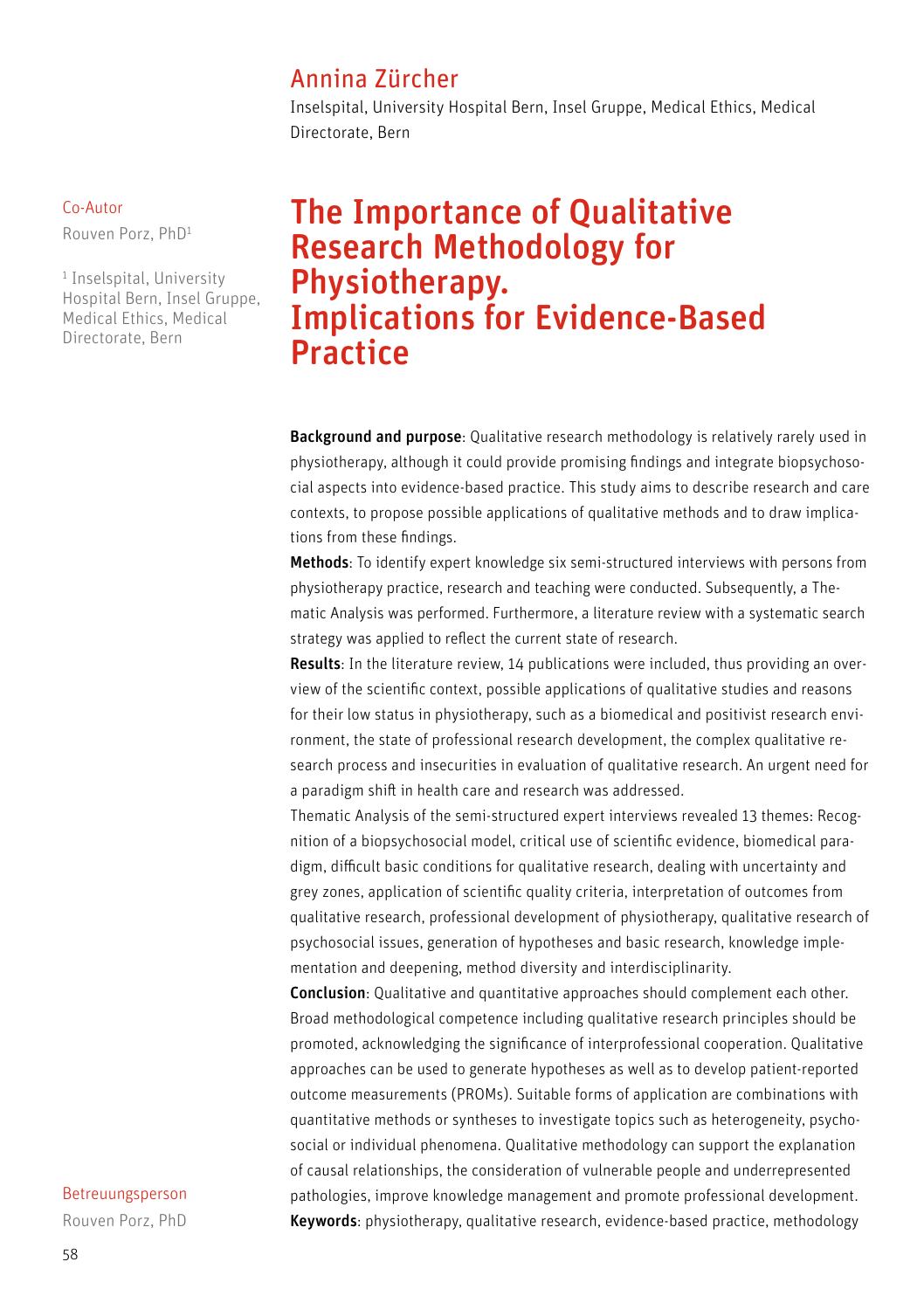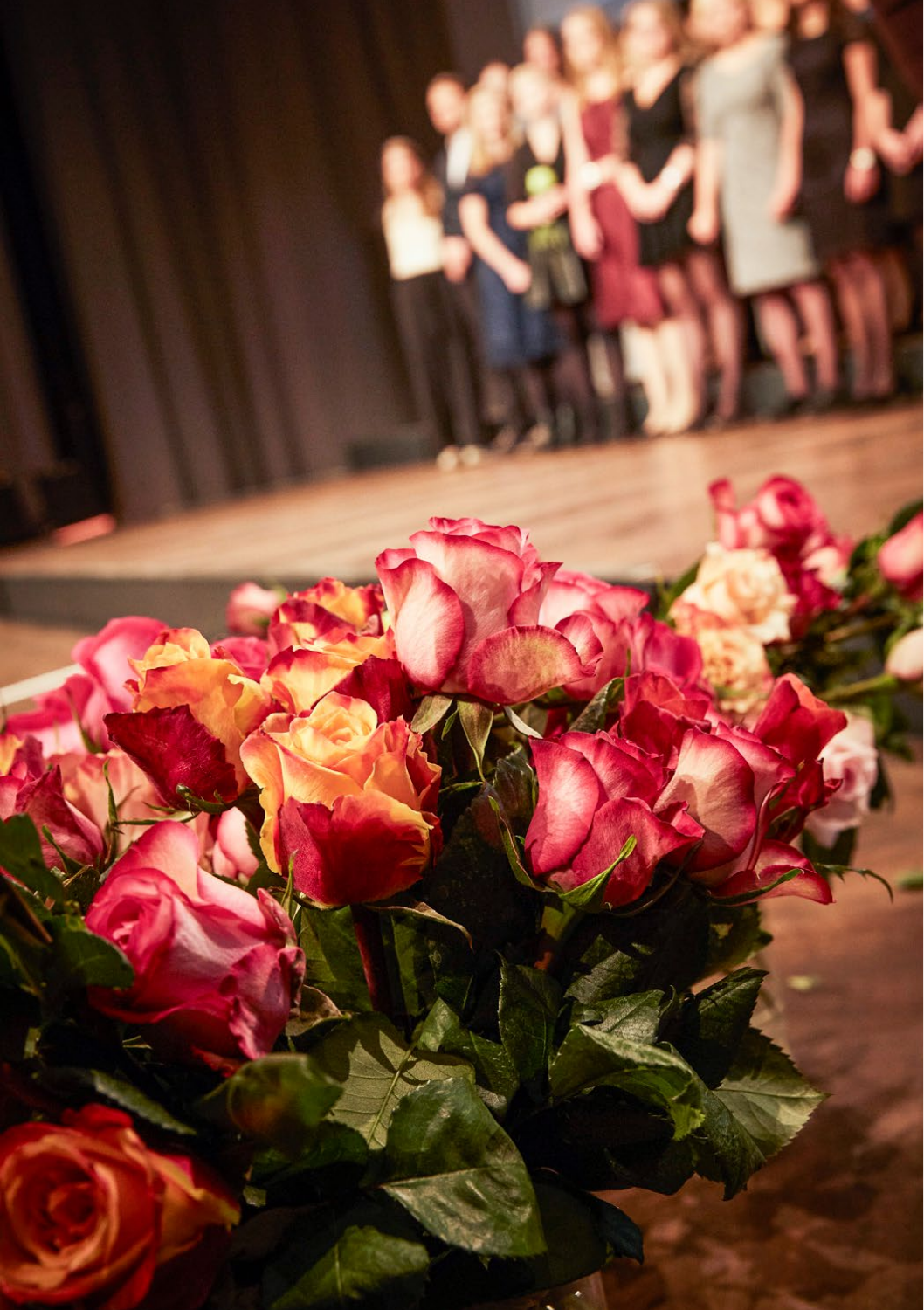## Die Diplomandinnen und Diplomanden

des Master-Studiengangs Physiotherapie 2021 und ihre Betreuungspersonen

| <b>Name</b>             | Arbeitsort                                                             | E-Mail                         |
|-------------------------|------------------------------------------------------------------------|--------------------------------|
| Kathrin Abächerli       | Kantonsspital Obwalden, Sarnen                                         | kathrinabaecherli@gmx.ch       |
| Laura Böhringer         | Salina Physiotherapie im Parkresort Rheinfelden,<br>Rheinfelden        | Laura.Boehringer@parkresort.ch |
| Stephanie Brezina       | Brühlgut Stiftung, Therapiestelle, Kinderphysiotherapie,<br>Winterthur | stephanie.brezina@outlook.com  |
| Alice Bridel            | Physiothérapie du Midi, Sion                                           | bridel.alice@gmail.com         |
| Svenia Bühler           | Physio Chantal Bläuenstein, Langenthal und Zug United<br>Unihockey     | svenia.buehler@hotmail.com     |
| <b>Rachel Cott</b>      | Gruppenpraxis «Kind im Zentrum», Zürich<br>HPS Limmattal, Dietikon     | rachel.cott@hispeed.ch         |
| Valentin Deiss          | Medbase WIN4, Winterthur                                               | valentin.deiss@gmail.com       |
| Mirjam Douma            | FisiOliveto, Ponte Tresa                                               | mirydouma@hotmail.com          |
| Morgane Emma Duc        | Physiothérapie du Midi - Marina Schaffner, Sion                        | morganeduc@hotmail.com         |
| Nicole Gadola           | SRK Therapiestelle für Kinder und Jugendliche                          | gadola.nicole@hotmail.com      |
| Simon Alexander Greiner | Top-Physio GmbH, Winterthur                                            | simongreiner87@gmail.com       |
| Johannes Gruppe         | Physiothérapie / Ostéopathie Ann Sheppard, Lausanne                    | hannes@diegruppes.de           |
| Cynthia Gschwind        | Universitäre Altersmedizin FELIX PLATTER, Basel                        | cynthiagschwind@gmail.com      |
| Selina Güttinger        | Therapiezentrum Spital Zollikerberg, Zollikerberg                      | selina.guettinger@gmail.com    |
| Joachim Haab            | Physiotherapie Seebach                                                 | physio.haab@gmail.com          |
| Marry Everdina Hamberg  | Brühlgut Stiftung, Winterthur                                          | hamberg.m.e@gmail.com          |
| Manuel Hangarter        | Medbase WIN4, Winterthur                                               | m.hangarter92@googlemail.com   |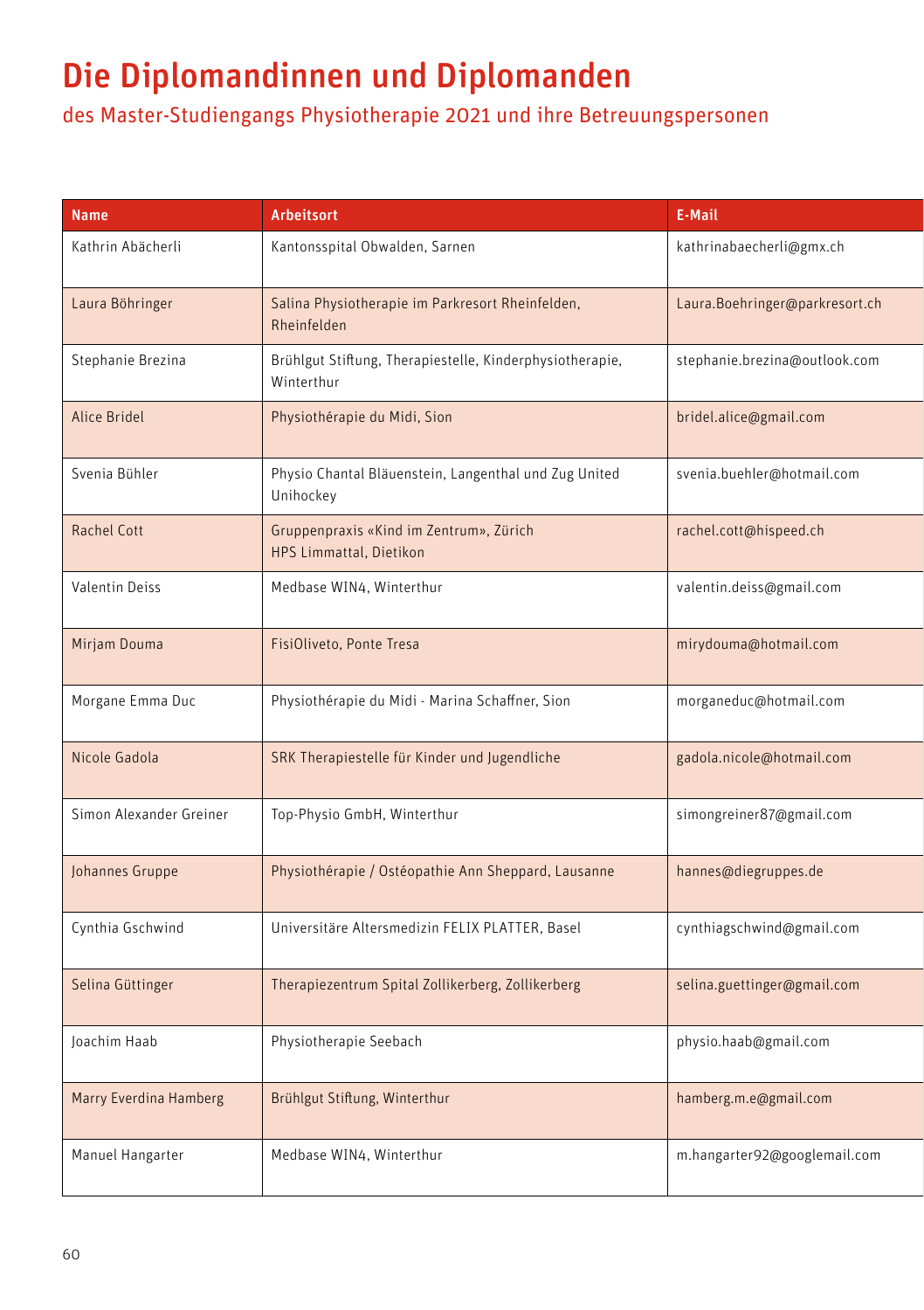| Betreuungsperson/-en                    | Affiliation der Diplomandinnen und Diplomanden                                                                                                |
|-----------------------------------------|-----------------------------------------------------------------------------------------------------------------------------------------------|
| Heiner Baur, PhD                        | Bern University of Applied Sciences, Department of Health Professions, Bern                                                                   |
| Stefan Schmid, PT, PhD                  | Bern University of Applied Sciences, Department of Health Professions, Division of<br>Physiotherapy, Spinal Movement Biomechanics Group, Bern |
| Giancarlo Natalucci, PhD                | University Hospital Zurich, Department of Neonatology, Zurich, Switzerland                                                                    |
| Roger Hilfiker, PT, PhD                 | University of Applied Sciences and Arts Western Switzerland - Valais-Wallis, School of<br>Health Sciences, Leukerbad                          |
| Mario Bizzini, PT, PhD                  | Swiss Concussion Center, Institute for interdisciplinary Diagnosis and Therapy of<br>Concussion, Zurich                                       |
| Bea Latal, PhD<br>Cornelia Hagmann, PhD | Abteilung Entwicklungspädiatrie, Universitäts-Kinderspital Zürich - Eleonorenstiftung,<br>Zürich                                              |
| Heiner Baur, PhD                        | Bern University of Applied Sciences, Department of Health Professions, Division of<br>Physiotherapy, Bern                                     |
| Nicola A Maffiuletti, PhD               | Schulthess Clinic, Human Performance Lab, Zürich                                                                                              |
| Roger Hilfiker, PT, PhD                 | University of Applied Sciences and Arts Western Switzerland - Valais-Wallis, School of<br>Health Sciences, Leukerbad                          |
| Markus Ernst, PT, MSc                   | Zurich University of Applied Sciences ZHAW, School of Health Professions, Institute of<br>Physiotherapy, Winterthur                           |
| Christoph Gehrlach, PhD                 | Bern University of Applied Sciences, Departement of Social Work, Institute for<br>Organization and Socialmanagement, Bern                     |
| Patric Eichelberger, PhD                | Bern University of Applied Sciences, Department of Health Professions, Bern                                                                   |
| Oliver Mauthner, PhD                    | University Department of Geriatric Medicine FELIX PLATTER, Basel                                                                              |
| Irina Nast, PhD                         | Zürcher Hochschule für Angewandte Wissenschaften, ZHAW, Institut für Physiotherapie,<br>Winterthur                                            |
| Corina Schaer, PhD                      | Idiag AG, Fehraltorf                                                                                                                          |
| Britta K. Krautwurst, PhD               | University Children's Hospital Zurich - Eleonore Foundation, Paediatric Orthopaedics<br>and Traumatology, Zurich, Switzerland                 |
| Mario Bizzini, PT, PhD                  | Swiss Concussion Center, Institute for interdisciplinary Diagnosis and Therapy of<br>Concussion, Zurich                                       |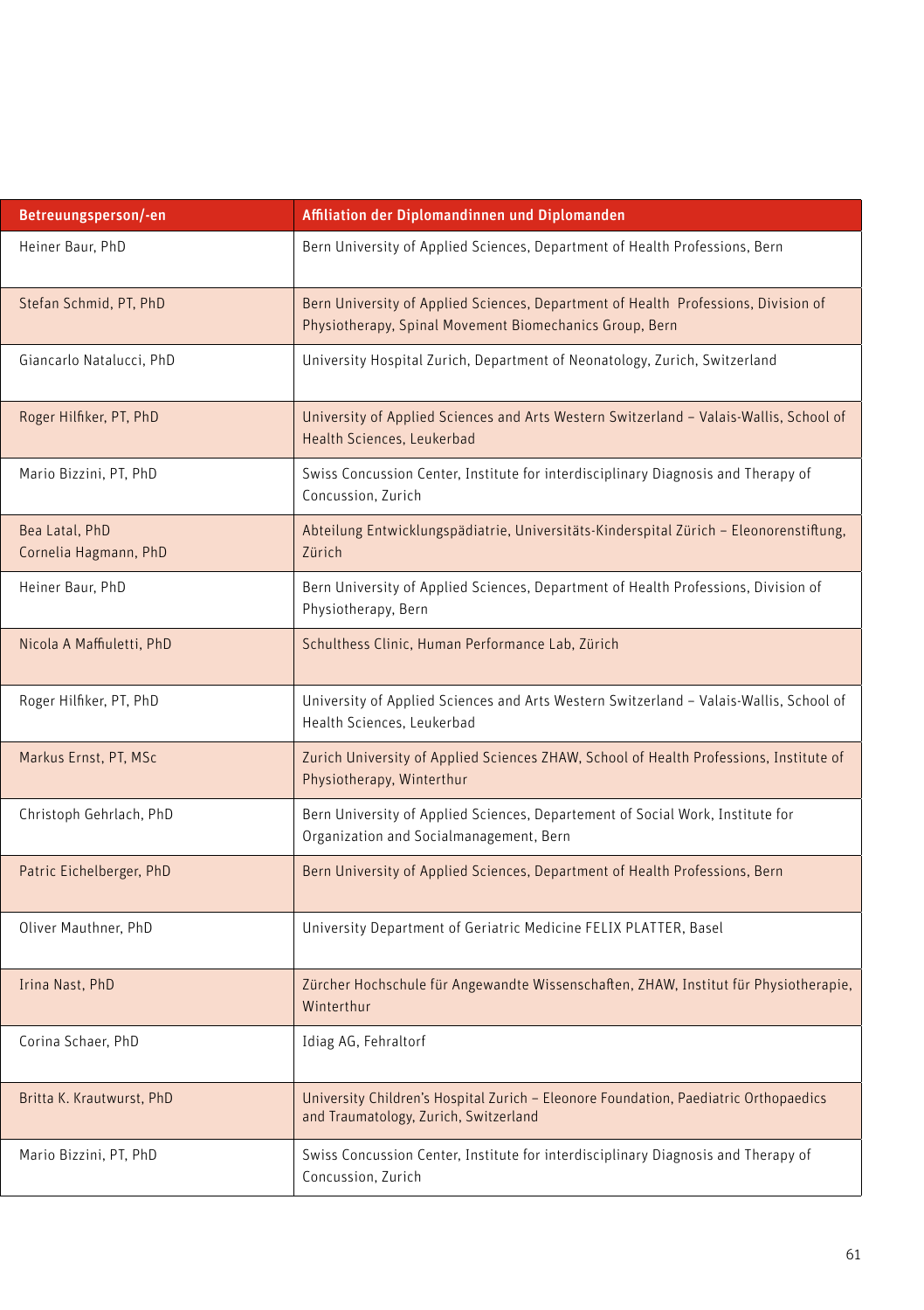## Die Diplomandinnen und Diplomanden

des Master-Studiengangs Physiotherapie 2021 und ihre Betreuungspersonen

| Name                         | Arbeitsort                                                                                                       | E-Mail                         |
|------------------------------|------------------------------------------------------------------------------------------------------------------|--------------------------------|
| Cornelia Heeb-Weber          | Universitätsklinik Balgrist, Zürich                                                                              | c.heeb@mail.ch                 |
| Beatrice Hubacher            | Universitäts-Kinderspital beider Basel                                                                           | beatrice.hubacher@outlook.com  |
| Larissa Kristina Ilchmann    | Kantonsspital Olten, Olten                                                                                       | larilchmann@hotmail.com        |
| Matthias Jörger              | Universitäres Zentrum für Prävention und Sportmedizin<br>Balgrist, Zürich                                        | matthiasjoerger@gmx.de         |
| Svenja Kaczorowski           | Physio Neuhof, Bülach                                                                                            | svenja.kaczorowski@gmx.net     |
| Samuel Karrer                | TuricumFit, Zürich                                                                                               | karrersamuel@gmail.com         |
| Sebastian Köcker             | Universitätsklinikum Freiburg, Freiburg im Breisgau                                                              | sebastian.koecker@gmx.de       |
| Nicole Kofler                | Physiotherapie Pfungen                                                                                           | nicole.kofler@gmx.ch           |
| <b>Florian Krames</b>        | Briefzentrum Zürich-Mülligen, Post CH AG, Zürich                                                                 | florian.krames@post.ch         |
| Stephan Marc Kunz            | Physiotherapie Trainingscenter Lenk GmbH, Lenk                                                                   | s.kunz@physio-training-lenk.ch |
| Melanie Nadia Liechti        | Physio360 GmbH, Flamatt                                                                                          | mel.na.liechti@gmail.com       |
| Seraina Liechti              | Spital STS AG, Thun                                                                                              | seraina.liechti@gmx.ch         |
| Lea Meier-Egger              | Kinder-Reha Schweiz, Kinderspital Zürich, Affoltern am Albis                                                     | meier_lea@bluewin.ch           |
| Silvia Minder                | Franckphysiofitness AG, Ipsach                                                                                   | silvia.minder@sunrise.ch       |
| <b>Manuel Monteiro Alves</b> | Universitätsspital Zürich, Physiotherapie Innere Medizin und<br>Pneumologie, Zürich                              | manuel.monteiro.a@gmail.com    |
| Daniele Moretti              | Scuola Universitaria della Svizzera Italiana (SUPSI),<br>Dipartimento Economia Aziendale Sanità e Sociale, Manno | daniele.moretti@supsi.ch       |
| Anna Isabel Oeschger         | Kindertherapiezentrum Reha Rheinfelden                                                                           | aoeschger@gmx.de               |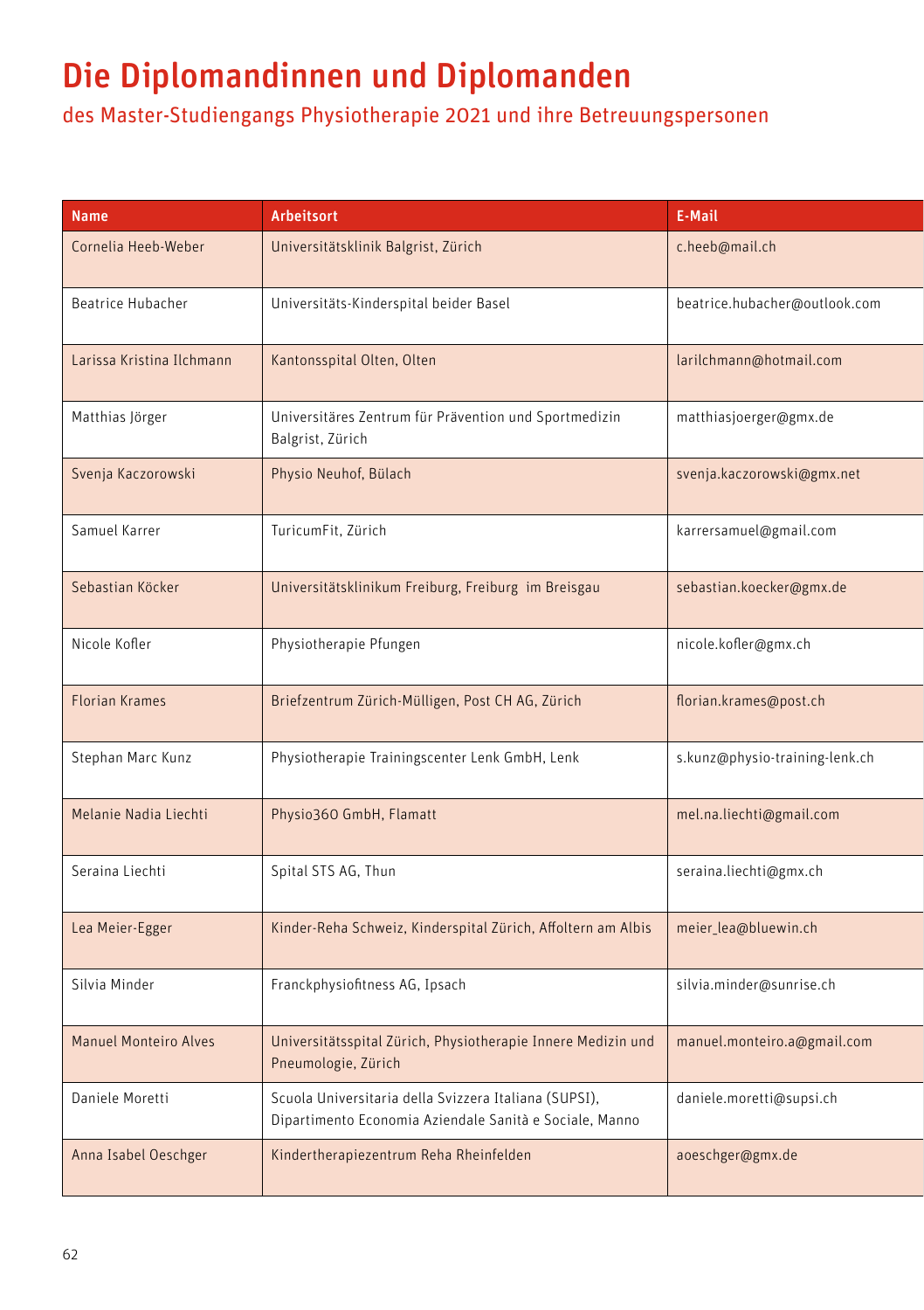| Betreuungsperson/-en                                | Affiliation der Diplomandinnen und Diplomanden                                                                                                                    |
|-----------------------------------------------------|-------------------------------------------------------------------------------------------------------------------------------------------------------------------|
| Karin Niedermann-Schneider, PT, PhD                 | Zurich University of Applied Sciences ZHAW, School of Health Professions, Institute of<br>Physiotherapy, Winterthur                                               |
| Andreas Wörner, PhD<br>Christine Wondrusch, PT, MSc | Inpatient Multidisciplinary Chronic Pain Therapy, University Children's Hospital Basel,<br>Basel                                                                  |
| Annegret Mündermann, PhD                            | University Hospital Basel, Department of Orthopaedics and Traumatology, Functional<br>Biomechanics Laboratory, Basel                                              |
| Christoph Bauer, PT, PhD                            | Zurich University of Applied Sciences ZHAW, School of Health Professions, Institute of<br>Physiotherapy, Winterthur                                               |
| Daniel Baumgartner, PhD                             | Zurich University of Applied Sciences, School of Engineering, Institute of Mechanical<br>Systems, Winterthur, Switzerland                                         |
| Eveline S. Graf. PhD                                | Zurich University of Applied Science, School of Health Professions, Institute of<br>Physiotherapy, Winterthur                                                     |
| Heiner Baur, PhD                                    | Bern University of Applied Sciences, Department of Health Professions, Bern                                                                                       |
| Mandy Scheermesser                                  | Zürcher Hochschule für Angewandte Wissenschaften, ZHAW, Institut für Physiotherapie,<br>Winterthur                                                                |
| Corina Schaer, PhD                                  | Idiag AG, Fehraltorf                                                                                                                                              |
| Jan Taeymans, PhD                                   | Bern University of Applied Sciences, Department of Health Professions, Bern                                                                                       |
| Stefan Schmid, PT, PhD                              | Bern University of Applied Sciences, Department of Health Professions, Bern                                                                                       |
| Wilhelmus Grooten, PT, PhD                          | Karolinska Institutet, Department of Neurobiology, Care Sciences and Society, Division<br>of Physical Therapy, Huddinge                                           |
| Hubertus van Hedel, PhD<br>Petra Marsico, PT, MSc   | Research Department, Swiss Children's Rehab, University Children's Hospital Zurich,<br>Affoltern am Albis                                                         |
| Patric Eichelberger, PhD                            | Bern University of Applied Sciences, Department of Health Professions, Bern                                                                                       |
| Thomas Radtke, PhD                                  | University of Zurich and University Hospital Zurich, Epidemiology, Biostatistics and<br>Prevention Institute, Division of Occupational and Environmental Medicine |
| Marco Barbero, PT, PhD                              | University of Applied Sciences of Southern Switzerland (SUPSI), Department of<br>Business Economics, Health and Social Care, Manno                                |
| Nicolas Regamey, PhD                                | Division of Paediatric Pulmonology, Children's Hospital Lucerne, Switzerland                                                                                      |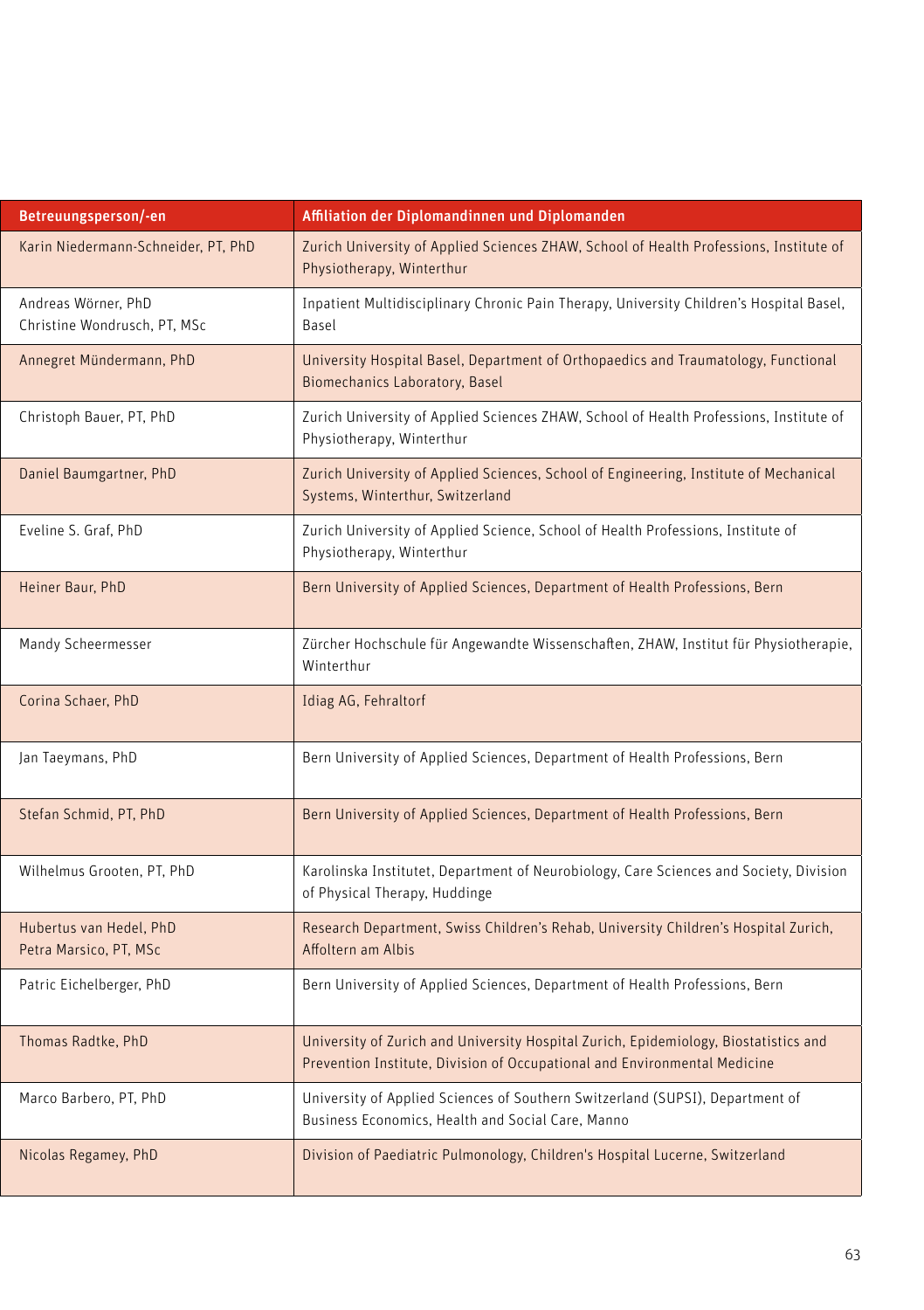## Die Diplomandinnen und Diplomanden

des Master-Studiengangs Physiotherapie 2021 und ihre Betreuungspersonen

| Name                    | Arbeitsort                                    | E-Mail                         |
|-------------------------|-----------------------------------------------|--------------------------------|
| Jonas Pfeifle           | Rehaklinik Dussnang                           | jonas.pfeifle@gmail.com        |
| Mario Rohrer            | Physiotherapie Nessi, Köniz                   | mario_rohrer@bluewin.ch        |
| Nadja Roth              | Kantonsspital Uri, Altdorf                    | roth.nadja@bluewin.ch          |
| Madeleine Salathe       | Hirslanden Training, Aarau                    | madeleine.salathe@gmail.com    |
| Elisabeth Schenk        | Physio Zofingen, Zofingen                     | e_schenk@gmx.ch                |
| Helen Schwerdt          | Luzerner Kantonsspital, Luzern                | Helen.schwerdt@gmx.net         |
| Martina Steiner         | Spital Münsingen Inselgruppe AG, Münsingen    | steiner-martina@gmx.ch         |
| Vreni Studer            | Luzerner Kantonsspital Wolhusen, Wolhusen     | vreni_st@gmx.ch                |
| Mathieu Tripod          | Zénith Physio 2300 GmbH, La Chaux-de-Fonds    | Mat.tripod@gmail.com           |
| Michael von Arx         | Aare Physiotherapie, Olten                    | michael.vonarx@gmx.net         |
| Felicitas von Hülsen    | Stiftung RGZ, Therapiestelle Zumikon          | felicitas.vonhuelsen@gmail.com |
| Matthias Michael Walter | Medbase Bern Zentrum, Bern                    | Walter_Matthias@outlook.com    |
| Line Myléne Wider       | PhysioHildebrandt, Bern                       | line.wider@rega-sense.ch       |
| Annika Zind             | adrik mantingh therapie reha training, Zürich | annika.zind@t-online.de        |
| Simone Zingg            | Berner Fachhochschule, Bern                   | simonezingg@bluewin.ch         |
| Valerie Zumbrunnen      | Berner Reha Zentrum AG, Heiligenschwendi      | valerie@zumbrunnen.be          |
| Annina Zürcher          | Spital STS AG, Thun                           | annina.zuercher@gmail.com      |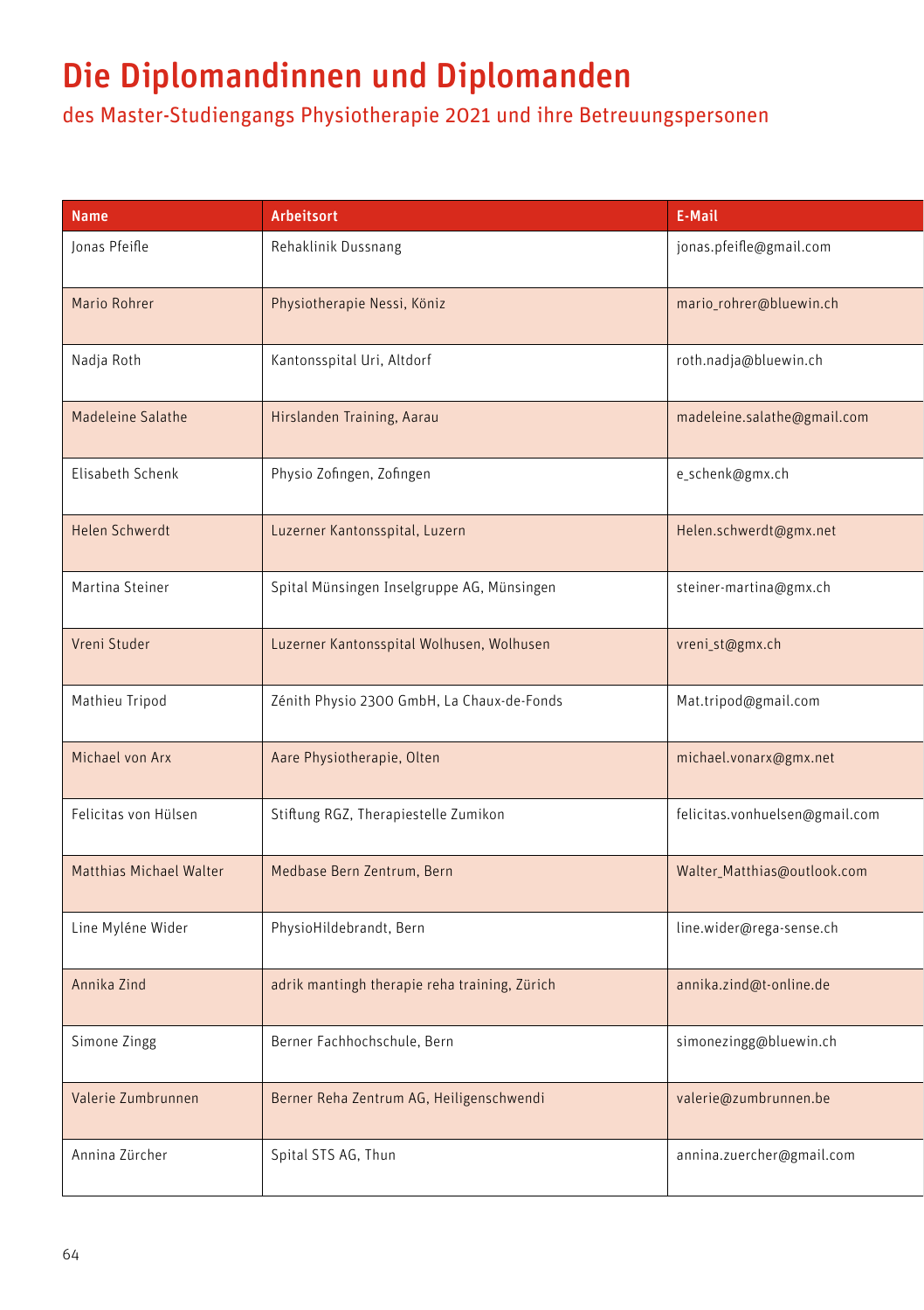| Betreuungsperson/-en                          | Affiliation der Diplomandinnen und Diplomanden                                                                                                |
|-----------------------------------------------|-----------------------------------------------------------------------------------------------------------------------------------------------|
| Nicola A. Maffiuletti, PhD                    | Human Performance Lab, Schulthess Clinic, Zurich, Switzerland                                                                                 |
| Patric Eichelberger, PhD                      | Bern University of Applied Sciences, Department of Health Professions, Bern                                                                   |
| Corina Schaer, PhD<br>Andri Feldmann, MSc     | Idiag AG, Fehraltorf                                                                                                                          |
| Roger Hilfiker, PT, PhD                       | HES-SO Valais - School of Health Sciences - Degree programme Physiotherapy,<br>Leukerbad                                                      |
| Slavko Rogan, PT, PhD                         | Bern University of Applied Sciences, Department of Health Professions, Bern                                                                   |
| Veronika Schoeb Mezzanotte, PT, PhD           | University of Applied Sciences and Arts Western Switzerland - Vaud, Lausanne                                                                  |
| Angela Blasimann, PT, MSc                     | Bern University of Applied Sciences, Department of Health Professions, Discipline of<br>Physiotherapy, Bern                                   |
| Balz Winteler, PT, MSc<br>Sue Reid, PT, PhD   | Bern University Hospital, Department of Physiotherapy, Bern                                                                                   |
| Slavko Rogan, PT, PhD<br>Jan Taeymans, PhD    | Bern University of Applied Sciences, Department of Health Professions, Bern                                                                   |
| Stefan Schmid, PT, PhD                        | Bern University of Applied Sciences, Department of Health Professions, Division of<br>Physiotherapy, Spinal Movement Biomechanics Group, Bern |
| Schirin Akhbari Ziegler, PT, PhD              | Zürcher Hochschule für Angewandte Wissenschaften, ZHAW, Institut für Physiotherapie,<br>Winterthur                                            |
| Håkan Nero, PT, PhD,                          | Lund University, Department of Clinical Sciences Lund, Orthopaedics, Lund                                                                     |
| Daniel Erlacher, PhD                          | Universität Bern, Institut für Sportwissenschaft, Bern                                                                                        |
| Eveline Graf, PhD                             | Zurich University of Applied Sciences ZHAW, School of Health Professions, Institute of<br>Physiotherapy, Winterthur                           |
| Roger Hilfiker, PT, PhD                       | University of Applied Sciences and Arts Western Switzerland - Valais-Wallis, School of<br>Health Sciences, Leukerbad                          |
| Thomas Radtke, PhD<br>Thomas Riegler, PT, MSc | University of Zurich, Epidemiology, Biostatistics and Prevention Institute, Zürich                                                            |
| Rouven Porz, PhD                              | Inselspital, University Hospital Bern, Insel Gruppe, Medical Ethics, Medical Directorate,<br>Bern                                             |